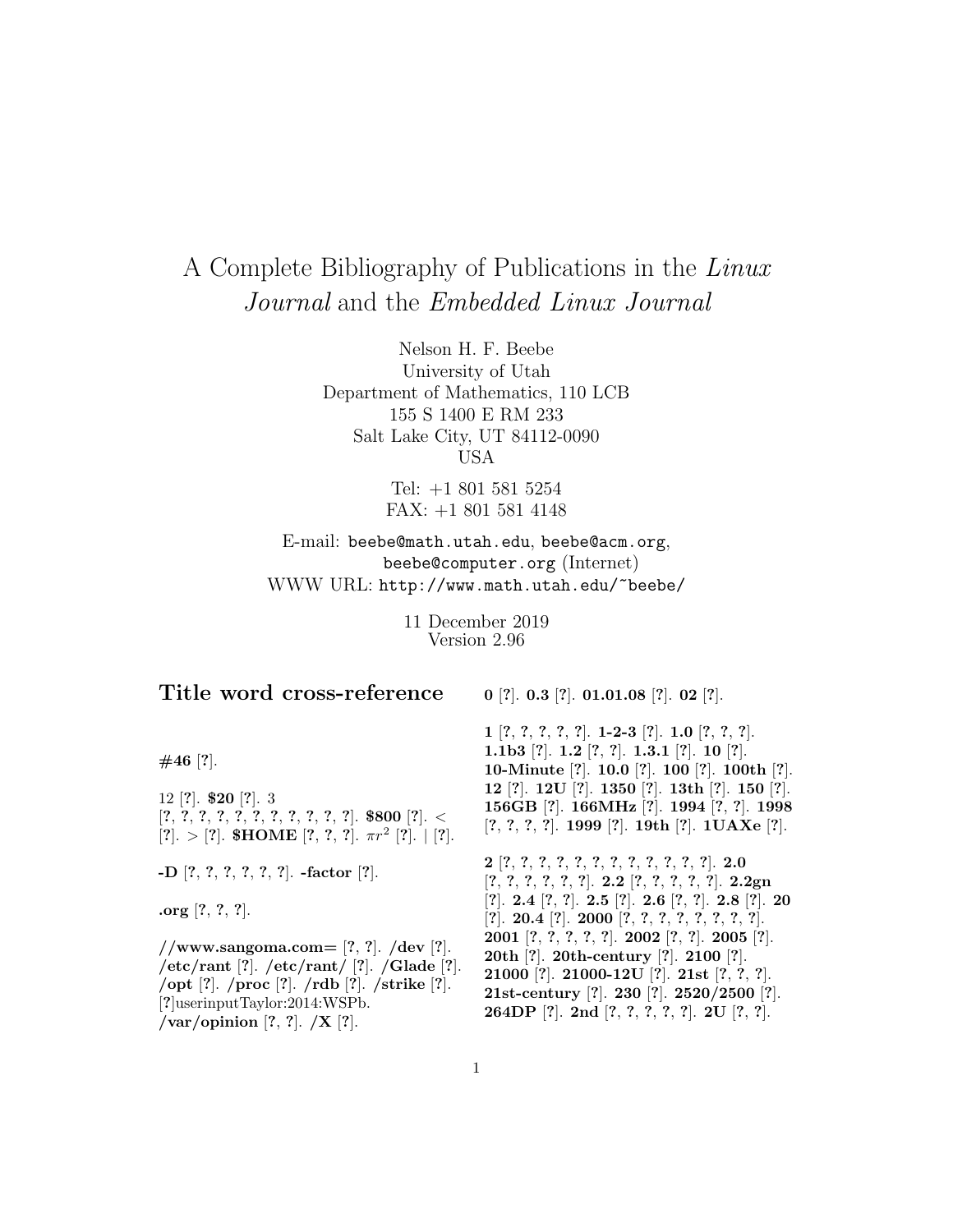**2URS3** [**?**].

**3** [**?**, **?**, **?**, **?**, **?**, **?**, **?**, **?**, **?**, **?**, **?**, **?**, **?**]. **3-D** [**?**, **?**, **?**]. **3.0** [**?**, **?**, **?**, **?**, **?**]. **3.1** [**?**]. **3.1.5** [**?**]. **3.4.1.1** [**?**]. **3.x** [**?**]. **3000** [**?**]. **3D** [**?**, **?**, **?**, **?**]. **3D-XG** [**?**]. **3DGO** [**?**]. **3DNow** [**?**]. **3G** [**?**]. **3rd** [**?**]. **3X** [**?**, **?**].

**4** [**?**, **?**, **?**, **?**, **?**, **?**]. **4.0** [**?**, **?**, **?**]. **4.1** [**?**]. **4.1.0** [**?**]. **4.2** [**?**]. **4.4.1** [**?**]. **4.x** [**?**]. **400-2U** [**?**]. **420D** [**?**]. **44k** [**?**]. **48** [**?**]. **486-I** [**?**]. **4Front** [**?**]. **4GL** [**?**]. **4th** [**?**].

**5** [**?**]. **5.04** [**?**]. **5.2** [**?**]. **5.5** [**?**]. **5000D** [**?**]. **5307** [**?**]. **56Kbps** [**?**].

**6** [**?**]. **6.0** [**?**]. **6.1** [**?**]. **6.2** [**?**]. **6.2-0.3** [**?**]. **633MHz** [**?**]. **64-bit** [**?**]. **680x0** [**?**]. **68K** [**?**].

**7** [**?**, **?**, **?**, **?**, **?**]. **7.0** [**?**, **?**]. **7.0-1.0** [**?**]. **7.2** [**?**, **?**]. **7030** [**?**]. **750Cs** [**?**]. **770** [**?**].

**8.0** [**?**]. **8.2** [**?**]. **8.2-02** [**?**]. **80** [**?**]. **800-388-2475** [**?**, **?**]. **802.1x** [**?**].

**9** [**?**, **?**, **?**, **?**]. **9.0** [**?**]. **9.10** [**?**]. **9.5** [**?**]. **905-474-1990** [**?**, **?**]. **905-474-9223** [**?**, **?**]. **'94** [**?**]. **'95** [**?**, **?**, **?**, **?**, **?**]. **'96** [**?**]. **'97** [**?**, **?**, **?**, **?**, **?**, **?**]. **'98** [**?**]. **9x** [**?**].

**A-Changin** [**?**]. **a-holes** [**?**]. **A.R.** [**?**]. **A13** [**?**]. **A13/A13Micro** [**?**]. **A13Micro** [**?**]. **Aap** [**?**]. **Abbotsbrook** [**?**]. **AbiSource** [**?**]. **AbiWord** [**?**]. **above** [**?**, **?**, **?**]. **Abraxas** [**?**]. **Absoft** [**?**]. **Abstract** [**?**]. **abstraction** [**?**]. **Absurdities** [**?**]. **Abuse** [**?**]. **AC&NC** [**?**]. **Accelerated** [**?**, **?**, **?**, **?**, **?**, **?**, **?**]. **Accelerated-X** [**?**, **?**, **?**, **?**]. **AcceleratedX** [**?**, **?**]. **Accelerates** [**?**, **?**]. **Accelerators** [**?**]. **Accents** [**?**]. **Access** [**?**, **?**, **?**, **?**, **?**, **?**, **?**, **?**, **?**, **?**, **?**, **?**, **?**, **?**, **?**]. **accessibility** [**?**]. **accessible** [**?**]. **Accessing** [**?**, **?**]. **Account** [**?**, **?**]. **Accounting** [**?**].

**accounts** [**?**]. **accumulating** [**?**]. **Accurate** [**?**]. **AccuSoft** [**?**]. **Acer** [**?**]. **aces** [**?**]. **acey** [**?**, **?**]. **acey-deucey** [**?**, **?**]. **ACID** [**?**]. **Acquisition** [**?**, **?**]. **Acronym** [**?**]. **Acronyms** [**?**]. **Across** [**?**, **?**]. **Action** [**?**, **?**, **?**]. **Actions** [**?**]. **Active** [**?**, **?**, **?**]. **activeRecord** [**?**]. **ActiveState** [**?**]. **Activeworlds.com** [**?**]. **Activism** [**?**]. **actual** [**?**]. **Acu4GL** [**?**]. **ACUCOBOL** [**?**, **?**, **?**]. **ACUCOBOL-85** [**?**]. **ad** [**?**, **?**, **?**]. **Ada** [**?**, **?**, **?**]. **Adams** [**?**]. **Adaptability** [**?**]. **Adapter** [**?**]. **Adapters** [**?**]. **AdaTEST** [**?**]. **add** [**?**]. **Adding** [**?**, **?**, **?**, **?**]. **Address** [**?**]. **Addressing** [**?**]. **Adds** [**?**, **?**, **?**]. **Adjusting** [**?**]. **Admin** [**?**, **?**]. **Administering** [**?**]. **Administration** [**?**, **?**, **?**, **?**, **?**, **?**, **?**, **?**, **?**, **?**, **?**, **?**, **?**, **?**, **?**, **?**, **?**, **?**, **?**, **?**, **?**, **?**, **?**, **?**, **?**, **?**, **?**, **?**, **?**, **?**, **?**, **?**, **?**, **?**, **?**, **?**, **?**, **?**, **?**, **?**, **?**, **?**, **?**, **?**, **?**, **?**, **?**, **?**, **?**, **?**, **?**, **?**, **?**, **?**, **?**, **?**, **?**, **?**, **?**, **?**, **?**]. **Administrator** [**?**, **?**, **?**]. **Administrators** [**?**]. **Admins** [**?**, **?**]. **ADNP** [**?**]. **ADNP/1486** [**?**]. **ADNT** [**?**]. **Adobe** [**?**]. **adopt** [**?**]. **Adopts** [**?**, **?**]. **Ads** [**?**]. **Advanced** [**?**, **?**, **?**, **?**, **?**, **?**, **?**, **?**, **?**, **?**, **?**, **?**, **?**, **?**, **?**]. **Advantage** [**?**]. **Advantages** [**?**]. **Adventure** [**?**, **?**]. **adventures** [**?**, **?**, **?**]. **Advertisement** [**?**]. **Advertiser** [**?**, **?**, **?**, **?**, **?**]. **Advertisers** [**?**, **?**, **?**, **?**, **?**, **?**, **?**, **?**, **?**, **?**, **?**, **?**, **?**, **?**, **?**, **?**, **?**, **?**, **?**, **?**, **?**, **?**, **?**, **?**, **?**, **?**, **?**, **?**, **?**, **?**, **?**, **?**, **?**, **?**, **?**, **?**, **?**, **?**, **?**, **?**, **?**, **?**, **?**, **?**, **?**, **?**, **?**, **?**, **?**, **?**, **?**, **?**, **?**, **?**, **?**, **?**, **?**, **?**, **?**, **?**, **?**, **?**, **?**, **?**, **?**, **?**, **?**, **?**, **?**, **?**, **?**, **?**, **?**, **?**, **?**, **?**, **?**, **?**, **?**, **?**, **?**, **?**, **?**, **?**, **?**, **?**, **?**, **?**]. **Advertisers** [**?**, **?**, **?**, **?**, **?**, **?**, **?**, **?**, **?**, **?**, **?**, **?**, **?**, **?**, **?**, **?**, **?**, **?**, **?**, **?**]. **Advice** [**?**]. **AEM** [**?**]. **Aerodynamics** [**?**]. **affairs** [**?**]. **Affinity** [**?**]. **Affordable** [**?**]. **Africa** [**?**, **?**, **?**, **?**]. **African** [**?**]. **AFS** [**?**, **?**, **?**]. **after** [**?**]. **AfterStep** [**?**]. **again** [**?**]. **Against** [**?**, **?**]. **age** [**?**]. **Agent** [**?**, **?**, **?**, **?**]. **Agent-Trudger** [**?**]. **Aggregating** [**?**, **?**]. **aggregator** [**?**]. **Aggressive** [**?**]. **Agile** [**?**]. **Aging** [**?**, **?**]. **Agonies** [**?**]. **Agony** [**?**]. **Agoren** [**?**].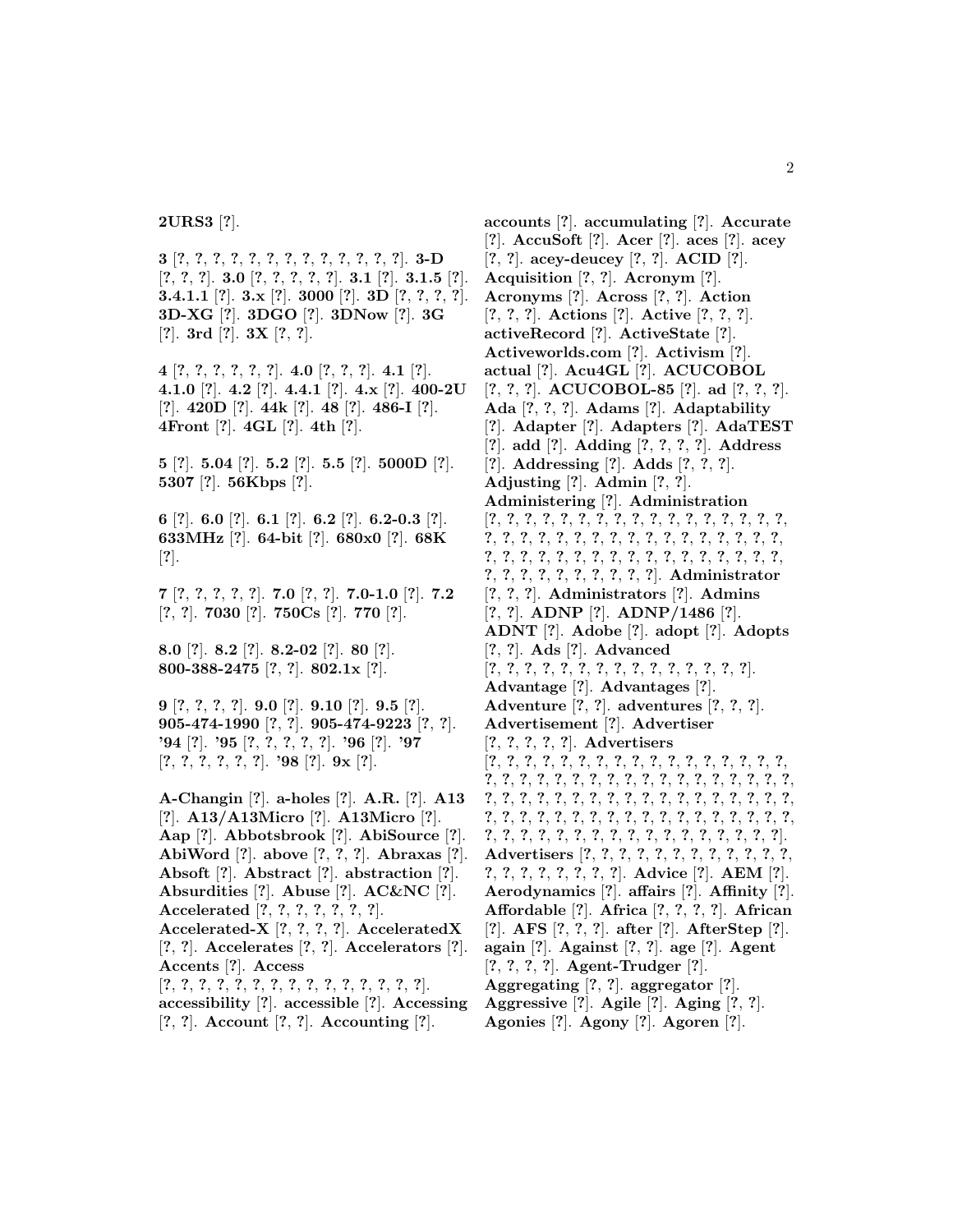**Agree** [**?**, **?**]. **Agress** [**?**]. **Ahead** [**?**, **?**, **?**]. **AIDE** [**?**]. **aided** [**?**]. **Ain't** [**?**]. **AIPS** [**?**]. **AIR** [**?**, **?**, **?**, **?**]. **AIR-BAG** [**?**]. **Ajax** [**?**]. **Akopia** [**?**]. **alerting** [**?**]. **alerts** [**?**]. **Alex** [**?**]. **Alexandria** [**?**]. **Alfredo** [**?**]. **Algebra** [**?**]. **Algorithms** [**?**, **?**, **?**, **?**]. **Alias** [**?**]. **aliases** [**?**]. **AlienVault** [**?**]. **Alike** [**?**]. **All-Linux** [**?**, **?**]. **AllConnect** [**?**]. **Allen** [**?**]. **Alliance** [**?**]. **Allison** [**?**]. **Allocating** [**?**]. **Allocation** [**?**, **?**, **?**, **?**]. **Almost** [**?**, **?**]. **Almquist** [**?**]. **along** [**?**]. **Alpha** [**?**, **?**, **?**, **?**, **?**, **?**, **?**, **?**, **?**, **?**, **?**, **?**, **?**]. **Alpha-based** [**?**]. **Alphabet** [**?**, **?**]. **Alphanumeric** [**?**]. **already** [**?**]. **ALSA** [**?**, **?**]. **alt.fan.robert** [**?**]. **alt.fan.robert-love** [**?**]. **Alta** [**?**]. **Altera** [**?**]. **alternate** [**?**]. **alternative** [**?**]. **Alternatives** [**?**]. **AlterPath** [**?**]. **AltiVec** [**?**]. **Altix** [**?**]. **Altrasoft** [**?**]. **always** [**?**, **?**, **?**, **?**]. **Alzabo** [**?**]. **amaroKing** [**?**]. **amateur** [**?**, **?**, **?**]. **amavisd** [**?**]. **amavisd-new** [**?**]. **Amazing** [**?**]. **Amazon** [**?**, **?**, **?**]. **AMD** [**?**, **?**, **?**, **?**]. **AMD64** [**?**, **?**]. **America** [**?**]. **Ami** [**?**]. **AML** [**?**]. **among** [**?**]. **Amsterdam** [**?**]. **Amtec** [**?**]. **Anachronisms** [**?**]. **Anaheim** [**?**]. **Analog** [**?**]. **Analyser** [**?**]. **Analysis** [**?**, **?**, **?**, **?**, **?**]. **Analyzing** [**?**, **?**, **?**, **?**]. **Anatomy** [**?**]. **Andamooka** [**?**]. **Andreas** [**?**]. **Andrew** [**?**, **?**, **?**, **?**, **?**, **?**]. **Android** [**?**, **?**, **?**, **?**, **?**, **?**, **?**, **?**, **?**, **?**, **?**, **?**]. **Andromedia** [**?**]. **Andy** [**?**]. **Animation** [**?**, **?**, **?**]. **Animations** [**?**]. **Annotated** [**?**]. **Announced** [**?**]. **Announcement** [**?**, **?**, **?**]. **Announcements** [**?**]. **Announces** [**?**, **?**, **?**]. **Anonymous** [**?**, **?**]. **Ansible** [**?**]. **Answer** [**?**, **?**]. **Antarctic** [**?**]. **Antarctica** [**?**]. **Anti** [**?**, **?**]. **Anti-Virus** [**?**, **?**]. **Antique** [**?**]. **antivirus** [**?**]. **Ants** [**?**]. **Any** [**?**, **?**, **?**, **?**]. **Anymore** [**?**, **?**, **?**, **?**]. **Anything** [**?**, **?**]. **Anywhere** [**?**]. **AoE** [**?**]. **AOL** [**?**]. **AOLserver** [**?**]. **Apache** [**?**, **?**, **?**, **?**, **?**, **?**, **?**, **?**, **?**, **?**, **?**, **?**, **?**]. **apcupsd** [**?**]. **Apexx** [**?**]. **Apgar** [**?**]. **API**

[**?**, **?**, **?**, **?**, **?**, **?**, **?**]. **APIs** [**?**, **?**]. **Aplio** [**?**]. **apologize** [**?**, **?**]. **App** [**?**, **?**, **?**, **?**]. **AppArmor** [**?**]. **Appeals** [**?**]. **appears** [**?**, **?**]. **Appetite** [**?**]. **Appgen** [**?**, **?**]. **Apple** [**?**, **?**]. **Applet** [**?**]. **Applets** [**?**]. **Appliance** [**?**, **?**, **?**]. **Appliances** [**?**, **?**]. **Application** [**?**, **?**, **?**, **?**, **?**, **?**, **?**, **?**, **?**, **?**, **?**, **?**, **?**, **?**, **?**, **?**, **?**, **?**, **?**, **?**, **?**, **?**, **?**, **?**, **?**, **?**, **?**, **?**, **?**, **?**, **?**, **?**]. **Applications** [**?**, **?**, **?**, **?**, **?**, **?**, **?**, **?**, **?**, **?**, **?**, **?**, **?**, **?**, **?**, **?**, **?**, **?**, **?**, **?**, **?**, **?**, **?**, **?**, **?**, **?**, **?**, **?**, **?**, **?**, **?**, **?**, **?**, **?**, **?**, **?**, **?**, **?**, **?**, **?**, **?**, **?**, **?**, **?**, **?**, **?**, **?**, **?**, **?**, **?**, **?**, **?**, **?**, **?**]. **Applix** [**?**, **?**, **?**, **?**]. **Applixware** [**?**, **?**, **?**, **?**, **?**, **?**, **?**]. **applying** [**?**]. **appreciate** [**?**]. **Apprentice** [**?**, **?**, **?**, **?**, **?**, **?**, **?**, **?**, **?**, **?**, **?**, **?**, **?**, **?**, **?**, **?**, **?**, **?**, **?**, **?**, **?**, **?**, **?**, **?**, **?**]. **Approach** [**?**, **?**, **?**, **?**, **?**, **?**, **?**, **?**, **?**]. **approximated** [**?**]. **Apps** [**?**, **?**, **?**, **?**, **?**, **?**]. **AppSwitch** [**?**]. **April** [**?**]. **Apropos** [**?**, **?**]. **Apt** [**?**]. **Apt-get** [**?**]. **Arcetri** [**?**]. **Arch** [**?**, **?**]. **Archaeology** [**?**]. **Architecture** [**?**, **?**, **?**]. **Archive** [**?**, **?**]. **Archives** [**?**, **?**, **?**, **?**]. **Archiving** [**?**]. **Archos** [**?**]. **ARCO** [**?**, **?**]. **Ardent** [**?**]. **ARDI** [**?**]. **ardour** [**?**]. **Arduino** [**?**, **?**]. **Area** [**?**, **?**]. **Aren't** [**?**, **?**, **?**]. **arguments** [**?**]. **ARIA** [**?**]. **ARKEIA** [**?**, **?**, **?**, **?**]. **ARM** [**?**, **?**, **?**]. **armadillo** [**?**]. **Armitage** [**?**]. **army** [**?**, **?**, **?**, **?**, **?**]. **Array** [**?**]. **Art** [**?**, **?**, **?**, **?**, **?**, **?**]. **Artecon** [**?**]. **Article** [**?**, **?**]. **Articles** [**?**, **?**, **?**]. **Artist** [**?**, **?**, **?**, **?**, **?**]. **Arts** [**?**]. **ASA** [**?**]. **ascp0.8.2** [**?**]. **Assabet** [**?**]. **Assembly** [**?**]. **Assessing** [**?**, **?**]. **Assessment** [**?**]. **assignment** [**?**]. **Associate** [**?**]. **Associates** [**?**, **?**, **?**]. **Association** [**?**, **?**]. **Astaro** [**?**]. **Asterisk** [**?**, **?**]. **AstroFlowguard** [**?**]. **Astronomer** [**?**]. **astronomy** [**?**]. **ASUS** [**?**]. **AT&T** [**?**]. **AT75C310** [**?**]. **ATA** [**?**]. **ATF** [**?**]. **ATI** [**?**]. **Atipa** [**?**]. **Atlanta** [**?**]. **ATM** [**?**]. **ATmega328p** [**?**]. **Atmel** [**?**]. **atom** [**?**]. **Atomic** [**?**]. **attached** [**?**]. **Attaching** [**?**].

**Attack** [**?**, **?**, **?**]. **Attitude** [**?**]. **Attractive**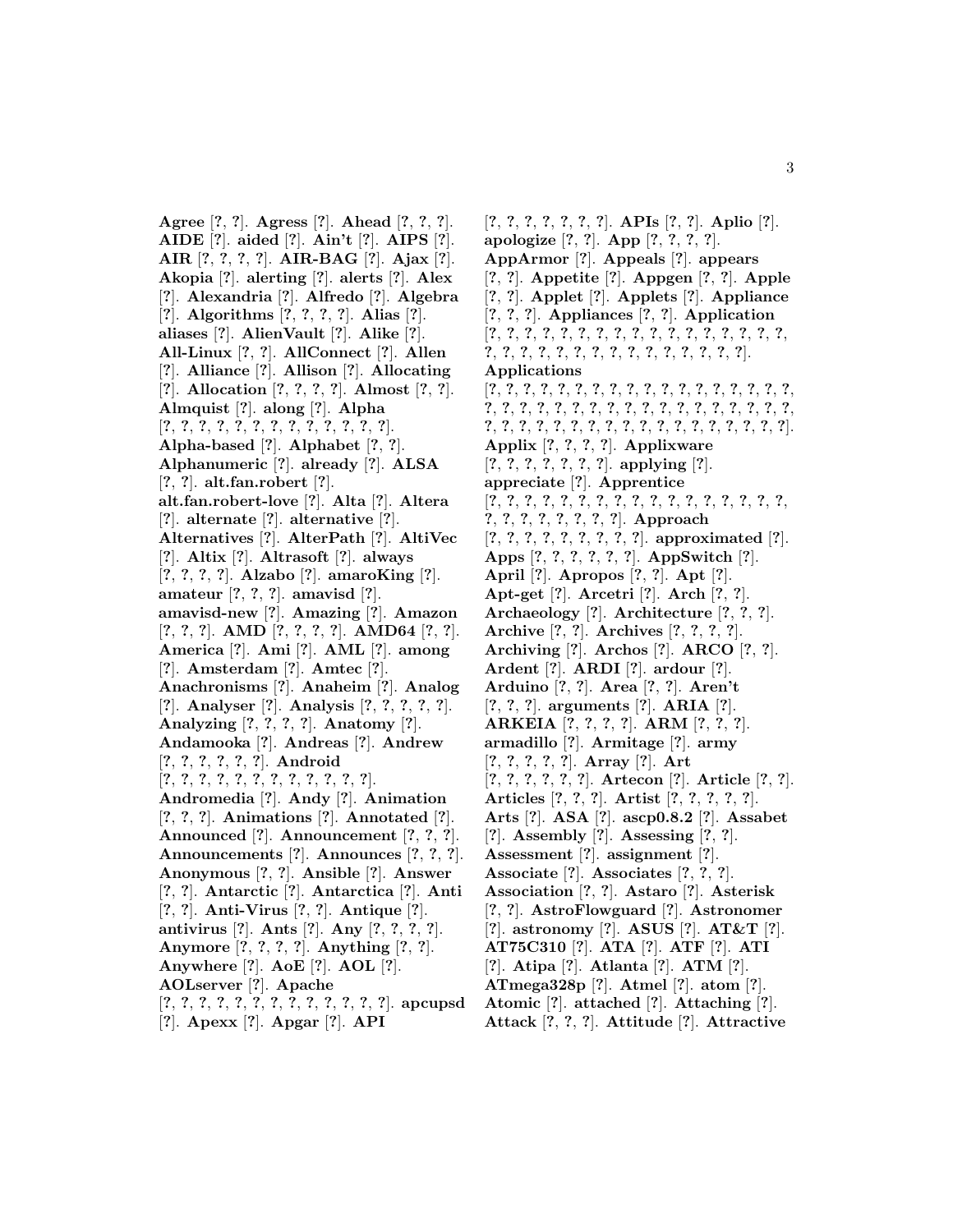[**?**]. **ATX35** [**?**]. **Audio** [**?**, **?**, **?**, **?**, **?**, **?**, **?**, **?**, **?**]. **Audiotrix** [**?**]. **audit** [**?**]. **Auditing** [**?**]. **Augmented** [**?**]. **augmenting** [**?**]. **Augustin** [**?**]. **Australis** [**?**]. **Austria** [**?**]. **Authenticate** [**?**, **?**]. **Authentication** [**?**, **?**, **?**, **?**, **?**, **?**, **?**, **?**]. **Author** [**?**]. **authoring** [**?**]. **authorization** [**?**]. **Auto** [**?**, **?**]. **Auto-Changer** [**?**]. **Auto-loading** [**?**]. **Autoconfiguring** [**?**]. **automate** [**?**]. **Automated** [**?**, **?**, **?**, **?**]. **Automatic** [**?**, **?**]. **Automatically** [**?**, **?**]. **Automating** [**?**, **?**, **?**, **?**, **?**, **?**, **?**, **?**, **?**, **?**]. **Automation** [**?**, **?**, **?**, **?**, **?**, **?**, **?**, **?**, **?**]. **AutoMount** [**?**]. **automounter** [**?**]. **Autonomous** [**?**]. **autoresponder** [**?**]. **autoSql** [**?**]. **autoXml** [**?**]. **Availability** [**?**, **?**, **?**, **?**, **?**]. **Available** [**?**, **?**, **?**, **?**, **?**, **?**]. **Avalanche** [**?**]. **Aventail** [**?**]. **Avenue** [**?**]. **average** [**?**]. **AVI** [**?**]. **Avoid** [**?**]. **AVP** [**?**]. **AVR** [**?**]. **Avygdor** [**?**]. **Award** [**?**, **?**]. **Awards** [**?**, **?**, **?**, **?**, **?**, **?**, **?**, **?**, **?**, **?**, **?**, **?**, **?**, **?**, **?**, **?**, **?**, **?**, **?**, **?**, **?**, **?**, **?**, **?**]. **Away** [**?**, **?**]. **AWK** [**?**, **?**, **?**, **?**, **?**, **?**]. **Awkward** [**?**]. **AWS** [**?**]. **AX** [**?**]. **AXe** [**?**]. **AXi** [**?**]. **Axigen** [**?**]. **Axis** [**?**, **?**]. **AXP** [**?**, **?**, **?**]. **Ayers** [**?**]. **Azure** [**?**].

**B** [**?**]. **B.S** [**?**, **?**]. **Babylon** [**?**]. **Back** [**?**, **?**, **?**, **?**]. **backbone.js** [**?**, **?**]. **Backing** [**?**]. **Backup** [**?**, **?**, **?**, **?**, **?**, **?**, **?**, **?**, **?**, **?**, **?**, **?**, **?**, **?**]. **BackupEDGE** [**?**]. **backups** [**?**, **?**, **?**, **?**]. **Bad** [**?**, **?**, **?**, **?**]. **Badges** [**?**]. **BAG** [**?**]. **Baked** [**?**]. **Balancing** [**?**, **?**, **?**, **?**]. **Ball** [**?**, **?**]. **Band** [**?**]. **Bandel** [**?**]. **Bandits** [**?**, **?**]. **Bandwidth** [**?**, **?**]. **Bang** [**?**]. **Bank** [**?**, **?**]. **Banking** [**?**, **?**, **?**]. **Banner** [**?**]. **Bar** [**?**, **?**]. **Bare** [**?**, **?**]. **barks** [**?**]. **Barnes** [**?**, **?**]. **BART** [**?**]. **BASCOM** [**?**, **?**, **?**]. **Base** [**?**, **?**, **?**, **?**]. **Based** [**?**, **?**, **?**, **?**, **?**, **?**, **?**, **?**, **?**, **?**, **?**, **?**, **?**, **?**, **?**, **?**, **?**, **?**, **?**, **?**, **?**, **?**, **?**, **?**, **?**, **?**, **?**, **?**, **?**]. **Bash** [**?**, **?**, **?**, **?**, **?**, **?**, **?**, **?**, **?**, **?**, **?**, **?**, **?**]. **Basic** [**?**, **?**, **?**, **?**, **?**]. **Basics** [**?**, **?**, **?**, **?**, **?**]. **Bastard** [**?**, **?**]. **Bastille** [**?**]. **Batch** [**?**].

**Battening** [**?**]. **Battery** [**?**, **?**]. **Battle** [**?**]. **Battles** [**?**]. **Bausum** [**?**]. **Bay** [**?**]. **Bayonne** [**?**, **?**]. **Bazaar** [**?**, **?**, **?**, **?**, **?**, **?**]. **BBS** [**?**, **?**, **?**, **?**, **?**, **?**, **?**]. **BBSs** [**?**]. **bc** [**?**]. **Be** [**?**, **?**, **?**, **?**, **?**, **?**]. **Beachhead** [**?**, **?**, **?**, **?**]. **Beagle** [**?**]. **BeagleBone** [**?**, **?**, **?**, **?**]. **Beane** [**?**]. **Beans** [**?**, **?**]. **bearings** [**?**]. **beast** [**?**, **?**]. **Beat** [**?**]. **Beating** [**?**]. **beauty** [**?**]. **Become** [**?**]. **becomes** [**?**]. **Beer** [**?**, **?**]. **Before** [**?**]. **Beginner** [**?**, **?**, **?**, **?**]. **Beginners** [**?**, **?**]. **Beginning** [**?**]. **Beginnings** [**?**]. **Begins** [**?**]. **Behave** [**?**]. **Behind** [**?**, **?**, **?**, **?**, **?**]. **being** [**?**, **?**]. **believe** [**?**]. **Belinda** [**?**]. **Belly** [**?**]. **Ben** [**?**, **?**, **?**, **?**]. **Bench** [**?**]. **Benchmark** [**?**, **?**, **?**, **?**]. **Benchmarks** [**?**]. **Beowulf** [**?**, **?**, **?**, **?**, **?**]. **Berkeley** [**?**]. **Berkshire** [**?**]. **Best** [**?**, **?**, **?**, **?**, **?**, **?**, **?**, **?**, **?**, **?**, **?**, **?**, **?**, **?**, **?**, **?**, **?**, **?**, **?**, **?**, **?**, **?**, **?**, **?**, **?**, **?**, **?**, **?**, **?**, **?**, **?**, **?**, **?**, **?**, **?**, **?**, **?**, **?**, **?**, **?**, **?**, **?**, **?**, **?**, **?**, **?**, **?**, **?**, **?**, **?**, **?**, **?**, **?**, **?**, **?**, **?**, **?**, **?**, **?**, **?**, **?**, **?**, **?**, **?**, **?**, **?**, **?**, **?**, **?**, **?**, **?**, **?**, **?**, **?**, **?**, **?**, **?**, **?**, **?**, **?**, **?**, **?**, **?**, **?**, **?**, **?**]. **Best** [**?**, **?**, **?**, **?**, **?**, **?**, **?**, **?**, **?**, **?**, **?**, **?**, **?**, **?**, **?**, **?**, **?**, **?**, **?**, **?**]. **BestCrypt** [**?**]. **Bet** [**?**]. **Beta** [**?**, **?**, **?**, **?**, **?**]. **Beta-3.0** [**?**]. **Better** [**?**, **?**, **?**, **?**, **?**, **?**, **?**]. **Betting** [**?**]. **Between** [**?**, **?**, **?**, **?**, **?**, **?**]. **Beyond** [**?**, **?**, **?**]. **BGI** [**?**]. **Bible** [**?**, **?**, **?**]. **Big** [**?**, **?**, **?**, **?**, **?**, **?**, **?**, **?**, **?**]. **biggest** [**?**]. **Bikes** [**?**]. **Bill** [**?**, **?**, **?**]. **Billy** [**?**]. **Binary** [**?**, **?**]. **BIND** [**?**, **?**]. **Bioinformatics** [**?**, **?**]. **Biomedical** [**?**]. **Biometrics** [**?**]. **bird** [**?**, **?**, **?**]. **birdcam** [**?**, **?**]. **birth** [**?**]. **Bisel** [**?**]. **Bison** [**?**]. **bit** [**?**, **?**]. **bite** [**?**]. **BiTMICRO** [**?**]. **Bittco** [**?**]. **bitty** [**?**]. **BitWizard** [**?**]. **Black** [**?**, **?**, **?**, **?**, **?**]. **blackjacks** [**?**]. **BladeCenter** [**?**]. **Blanket** [**?**]. **BLAST** [**?**]. **Blender** [**?**, **?**, **?**, **?**]. **Block** [**?**, **?**, **?**, **?**]. **blocking** [**?**]. **Blocks** [**?**]. **blog** [**?**, **?**, **?**, **?**, **?**]. **blog-city** [**?**]. **Bloglines** [**?**, **?**]. **blogs** [**?**, **?**]. **Blosxom** [**?**]. **Blowing** [**?**]. **BlueCat** [**?**, **?**]. **BlueSky** [**?**]. **Bluetooth** [**?**]. **BlueZ** [**?**]. **Boa** [**?**]. **Board** [**?**, **?**, **?**, **?**, **?**]. **Boards** [**?**, **?**]. **Boat** [**?**, **?**]. **Bob** [**?**]. **Bochs** [**?**]. **BOEL** [**?**, **?**]. **Bogdan** [**?**]. **BogoMips** [**?**]. **Bolzern** [**?**].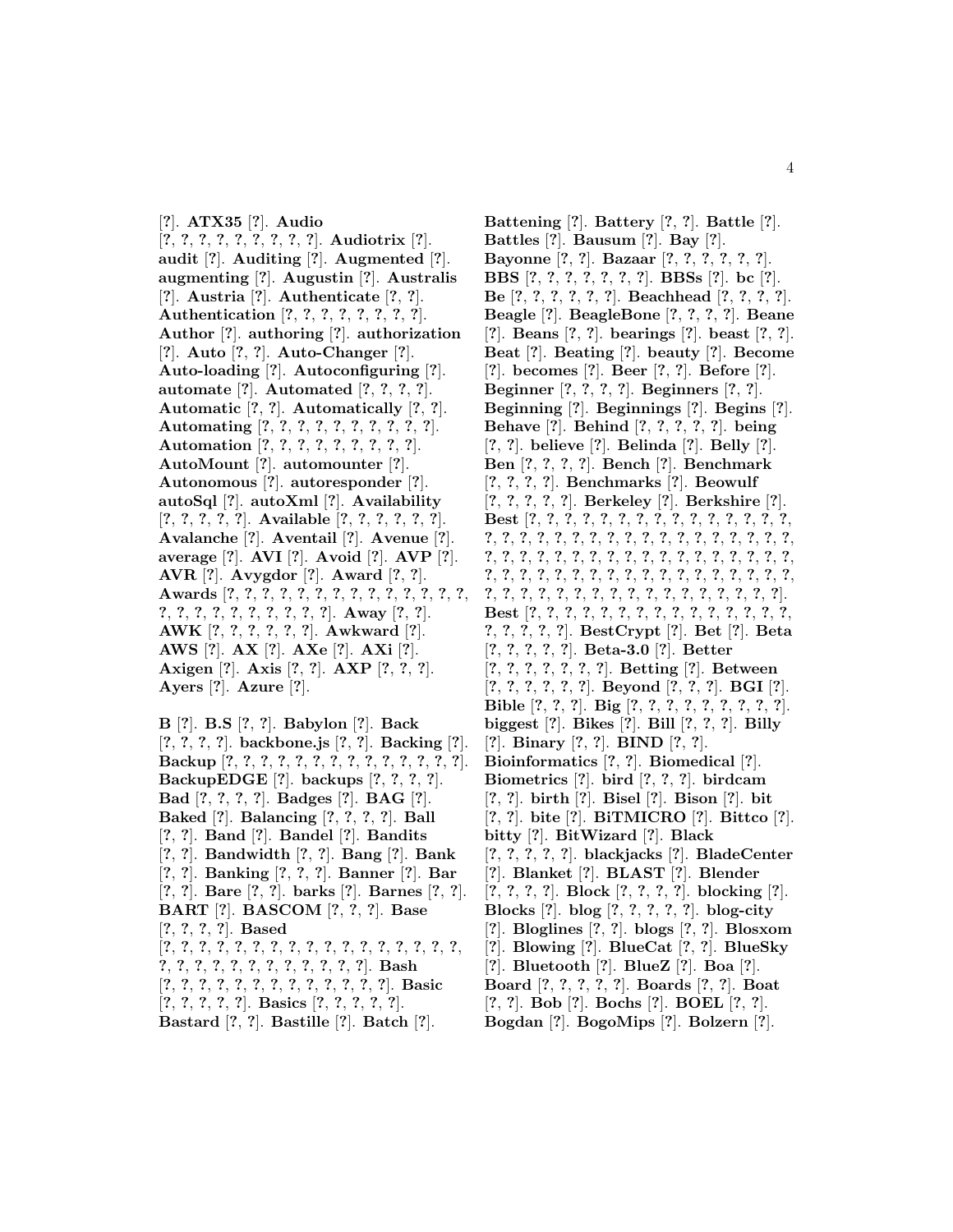**bond** [**?**]. **Boo** [**?**]. **Book** [**?**, **?**, **?**, **?**, **?**, **?**, **?**, **?**, **?**, **?**, **?**, **?**, **?**, **?**, **?**, **?**, **?**, **?**, **?**, **?**, **?**, **?**, **?**, **?**, **?**, **?**, **?**, **?**, **?**, **?**, **?**, **?**, **?**, **?**, **?**, **?**, **?**, **?**, **?**, **?**, **?**, **?**, **?**, **?**, **?**, **?**, **?**, **?**, **?**, **?**, **?**, **?**, **?**, **?**, **?**, **?**, **?**, **?**, **?**, **?**, **?**, **?**, **?**, **?**, **?**, **?**, **?**, **?**, **?**, **?**, **?**, **?**, **?**, **?**, **?**, **?**, **?**, **?**, **?**, **?**, **?**, **?**, **?**, **?**, **?**, **?**, **?**, **?**, **?**, **?**]. **Book** [**?**, **?**, **?**, **?**, **?**, **?**, **?**, **?**, **?**, **?**, **?**, **?**, **?**, **?**, **?**, **?**, **?**, **?**, **?**, **?**, **?**]. **bookmarks** [**?**]. **Books** [**?**, **?**, **?**, **?**, **?**, **?**, **?**]. **Bookshelf** [**?**]. **Boot** [**?**, **?**, **?**, **?**, **?**, **?**, **?**, **?**, **?**, **?**]. **Bootable** [**?**]. **Booth** [**?**]. **Booting** [**?**, **?**, **?**, **?**, **?**, **?**, **?**]. **boots** [**?**]. **bootstrap** [**?**]. **boss** [**?**]. **both** [**?**, **?**]. **Bottom** [**?**]. **Boulder** [**?**]. **boundary** [**?**]. **Bourne** [**?**, **?**]. **Box** [**?**, **?**, **?**, **?**, **?**, **?**, **?**, **?**, **?**, **?**, **?**, **?**, **?**, **?**, **?**, **?**, **?**, **?**, **?**, **?**, **?**, **?**, **?**]. **boxee** [**?**]. **boxes** [**?**]. **Boy** [**?**, **?**]. **Boys** [**?**]. **bprof** [**?**]. **brain** [**?**]. **Brainlab** [**?**]. **Brains** [**?**, **?**, **?**]. **Brazil** [**?**, **?**, **?**]. **Brazilian** [**?**]. **break** [**?**]. **Breaking** [**?**]. **breeding** [**?**]. **Breeze** [**?**]. **Brewing** [**?**]. **BRI** [**?**, **?**]. **Bricolage** [**?**, **?**, **?**, **?**]. **Bridge** [**?**, **?**, **?**]. **Bridging** [**?**, **?**]. **Brief** [**?**, **?**]. **Briefs** [**?**, **?**, **?**, **?**]. **Brin** [**?**]. **Bring** [**?**, **?**]. **Bringing** [**?**, **?**, **?**]. **British** [**?**]. **Broadcast** [**?**, **?**]. **broadcasting** [**?**]. **broadcasting-modifying** [**?**]. **Brochettes** [**?**]. **Broken** [**?**, **?**]. **brokers** [**?**]. **Brother** [**?**]. **brothers** [**?**]. **Brown** [**?**]. **Browser** [**?**, **?**, **?**, **?**]. **Browsers** [**?**, **?**]. **Browsing** [**?**, **?**]. **BRU** [**?**, **?**, **?**]. **Brutal** [**?**]. **Bryan** [**?**]. **BSD** [**?**]. **BTree** [**?**, **?**]. **BTree/ISAM** [**?**, **?**]. **BTRFS** [**?**, **?**]. **Bucks** [**?**]. **Budget** [**?**]. **Bueno** [**?**]. **Buffer** [**?**, **?**, **?**]. **Buffer-Overflow** [**?**]. **Buffers** [**?**]. **Bug** [**?**]. **Bug-Eaten** [**?**]. **bugs** [**?**]. **Build** [**?**, **?**, **?**, **?**, **?**, **?**, **?**, **?**, **?**, **?**, **?**, **?**, **?**, **?**, **?**, **?**, **?**]. **Builder** [**?**, **?**, **?**, **?**, **?**, **?**]. **Builders** [**?**]. **Building** [**?**, **?**, **?**, **?**, **?**, **?**, **?**, **?**, **?**, **?**, **?**, **?**, **?**, **?**, **?**, **?**, **?**, **?**, **?**, **?**, **?**, **?**, **?**, **?**, **?**, **?**, **?**, **?**, **?**, **?**, **?**, **?**, **?**, **?**, **?**, **?**, **?**, **?**, **?**, **?**, **?**, **?**, **?**, **?**, **?**, **?**, **?**, **?**, **?**]. **buildroot** [**?**]. **Builds** [**?**]. **built** [**?**, **?**, **?**]. **built-in** [**?**]. **Bullet** [**?**, **?**]. **bullshit** [**?**]. **Bully** [**?**]. **bundle** [**?**]. **Bus** [**?**, **?**, **?**, **?**, **?**].

#### **Business**

[**?**, **?**, **?**, **?**, **?**, **?**, **?**, **?**, **?**, **?**, **?**, **?**, **?**, **?**, **?**, **?**, **?**, **?**, **?**, **?**, **?**, **?**, **?**, **?**, **?**, **?**, **?**, **?**, **?**, **?**, **?**, **?**, **?**, **?**, **?**, **?**, **?**, **?**, **?**, **?**, **?**, **?**, **?**, **?**, **?**, **?**, **?**, **?**, **?**, **?**]. **BusLogic** [**?**]. **buster** [**?**]. **BusyBox** [**?**, **?**, **?**, **?**, **?**]. **Butzen** [**?**]. **Buy** [**?**, **?**]. **Buyer** [**?**]. **Bytes** [**?**, **?**, **?**].

**C** [**?**, **?**, **?**, **?**, **?**, **?**, **?**, **?**, **?**, **?**, **?**, **?**, **?**, **?**, **?**, **?**, **?**, **?**, **?**, **?**, **?**, **?**, **?**, **?**, **?**, **?**, **?**, **?**, **?**, **?**, **?**, **?**, **?**]. **C-Tree** [**?**, **?**, **?**, **?**]. **C/C** [**?**]. **C7** [**?**]. **C700** [**?**]. **Cache** [**?**, **?**, **?**, **?**]. **Caching** [**?**, **?**, **?**, **?**, **?**]. **Cactus** [**?**]. **CAD** [**?**]. **CAD/CAM** [**?**]. **Cafe** [**?**]. **Calculating** [**?**, **?**, **?**, **?**, **?**, **?**, **?**]. **Calculation** [**?**]. **Calculations** [**?**, **?**]. **calculator** [**?**]. **Caldera** [**?**, **?**, **?**, **?**, **?**, **?**, **?**, **?**, **?**, **?**, **?**, **?**, **?**, **?**, **?**, **?**, **?**, **?**]. **Calendar** [**?**, **?**, **?**]. **calendars** [**?**, **?**, **?**]. **Calibre** [**?**]. **Call** [**?**, **?**, **?**, **?**, **?**]. **Called** [**?**]. **Calling** [**?**, **?**]. **Calls** [**?**, **?**, **?**, **?**]. **CAM** [**?**]. **Camera** [**?**, **?**, **?**]. **Cameras** [**?**]. **Cameron** [**?**]. **Camouflage** [**?**]. **Can** [**?**, **?**, **?**, **?**, **?**, **?**, **?**, **?**, **?**, **?**]. **Canada** [**?**, **?**, **?**]. **canaries** [**?**]. **canary** [**?**]. **Cancer** [**?**]. **candy** [**?**]. **Canon** [**?**]. **Can't** [**?**, **?**, **?**]. **Capabilities** [**?**]. **Capital** [**?**]. **Captain** [**?**]. **Captions** [**?**]. **captor** [**?**]. **Capture** [**?**, **?**]. **Car** [**?**]. **Card** [**?**, **?**, **?**, **?**, **?**]. **Cards** [**?**, **?**, **?**, **?**, **?**, **?**, **?**, **?**, **?**, **?**, **?**]. **Care** [**?**, **?**]. **careful** [**?**]. **Caribbean** [**?**]. **Caring** [**?**]. **Carried** [**?**]. **Carrier** [**?**, **?**]. **Carrier-Class** [**?**]. **Cart** [**?**]. **Carte** [**?**, **?**]. **Cary** [**?**]. **Case** [**?**, **?**, **?**, **?**, **?**]. **Casio** [**?**]. **Cassandra** [**?**]. **Casting** [**?**]. **Castlewood** [**?**]. **cat** [**?**, **?**]. **Cat5** [**?**]. **catalyst** [**?**]. **catch** [**?**]. **Catching** [**?**]. **Cathedral** [**?**]. **cats** [**?**]. **Causes** [**?**]. **Cayenne** [**?**]. **CCVS** [**?**]. **CD** [**?**, **?**, **?**, **?**, **?**, **?**, **?**, **?**, **?**, **?**, **?**, **?**, **?**, **?**, **?**, **?**, **?**, **?**]. **CD-ROM** [**?**, **?**, **?**, **?**, **?**, **?**]. **CD-ROMs** [**?**]. **CDE** [**?**, **?**, **?**, **?**, **?**, **?**, **?**, **?**]. **cde/OS** [**?**]. **CDs** [**?**, **?**]. **CE** [**?**]. **CeBIT** [**?**, **?**].

**Celebrate** [**?**]. **Cellar** [**?**]. **Cent** [**?**]. **Centellis** [**?**]. **Center** [**?**, **?**, **?**, **?**, **?**, **?**, **?**, **?**].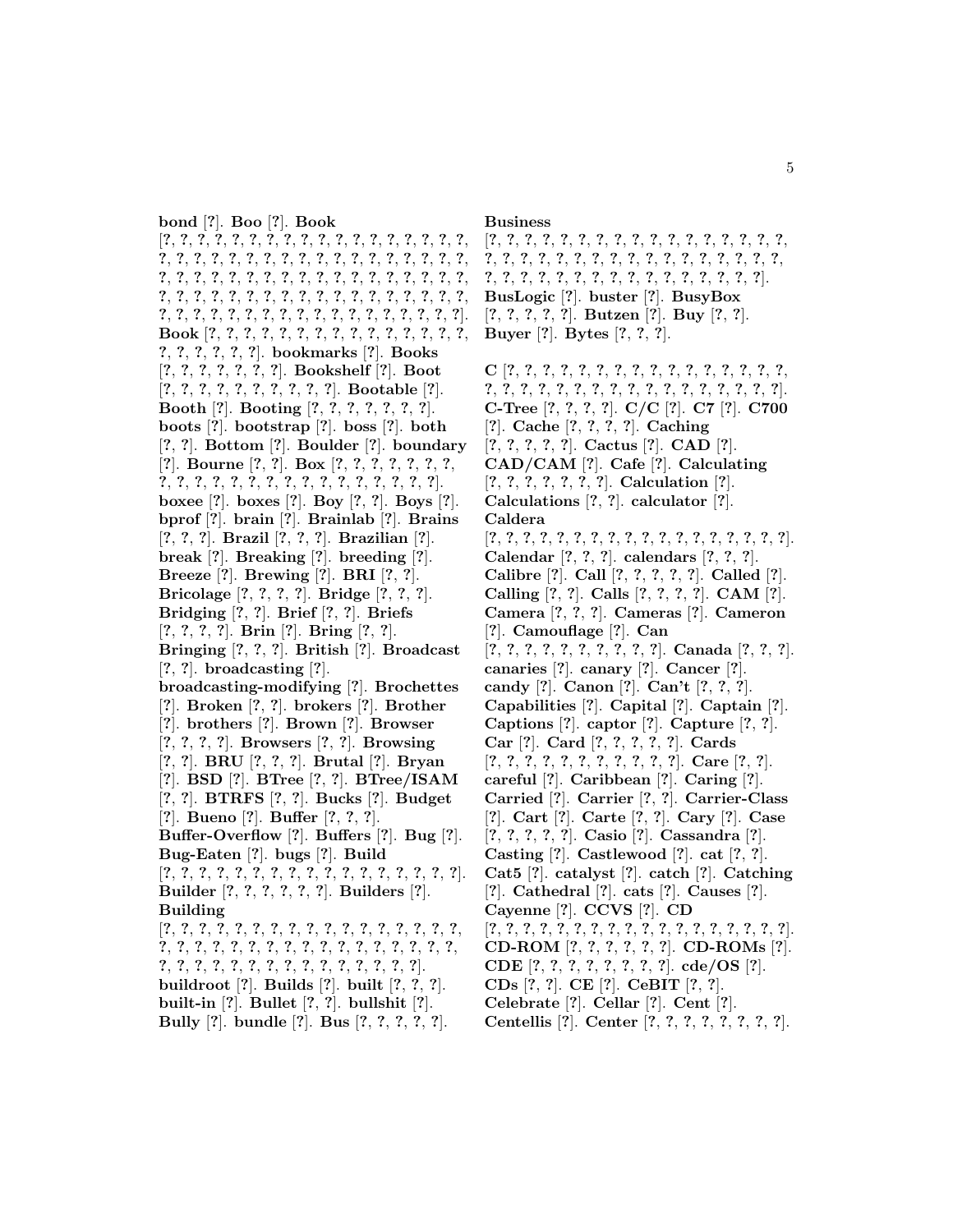**Central** [**?**]. **Centralized** [**?**, **?**]. **Centre** [**?**]. **Centric** [**?**]. **Century** [**?**, **?**, **?**, **?**, **?**]. **CEO** [**?**]. **certificates** [**?**]. **Certification** [**?**, **?**, **?**, **?**, **?**, **?**, **?**]. **Certified** [**?**, **?**, **?**]. **Certifying** [**?**]. **Cfengine** [**?**]. **CGI** [**?**, **?**, **?**, **?**, **?**, **?**, **?**, **?**, **?**, **?**, **?**, **?**, **?**, **?**, **?**]. **CGI Lite** [**?**]. **cgimodel** [**?**]. **chain** [**?**]. **Chains** [**?**]. **challenge** [**?**, **?**]. **Challenger** [**?**]. **challenges** [**?**, **?**, **?**]. **chance** [**?**]. **Chances** [**?**]. **Change** [**?**, **?**, **?**, **?**]. **changed** [**?**]. **Changer** [**?**]. **Changes** [**?**, **?**, **?**, **?**, **?**]. **Changes/Linux** [**?**]. **Changin** [**?**]. **Changing** [**?**, **?**]. **Channel** [**?**]. **channels** [**?**]. **Chaos** [**?**]. **Chapman** [**?**]. **Character** [**?**, **?**]. **Charles** [**?**, **?**, **?**, **?**]. **Chart** [**?**, **?**, **?**]. **Charting** [**?**, **?**]. **ChartObject** [**?**]. **Chasm** [**?**]. **Chassis** [**?**]. **Chat** [**?**]. **Chatting** [**?**, **?**]. **cheap** [**?**]. **Cheapo** [**?**]. **cheating** [**?**]. **Check** [**?**, **?**, **?**]. **Checker** [**?**, **?**]. **Checkers** [**?**]. **Checking** [**?**, **?**]. **Checklist** [**?**]. **Chef** [**?**, **?**]. **Cher** [**?**]. **Chess** [**?**]. **Chessbrain** [**?**]. **chicken** [**?**]. **Chinavasion** [**?**]. **Chinese** [**?**]. **Chip** [**?**, **?**]. **Chips** [**?**]. **chkconfig** [**?**]. **Chklogs** [**?**]. **chmod** [**?**]. **Choice** [**?**, **?**, **?**, **?**, **?**, **?**, **?**, **?**, **?**, **?**, **?**, **?**, **?**, **?**, **?**, **?**, **?**, **?**, **?**, **?**, **?**, **?**, **?**, **?**, **?**, **?**, **?**, **?**, **?**, **?**, **?**, **?**, **?**, **?**, **?**, **?**, **?**, **?**, **?**, **?**, **?**, **?**, **?**, **?**, **?**, **?**, **?**, **?**, **?**, **?**, **?**, **?**, **?**, **?**, **?**, **?**, **?**, **?**, **?**, **?**, **?**, **?**, **?**, **?**, **?**, **?**, **?**, **?**, **?**, **?**, **?**]. **Choosing** [**?**, **?**]. **Chris** [**?**, **?**]. **chrom** [**?**]. **Chrome** [**?**]. **Chromebook** [**?**, **?**]. **Chrony** [**?**]. **Church** [**?**, **?**]. **CIDR** [**?**]. **Cipher** [**?**]. **Circuit** [**?**]. **Circuits** [**?**, **?**]. **Cisco** [**?**]. **City** [**?**, **?**, **?**]. **CivilizationCall** [**?**]. **Civilizing** [**?**]. **Clairvoyance** [**?**]. **Clam** [**?**]. **Clarification** [**?**]. **Clarified** [**?**]. **clarity** [**?**]. **Clash** [**?**]. **Class** [**?**, **?**, **?**, **?**, **?**, **?**]. **classes** [**?**]. **classroom** [**?**, **?**, **?**, **?**, **?**, **?**, **?**, **?**, **?**, **?**, **?**, **?**, **?**, **?**, **?**, **?**, **?**, **?**, **?**, **?**, **?**, **?**, **?**, **?**, **?**, **?**, **?**, **?**, **?**, **?**, **?**, **?**, **?**, **?**, **?**, **?**, **?**, **?**, **?**, **?**, **?**, **?**, **?**, **?**, **?**, **?**, **?**, **?**, **?**, **?**, **?**, **?**]. **Classrooms** [**?**]. **clear** [**?**]. **clear-text** [**?**]. **CLI** [**?**, **?**]. **Click** [**?**, **?**, **?**, **?**, **?**]. **Click-N-Run** [**?**]. **Clickstream** [**?**]. **Client** [**?**, **?**, **?**, **?**, **?**, **?**, **?**, **?**, **?**, **?**, **?**, **?**, **?**, **?**, **?**].

**Client-Server** [**?**, **?**]. **Client-Side** [**?**, **?**]. **Client/Server** [**?**]. **clients** [**?**, **?**]. **Clipping** [**?**]. **Clix** [**?**]. **Clock** [**?**, **?**, **?**]. **Clojure** [**?**]. **clone** [**?**]. **Clonezilla** [**?**]. **closer** [**?**]. **Closing** [**?**, **?**]. **clothing** [**?**]. **Cloud** [**?**, **?**, **?**, **?**, **?**, **?**, **?**, **?**, **?**, **?**, **?**, **?**, **?**, **?**]. **clouds** [**?**, **?**]. **Clueless** [**?**]. **Clues** [**?**]. **Cluster** [**?**, **?**, **?**, **?**, **?**, **?**, **?**, **?**, **?**, **?**]. **Clustering** [**?**, **?**, **?**]. **Clusters** [**?**, **?**, **?**, **?**, **?**, **?**, **?**, **?**, **?**]. **Clustor** [**?**, **?**]. **CLX** [**?**]. **CMF** [**?**, **?**]. **CO** [**?**]. **coal** [**?**]. **COAS** [**?**]. **Cobalt** [**?**, **?**, **?**, **?**]. **Cobbler** [**?**]. **Cockpit** [**?**]. **CocoBase** [**?**]. **Coda** [**?**]. **Code** [**?**, **?**, **?**, **?**, **?**, **?**, **?**, **?**, **?**, **?**, **?**, **?**, **?**, **?**, **?**, **?**]. **CODEC** [**?**, **?**]. **coder** [**?**]. **Codes** [**?**, **?**, **?**]. **CodeWarrior** [**?**]. **CodeWeavers** [**?**]. **CodeWizard** [**?**, **?**]. **Coding** [**?**, **?**, **?**, **?**, **?**, **?**]. **Coexisting** [**?**]. **CoffeeScript** [**?**, **?**]. **Cold** [**?**]. **ColdFire** [**?**]. **Coljure** [**?**]. **Collaborative** [**?**]. **Collecting** [**?**]. **Collection** [**?**, **?**, **?**, **?**, **?**]. **College** [**?**]. **Colleges** [**?**]. **Collett** [**?**]. **Collider** [**?**]. **Colonel** [**?**]. **Color** [**?**]. **Colorado** [**?**]. **Column** [**?**, **?**, **?**]. **COM** [**?**]. **combating** [**?**]. **Combination** [**?**]. **Combining** [**?**]. **COMDEX** [**?**, **?**, **?**, **?**, **?**, **?**]. **COMDEX/Spring** [**?**]. **Come** [**?**]. **Comeau** [**?**]. **comedi** [**?**]. **Comes** [**?**, **?**, **?**, **?**]. **Comics** [**?**]. **Coming** [**?**, **?**, **?**, **?**]. **Comm** [**?**]. **comma** [**?**]. **comma-separated** [**?**]. **Command** [**?**, **?**, **?**, **?**, **?**, **?**, **?**, **?**, **?**, **?**, **?**, **?**, **?**, **?**, **?**, **?**, **?**, **?**, **?**, **?**, **?**, **?**, **?**, **?**, **?**, **?**, **?**, **?**, **?**, **?**, **?**, **?**, **?**, **?**, **?**, **?**, **?**, **?**, **?**, **?**, **?**, **?**, **?**, **?**, **?**, **?**, **?**, **?**, **?**, **?**, **?**, **?**, **?**, **?**, **?**, **?**, **?**, **?**, **?**]. **Command-line** [**?**, **?**, **?**, **?**, **?**, **?**, **?**]. **Commander** [**?**]. **Commands** [**?**, **?**, **?**]. **Comments** [**?**, **?**]. **Commercial** [**?**, **?**, **?**, **?**]. **Commodity** [**?**]. **Common** [**?**, **?**]. **commons** [**?**]. **Communication** [**?**, **?**, **?**, **?**, **?**]. **Communications** [**?**, **?**, **?**, **?**, **?**, **?**]. **Communicator** [**?**]. **CommuniGate** [**?**, **?**, **?**, **?**]. **Communities** [**?**]. **community**

[**?**, **?**, **?**]. **community-oriented** [**?**].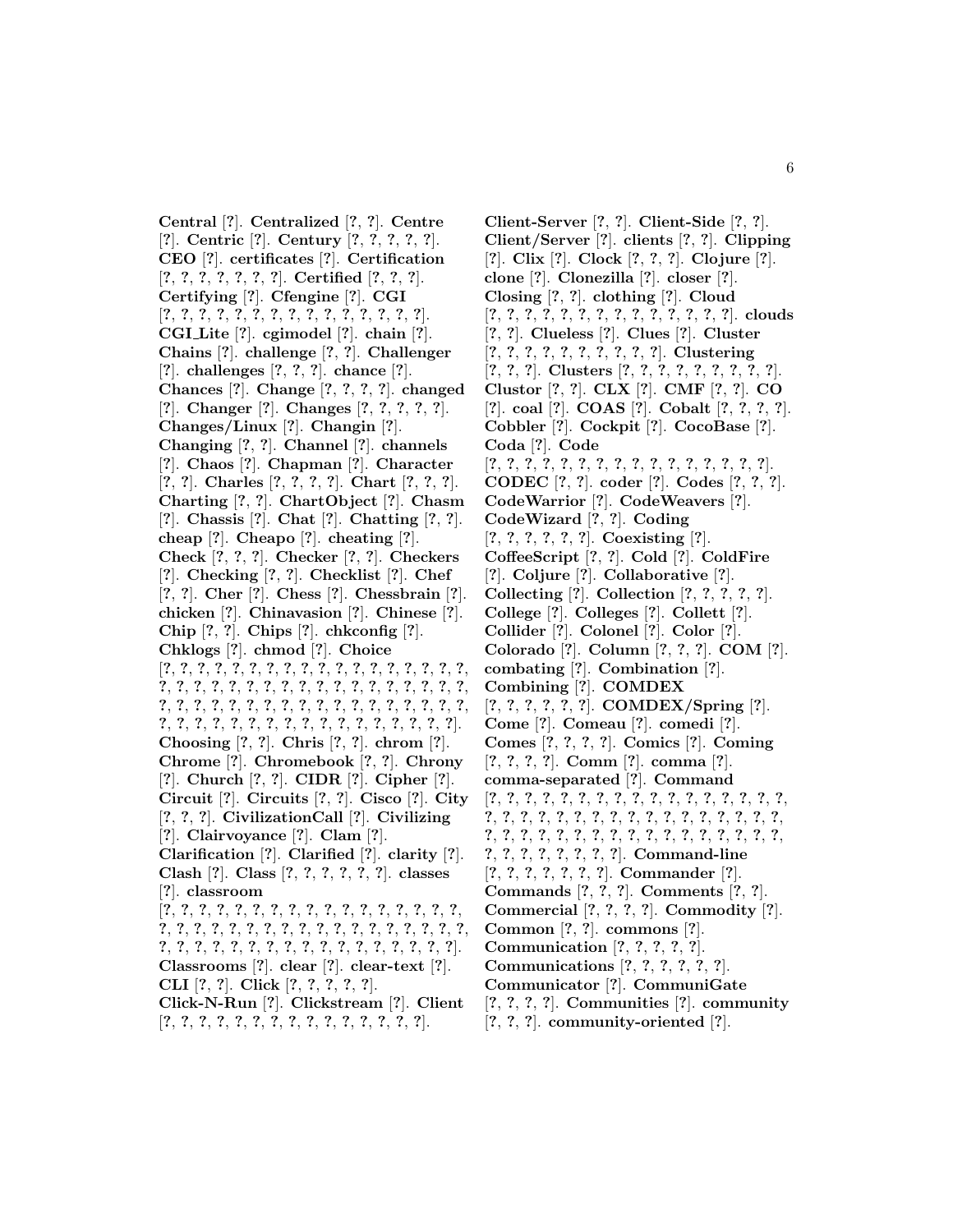**CompactFlash** [**?**]. **CompactPCI** [**?**, **?**]. **Companies** [**?**, **?**, **?**]. **Companion** [**?**, **?**]. **Company** [**?**, **?**]. **Compaq** [**?**, **?**, **?**]. **Comparative** [**?**]. **Compared** [**?**, **?**, **?**]. **Comparing** [**?**, **?**, **?**]. **Comparison** [**?**, **?**, **?**, **?**, **?**, **?**, **?**, **?**]. **Compatibility** [**?**]. **Compatible** [**?**, **?**]. **Competition** [**?**, **?**]. **Compilation** [**?**]. **Compile** [**?**]. **Compiler** [**?**, **?**, **?**, **?**]. **Compiling** [**?**, **?**]. **Complete** [**?**, **?**, **?**, **?**, **?**, **?**]. **Complexity** [**?**, **?**]. **compliance** [**?**]. **Compojure** [**?**]. **Component** [**?**]. **Componentization** [**?**]. **Components** [**?**]. **Compression** [**?**, **?**, **?**, **?**]. **CompuPic** [**?**]. **CompuSwitch** [**?**]. **Compute** [**?**]. **Computer** [**?**, **?**, **?**, **?**, **?**, **?**, **?**, **?**, **?**, **?**, **?**, **?**, **?**, **?**, **?**, **?**, **?**, **?**, **?**, **?**, **?**, **?**, **?**, **?**, **?**, **?**, **?**, **?**, **?**, **?**]. **computer-aided** [**?**]. **Computers** [**?**, **?**, **?**, **?**, **?**, **?**, **?**, **?**, **?**]. **Computing** [**?**, **?**, **?**, **?**, **?**, **?**, **?**, **?**, **?**, **?**, **?**, **?**]. **CON** [**?**]. **Concepts** [**?**, **?**, **?**]. **Concerning** [**?**]. **Concluded** [**?**, **?**]. **conclusion** [**?**]. **concurrency** [**?**, **?**]. **conditional** [**?**]. **Conectiva** [**?**]. **Conference** [**?**, **?**, **?**, **?**, **?**, **?**, **?**, **?**, **?**]. **Conferences** [**?**]. **config** [**?**, **?**]. **configs** [**?**]. **configurability** [**?**]. **Configuration** [**?**, **?**, **?**, **?**, **?**, **?**, **?**, **?**, **?**, **?**, **?**, **?**, **?**, **?**, **?**, **?**, **?**]. **configurations** [**?**]. **Configure** [**?**]. **Configuring** [**?**, **?**, **?**, **?**, **?**, **?**, **?**, **?**, **?**, **?**]. **Confronting** [**?**]. **Confusion** [**?**]. **Conix** [**?**, **?**, **?**]. **Connect** [**?**, **?**, **?**, **?**, **?**]. **Connecting** [**?**, **?**, **?**]. **Connection** [**?**, **?**, **?**, **?**]. **Connections** [**?**, **?**, **?**]. **Connectivity** [**?**, **?**, **?**, **?**]. **consent** [**?**]. **conserver** [**?**]. **Consider** [**?**]. **Considerations** [**?**]. **considering** [**?**]. **Consistent** [**?**, **?**]. **Console** [**?**, **?**, **?**, **?**]. **Consoles** [**?**, **?**]. **Constructing** [**?**, **?**]. **Construction** [**?**]. **Consultant** [**?**, **?**, **?**, **?**]. **Consultants** [**?**, **?**, **?**, **?**, **?**, **?**, **?**, **?**, **?**, **?**, **?**, **?**, **?**, **?**, **?**, **?**, **?**, **?**, **?**, **?**, **?**, **?**, **?**, **?**, **?**, **?**, **?**, **?**, **?**, **?**, **?**, **?**, **?**, **?**, **?**, **?**, **?**, **?**, **?**, **?**, **?**, **?**, **?**, **?**, **?**, **?**, **?**, **?**, **?**, **?**, **?**, **?**, **?**].

**Consulting** [**?**, **?**, **?**]. **Consumer** [**?**, **?**, **?**, **?**]. **Contact** [**?**, **?**]. **container** [**?**, **?**]. **containers** [**?**, **?**]. **Content** [**?**, **?**, **?**, **?**, **?**, **?**, **?**]. **Contest** [**?**, **?**, **?**, **?**, **?**, **?**, **?**, **?**]. **Context** [**?**]. **continued** [**?**, **?**]. **Contract** [**?**]. **Contrast** [**?**]. **Contributing** [**?**, **?**]. **Contribution** [**?**]. **Control** [**?**, **?**, **?**, **?**, **?**, **?**, **?**, **?**, **?**, **?**, **?**, **?**, **?**, **?**, **?**, **?**, **?**, **?**, **?**, **?**, **?**, **?**, **?**, **?**, **?**, **?**, **?**, **?**, **?**, **?**, **?**, **?**, **?**, **?**, **?**]. **Controller** [**?**, **?**, **?**]. **Controllers** [**?**, **?**, **?**, **?**, **?**]. **Controlling** [**?**, **?**, **?**, **?**, **?**, **?**]. **Controls** [**?**]. **convenience** [**?**]. **Conversation** [**?**, **?**, **?**, **?**, **?**, **?**]. **Conversion** [**?**]. **Converting** [**?**, **?**, **?**, **?**]. **ConVirt** [**?**]. **cook** [**?**]. **Cookbook** [**?**, **?**]. **Cookies** [**?**]. **Cookin** [**?**]. **Cooking** [**?**, **?**, **?**, **?**, **?**, **?**, **?**, **?**, **?**, **?**, **?**, **?**, **?**, **?**, **?**, **?**, **?**, **?**, **?**, **?**, **?**, **?**, **?**, **?**, **?**, **?**, **?**, **?**, **?**, **?**, **?**, **?**, **?**, **?**, **?**, **?**, **?**, **?**, **?**, **?**, **?**, **?**, **?**, **?**, **?**, **?**, **?**, **?**, **?**, **?**, **?**, **?**, **?**, **?**, **?**, **?**, **?**, **?**, **?**, **?**, **?**, **?**, **?**, **?**, **?**, **?**, **?**, **?**, **?**, **?**, **?**, **?**, **?**, **?**, **?**, **?**, **?**, **?**, **?**, **?**, **?**, **?**, **?**, **?**, **?**, **?**]. **Cooks** [**?**]. **Cool** [**?**, **?**, **?**, **?**, **?**]. **CoolKeyboards** [**?**]. **cooperative** [**?**]. **coordinator** [**?**]. **coping** [**?**]. **Copy** [**?**, **?**]. **Copylefted** [**?**]. **Copyright** [**?**, **?**, **?**]. **CORBA** [**?**, **?**, **?**, **?**]. **Core** [**?**, **?**, **?**, **?**, **?**, **?**]. **COREBlog** [**?**]. **Corel** [**?**, **?**, **?**, **?**, **?**]. **CorelDRAW** [**?**, **?**]. **Corner** [**?**]. **corners** [**?**]. **Corp** [**?**, **?**, **?**, **?**, **?**, **?**, **?**, **?**, **?**, **?**, **?**]. **Corp.** [**?**]. **Corporate** [**?**, **?**, **?**, **?**, **?**, **?**]. **Corporation** [**?**, **?**, **?**, **?**, **?**, **?**, **?**, **?**, **?**, **?**, **?**, **?**, **?**, **?**, **?**, **?**, **?**, **?**, **?**, **?**, **?**]. **correct** [**?**, **?**]. **Correction** [**?**]. **Corrections** [**?**, **?**, **?**, **?**, **?**]. **Corsair** [**?**]. **COS** [**?**, **?**]. **COS/Print** [**?**]. **COS/Relay** [**?**]. **Cosmos** [**?**]. **Cost** [**?**, **?**]. **Costa** [**?**]. **CouchDB** [**?**, **?**]. **could** [**?**]. **counted** [**?**]. **Counter** [**?**, **?**, **?**, **?**, **?**, **?**]. **counterpoint** [**?**, **?**, **?**, **?**, **?**, **?**, **?**]. **Counting** [**?**, **?**, **?**, **?**]. **Courier** [**?**]. **Course** [**?**, **?**, **?**]. **Courses** [**?**]. **Court** [**?**, **?**]. **Covalent** [**?**]. **cover** [**?**]. **Coyote** [**?**, **?**]. **cpio** [**?**]. **CPU** [**?**]. **CPUs** [**?**]. **CR** [**?**]. **CR-48** [**?**]. **cracking** [**?**, **?**, **?**]. **Craftworks** [**?**]. **Cram** [**?**]. **Crash**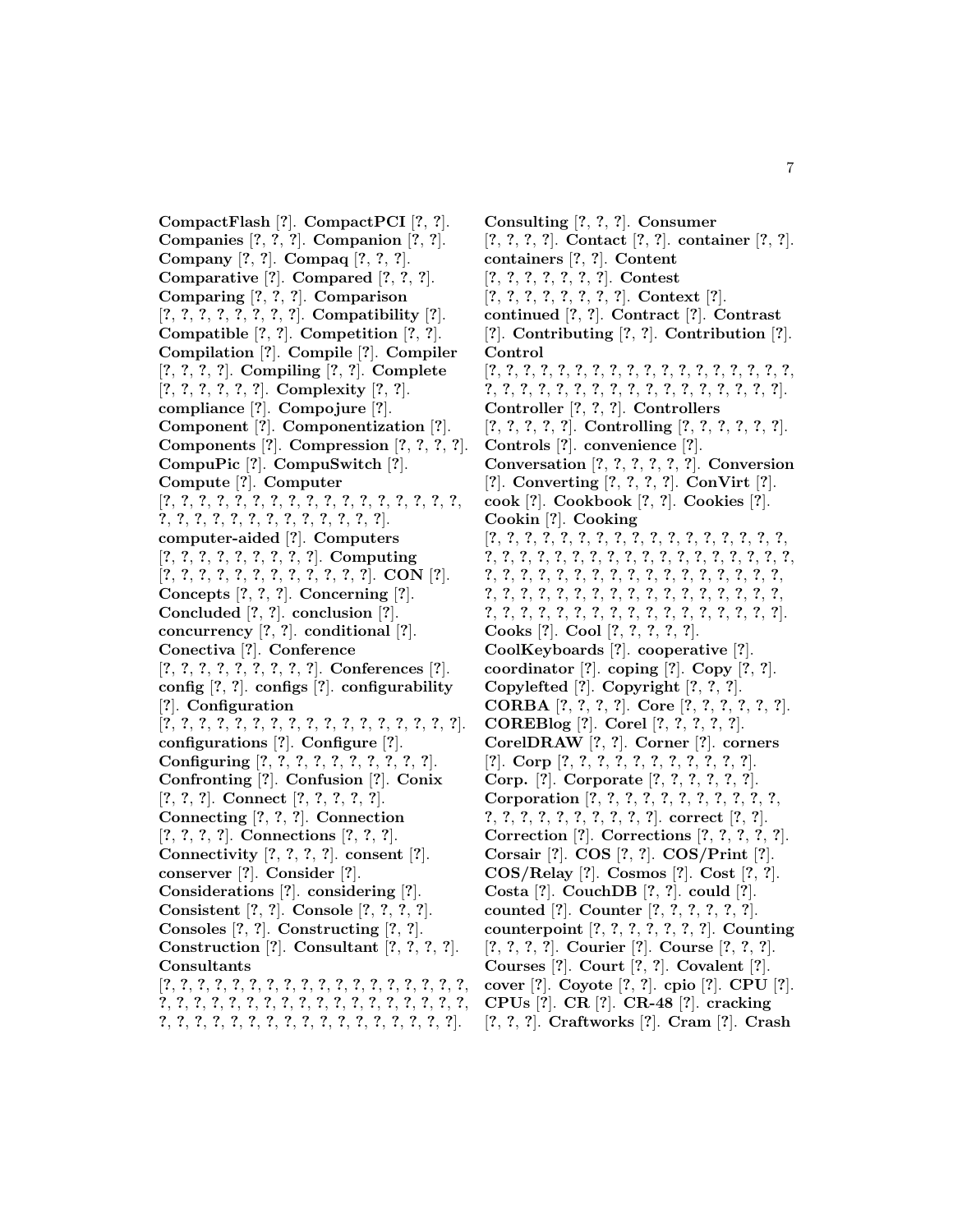[**?**, **?**, **?**, **?**, **?**, **?**]. **Crawler** [**?**]. **craze** [**?**]. **Crazy** [**?**, **?**]. **cream** [**?**]. **CREAT** [**?**]. **Create** [**?**, **?**, **?**, **?**, **?**]. **Creating** [**?**, **?**, **?**, **?**, **?**, **?**, **?**, **?**, **?**, **?**, **?**, **?**, **?**, **?**, **?**, **?**, **?**, **?**, **?**, **?**, **?**]. **Creation** [**?**]. **Creator** [**?**, **?**, **?**]. **Creatures** [**?**, **?**]. **Credit** [**?**, **?**]. **Crewstation** [**?**]. **Cribbage** [**?**, **?**, **?**, **?**, **?**, **?**]. **Crimes** [**?**]. **CRiSP** [**?**, **?**]. **Critical** [**?**, **?**]. **Criticism** [**?**]. **cron** [**?**]. **Cross** [**?**, **?**, **?**, **?**, **?**, **?**, **?**, **?**, **?**, **?**, **?**, **?**]. **Cross-breeding** [**?**]. **cross-compiler** [**?**]. **Cross-Platform** [**?**, **?**, **?**, **?**, **?**, **?**, **?**]. **Crossing** [**?**]. **CrossOver** [**?**]. **CrossWind** [**?**]. **Crowder** [**?**, **?**, **?**, **?**]. **Cruising** [**?**, **?**]. **Crypto** [**?**, **?**, **?**]. **Cryptographic** [**?**, **?**, **?**]. **cryptography** [**?**, **?**]. **Crystal** [**?**, **?**, **?**]. **CSM** [**?**]. **CSM-USA** [**?**]. **Csound** [**?**]. **CSV** [**?**, **?**, **?**]. **CTiTEK** [**?**]. **cubes** [**?**]. **Cucumber** [**?**]. **CUDA** [**?**]. **CueCat** [**?**, **?**]. **Cuisine** [**?**]. **Cunningham** [**?**]. **Curley** [**?**, **?**, **?**, **?**]. **Currency** [**?**]. **Current** [**?**, **?**]. **Current issue.tar.gz** [**?**, **?**, **?**, **?**, **?**, **?**, **?**, **?**, **?**, **?**, **?**, **?**, **?**, **?**, **?**, **?**, **?**, **?**, **?**, **?**, **?**, **?**, **?**, **?**, **?**, **?**, **?**, **?**, **?**, **?**, **?**, **?**, **?**, **?**, **?**, **?**, **?**, **?**, **?**, **?**, **?**, **?**, **?**, **?**, **?**, **?**, **?**, **?**, **?**, **?**, **?**, **?**, **?**, **?**, **?**, **?**, **?**, **?**, **?**, **?**, **?**, **?**, **?**, **?**, **?**, **?**, **?**, **?**, **?**, **?**, **?**, **?**, **?**, **?**, **?**]. **curve** [**?**]. **CurveSoft** [**?**]. **custody** [**?**]. **Custom** [**?**, **?**, **?**, **?**]. **customer** [**?**]. **Customers** [**?**, **?**]. **Customize** [**?**, **?**]. **Customizing** [**?**, **?**, **?**, **?**, **?**, **?**, **?**]. **Cutting** [**?**, **?**, **?**, **?**, **?**, **?**, **?**]. **CVS** [**?**, **?**, **?**, **?**, **?**, **?**]. **CyanogenMod** [?]. **Cybercafé** [?]. **CyberCop** [**?**]. **Cybernet** [**?**, **?**]. **CyberScheduler** [**?**]. **Cyberspace** [**?**, **?**]. **Cyclades** [**?**, **?**, **?**, **?**, **?**, **?**, **?**, **?**, **?**]. **Cyclades-PR3000** [**?**, **?**]. **Cyclades-PR4000** [**?**]. **Cyclades-TS100** [**?**]. **Cyclades-Z** [**?**]. **Cyclom** [**?**]. **Cyclom-Ye** [**?**]. **Cyclom-Ye/PCl** [**?**]. **Cyclone** [**?**]. **Cygnus** [**?**]. **Cygwin** [**?**]. **Cyrix** [**?**].

### **D**

[**?**, **?**, **?**, **?**, **?**, **?**, **?**, **?**, **?**, **?**, **?**, **?**, **?**, **?**, **?**, **?**, **?**].

**D-BUS** [**?**, **?**]. **D-link** [**?**]. **D.** [**?**]. **D.C** [**?**]. **D3** [**?**]. **Dad** [**?**]. **Daemon** [**?**, **?**, **?**, **?**, **?**, **?**]. **Daemons** [**?**, **?**]. **daily** [**?**]. **Dan** [**?**]. **dance** [**?**]. **Daniel** [**?**, **?**, **?**, **?**, **?**, **?**]. **darkest** [**?**]. **Dart** [**?**]. **Darwin** [**?**]. **Daryl** [**?**]. **dashboard** [**?**]. **Data** [**?**, **?**, **?**, **?**, **?**, **?**, **?**, **?**, **?**, **?**, **?**, **?**, **?**, **?**, **?**, **?**, **?**, **?**, **?**, **?**, **?**, **?**, **?**, **?**, **?**, **?**, **?**, **?**, **?**, **?**, **?**, **?**, **?**, **?**, **?**, **?**, **?**, **?**, **?**]. **Data-Collection** [**?**]. **DataBase** [**?**, **?**, **?**, **?**, **?**, **?**, **?**, **?**, **?**, **?**, **?**, **?**, **?**, **?**, **?**, **?**, **?**, **?**, **?**, **?**, **?**, **?**, **?**, **?**, **?**, **?**, **?**, **?**, **?**, **?**, **?**, **?**, **?**, **?**, **?**, **?**, **?**]. **database-driven** [**?**]. **Databases** [**?**, **?**, **?**, **?**, **?**, **?**, **?**, **?**, **?**, **?**, **?**, **?**, **?**]. **Datacomm** [**?**]. **DataCommute** [**?**]. **DataCommute/BRI** [**?**]. **Datafilter** [**?**]. **DataWEB** [**?**]. **date** [**?**]. **dates** [**?**, **?**, **?**, **?**]. **David** [**?**, **?**, **?**]. **Day** [**?**, **?**, **?**, **?**, **?**, **?**]. **daylight** [**?**]. **Days** [**?**, **?**, **?**, **?**, **?**, **?**]. **DB** [**?**]. **DB-API** [**?**]. **DB2** [**?**]. **DB4O** [**?**]. **DBA** [**?**]. **DBI** [**?**]. **dbMAN** [**?**]. **DBMS** [**?**]. **dbops** [**?**]. **dcache** [**?**]. **dd** [**?**]. **DDD** [**?**, **?**]. **Deadlines** [**?**]. **Deal** [**?**]. **Dealing** [**?**, **?**, **?**, **?**, **?**]. **Dear** [**?**, **?**]. **Death** [**?**, **?**, **?**]. **Debate** [**?**]. **Debian** [**?**, **?**, **?**, **?**, **?**, **?**, **?**, **?**, **?**, **?**, **?**, **?**, **?**, **?**, **?**, **?**]. **Debit** [**?**]. **debug** [**?**]. **Debugger** [**?**, **?**, **?**, **?**, **?**]. **Debugging** [**?**, **?**, **?**, **?**, **?**, **?**, **?**, **?**, **?**, **?**]. **DEC** [**?**, **?**, **?**, **?**, **?**, **?**]. **Decentralized** [**?**]. **decide** [**?**]. **decisions** [**?**]. **Declic** [**?**]. **DECnet** [**?**]. **Decus** [**?**, **?**, **?**]. **deduplication** [**?**, **?**, **?**]. **DEF** [**?**]. **Defamation** [**?**]. **defaults** [**?**]. **defined** [**?**]. **Defining** [**?**]. **Definitive** [**?**, **?**, **?**, **?**]. **Delgado** [**?**]. **Delight** [**?**]. **Delivering** [**?**]. **Delivery** [**?**, **?**]. **Deltec** [**?**]. **deltree** [**?**]. **Deluxe** [**?**, **?**]. **Demand** [**?**, **?**, **?**]. **democracy** [**?**, **?**, **?**]. **Demographics** [**?**]. **Demon** [**?**]. **Demons** [**?**]. **demystified** [**?**]. **Denial** [**?**]. **Denny** [**?**]. **Density** [**?**]. **deny** [**?**]. **Departments** [**?**]. **Deploy** [**?**, **?**, **?**]. **Deploying** [**?**]. **Deployment** [**?**, **?**]. **deployments** [**?**, **?**, **?**]. **Depth** [**?**]. **Derivative** [**?**]. **Descent** [**?**]. **description** [**?**]. **deserving** [**?**]. **Design**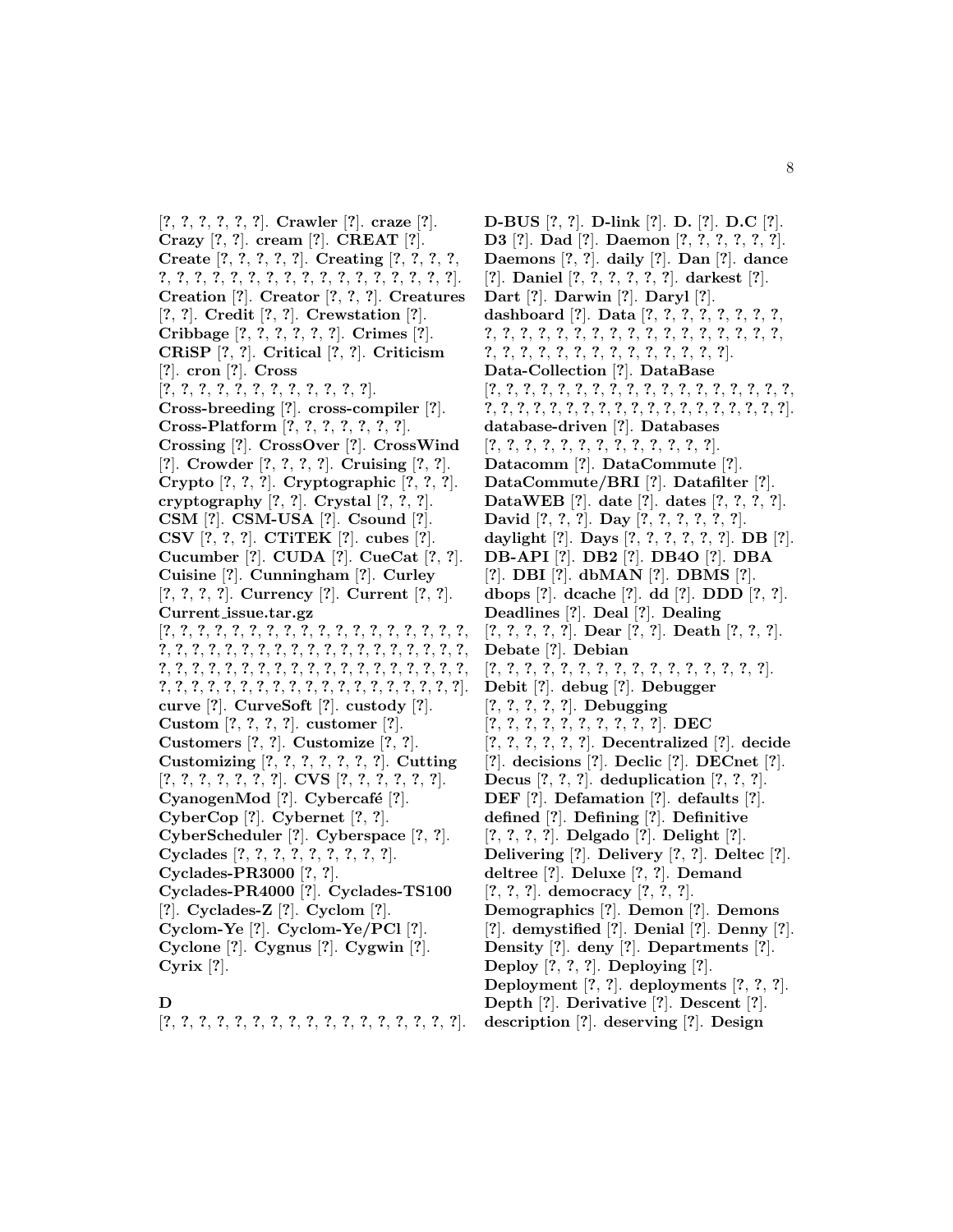[**?**, **?**, **?**, **?**, **?**, **?**, **?**, **?**, **?**, **?**, **?**, **?**, **?**, **?**, **?**, **?**, **?**]. **designer** [**?**, **?**]. **Designing** [**?**, **?**, **?**, **?**, **?**, **?**, **?**]. **Designs** [**?**, **?**]. **Desktop** [**?**, **?**, **?**, **?**, **?**, **?**, **?**, **?**, **?**, **?**, **?**, **?**, **?**, **?**, **?**, **?**, **?**, **?**, **?**, **?**, **?**, **?**, **?**, **?**, **?**, **?**, **?**, **?**, **?**, **?**, **?**, **?**, **?**, **?**, **?**, **?**]. **Desktops** [**?**, **?**, **?**, **?**, **?**, **?**]. **Details** [**?**]. **detect** [**?**]. **Detecting** [**?**, **?**]. **Detection** [**?**, **?**, **?**, **?**, **?**, **?**, **?**, **?**, **?**, **?**, **?**]. **deucey** [**?**, **?**]. **Deux** [**?**]. **Dev** [**?**, **?**]. **DevAssistant** [**?**]. **Develop** [**?**, **?**]. **Developer** [**?**, **?**, **?**, **?**, **?**, **?**, **?**, **?**, **?**, **?**, **?**, **?**, **?**]. **Developers** [**?**, **?**, **?**, **?**, **?**]. **DeveloperX2** [**?**]. **Developing** [**?**, **?**, **?**, **?**, **?**, **?**, **?**, **?**, **?**, **?**, **?**, **?**, **?**]. **Development** [**?**, **?**, **?**, **?**, **?**, **?**, **?**, **?**, **?**, **?**, **?**, **?**, **?**, **?**, **?**, **?**, **?**, **?**, **?**, **?**, **?**, **?**, **?**, **?**, **?**, **?**, **?**, **?**, **?**, **?**, **?**, **?**, **?**, **?**, **?**, **?**, **?**, **?**, **?**, **?**, **?**, **?**, **?**, **?**, **?**, **?**, **?**, **?**, **?**, **?**, **?**, **?**, **?**, **?**]. **Developments** [**?**]. **Device** [**?**, **?**, **?**, **?**, **?**, **?**, **?**, **?**, **?**, **?**, **?**, **?**, **?**, **?**, **?**, **?**, **?**, **?**, **?**, **?**]. **DeviceGate** [**?**]. **DeviceGate-E** [**?**]. **Devices** [**?**, **?**, **?**, **?**]. **Devil** [**?**, **?**]. **DevOps** [**?**, **?**]. **DeWitt** [**?**]. **df** [**?**]. **DGB** [**?**]. **Dial** [**?**]. **Dial-Up** [**?**]. **diald** [**?**]. **Dialog** [**?**, **?**]. **Dialogue** [**?**]. **dialup** [**?**]. **Diary** [**?**]. **dice** [**?**, **?**, **?**, **?**]. **Dictionary** [**?**, **?**]. **did** [**?**]. **Diff** [**?**, **?**]. **Differential** [**?**]. **Diffpack** [**?**, **?**, **?**]. **Digital** [**?**, **?**, **?**, **?**, **?**, **?**, **?**]. **Digium** [**?**]. **Dimension** [**?**]. **dimensional** [**?**]. **dimensions** [**?**]. **DIMM** [**?**, **?**]. **DIMM-PC** [**?**, **?**]. **DIMM-PC/486** [**?**]. **DIMM-PC/486-I** [**?**]. **Diner** [**?**]. **Diners** [**?**]. **Dinosaur** [**?**]. **Dinse** [**?**]. **DIOSS** [**?**]. **DIPC** [**?**]. **DirB** [**?**]. **directions** [**?**]. **Directories** [**?**, **?**]. **Directory** [**?**, **?**, **?**, **?**, **?**, **?**, **?**, **?**, **?**, **?**, **?**, **?**, **?**, **?**, **?**, **?**, **?**, **?**, **?**, **?**, **?**, **?**, **?**, **?**, **?**, **?**, **?**, **?**, **?**, **?**, **?**, **?**, **?**, **?**, **?**, **?**, **?**, **?**, **?**, **?**, **?**, **?**, **?**, **?**, **?**, **?**, **?**, **?**, **?**, **?**, **?**]. **DiredMedia** [**?**]. **Dirt** [**?**]. **Dirty** [**?**]. **Disallowed** [**?**]. **Disaster** [**?**]. **disasters** [**?**]. **discipline** [**?**]. **Disclaimer** [**?**]. **discourse** [**?**]. **Discovering** [**?**]. **Discovery** [**?**, **?**]. **Disease** [**?**]. **Disk** [**?**, **?**, **?**, **?**, **?**, **?**, **?**, **?**, **?**]. **Diskless** [**?**, **?**]. **disks** [**?**]. **disparate** [**?**].

**Display** [**?**, **?**, **?**, **?**, **?**, **?**, **?**, **?**]. **Dissecting** [**?**, **?**]. **Dissection** [**?**]. **Distance** [**?**]. **Distributed** [**?**, **?**, **?**, **?**, **?**, **?**, **?**, **?**, **?**, **?**]. **Distribution** [**?**, **?**, **?**, **?**, **?**, **?**, **?**, **?**]. **Distributions** [**?**, **?**, **?**, **?**, **?**, **?**, **?**, **?**, **?**, **?**, **?**]. **distros** [**?**]. **Disturbing** [**?**]. **Ditch** [**?**]. **Dive** [**?**]. **Diverse** [**?**]. **Diversity** [**?**]. **Divide** [**?**, **?**]. **DIY** [**?**]. **DIY-IT** [**?**]. **Django** [**?**, **?**, **?**, **?**, **?**, **?**]. **DKMS** [**?**]. **dlbDNS** [**?**]. **DMA** [**?**, **?**]. **DMC** [**?**]. **DMZ** [**?**]. **DNEWS** [**?**]. **DNS** [**?**, **?**, **?**, **?**, **?**, **?**, **?**, **?**, **?**, **?**, **?**, **?**, **?**]. **DNSMasq** [**?**]. **DNSSEC** [**?**, **?**, **?**]. **Do** [**?**, **?**, **?**, **?**, **?**, **?**, **?**, **?**, **?**, **?**, **?**, **?**]. **do-it-yourself** [**?**, **?**]. **Dobozy** [**?**]. **DocFather** [**?**]. **dock** [**?**]. **docker** [**?**, **?**, **?**]. **Doctor** [**?**]. **Document** [**?**, **?**]. **documents** [**?**, **?**, **?**]. **DODS** [**?**]. **Does** [**?**, **?**, **?**, **?**, **?**, **?**]. **Doesn't** [**?**, **?**, **?**]. **Dog** [**?**, **?**, **?**]. **Doing** [**?**, **?**, **?**, **?**, **?**]. **DOLFIN.COM** [**?**]. **Domain** [**?**, **?**, **?**, **?**]. **domain-specific** [**?**]. **Domains** [**?**]. **Domination** [**?**]. **Domino** [**?**]. **Don** [**?**]. **Don't** [**?**, **?**, **?**, **?**, **?**, **?**, **?**, **?**, **?**]. **Doom** [**?**]. **Door** [**?**, **?**, **?**]. **DOSEMU** [**?**, **?**]. **Dotfile** [**?**, **?**]. **DoubleVision** [**?**]. **Doubly** [**?**, **?**]. **Down** [**?**, **?**, **?**]. **Downturn** [**?**]. **Dr** [**?**, **?**]. **Dr.** [**?**]. **Draeker** [**?**]. **draft** [**?**]. **dramas** [**?**]. **draw** [**?**]. **DRBD** [**?**]. **Dream** [**?**, **?**]. **dreams** [**?**]. **DreamWorks** [**?**]. **Drive** [**?**, **?**, **?**]. **driven** [**?**, **?**]. **Driver** [**?**, **?**, **?**, **?**, **?**, **?**, **?**, **?**, **?**, **?**, **?**, **?**, **?**]. **Drivers** [**?**, **?**, **?**, **?**, **?**, **?**, **?**, **?**, **?**, **?**, **?**, **?**, **?**, **?**, **?**, **?**, **?**, **?**, **?**]. **Drives** [**?**, **?**, **?**, **?**]. **Driving** [**?**, **?**, **?**, **?**, **?**, **?**, **?**, **?**, **?**, **?**, **?**, **?**, **?**, **?**, **?**, **?**]. **DRM** [**?**]. **DROID** [**?**]. **drone** [**?**]. **Drops** [**?**]. **drug** [**?**]. **Drupageddon** [**?**]. **Drupal** [**?**, **?**, **?**, **?**, **?**, **?**]. **Drush** [**?**]. **ds** [**?**]. **DS9** [**?**]. **DSA** [**?**]. **DSI** [**?**]. **DSL** [**?**]. **DSP** [**?**, **?**]. **DSPs** [**?**, **?**]. **dtree** [**?**]. **Dual** [**?**, **?**, **?**]. **dual-head** [**?**]. **Due** [**?**, **?**]. **Dummies** [**?**, **?**, **?**, **?**, **?**]. **DupliDisk** [**?**, **?**]. **DupliDisk-PCI** [**?**]. **Duron** [**?**]. **DVD** [**?**, **?**, **?**, **?**, **?**, **?**, **?**]. **DVDs** [**?**]. **DVDstyler** [**?**]. **DVR** [**?**]. **dwarf** [**?**]. **DXPC** [**?**]. **Dyer**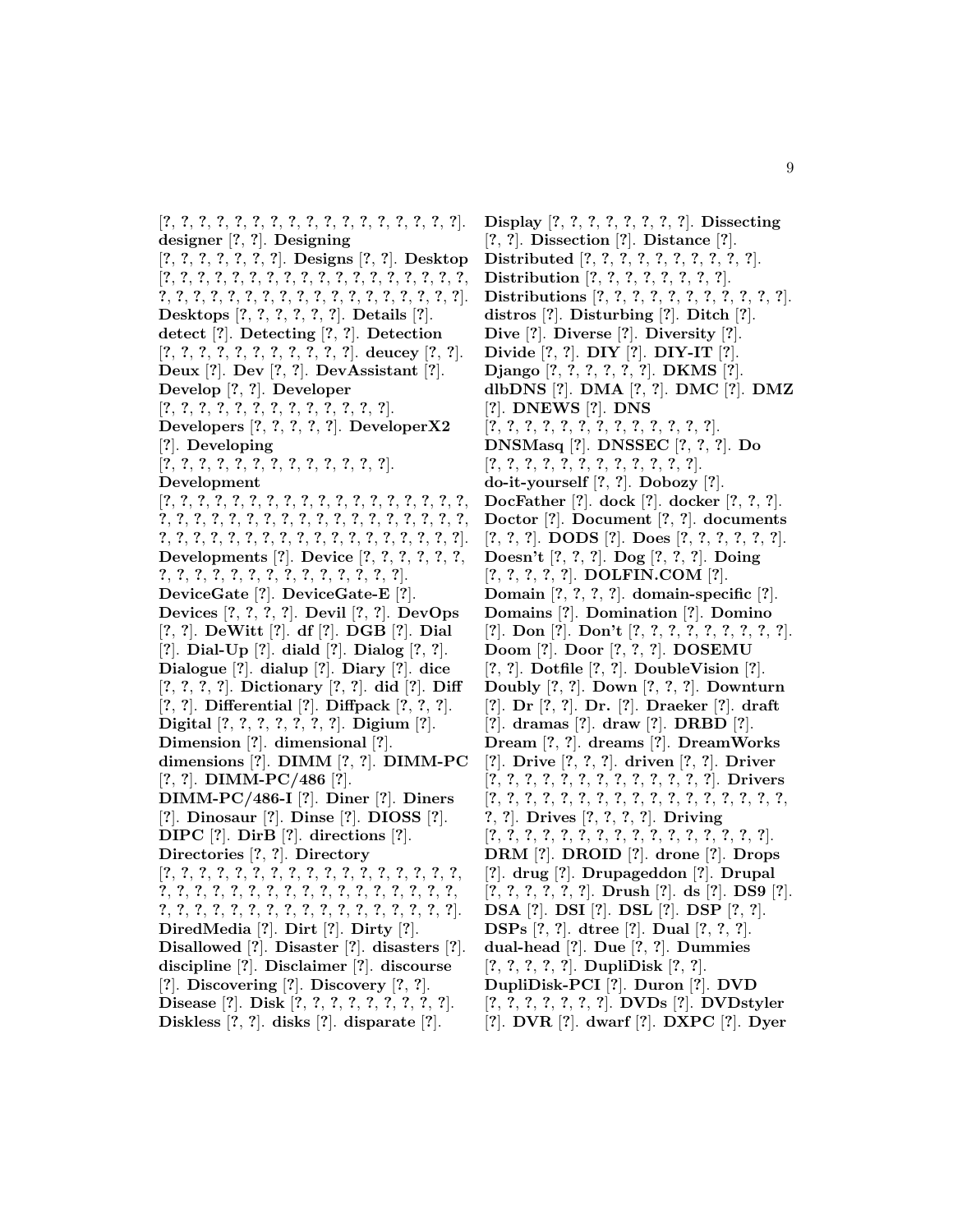[**?**]. **Dynace** [**?**]. **Dynamic** [**?**, **?**, **?**, **?**, **?**, **?**, **?**, **?**, **?**, **?**, **?**, **?**, **?**, **?**, **?**]. **Dynamically** [**?**]. **dysintegration** [**?**]. **E&S** [**?**]. **e-books** [**?**]. **E-Disk** [**?**]. **e-Madness** [**?**]. **E-mail** [**?**, **?**, **?**, **?**, **?**, **?**, **?**, **?**, **?**, **?**, **?**, **?**, **?**, **?**, **?**, **?**]. **e-Market** [**?**]. **e-Nough** [**?**]. **e-publish** [**?**]. **e-smith** [**?**]. **e.prise** [**?**]. **E1** [**?**]. **E200** [**?**]. **E410** [**?**]. **Eagles** [**?**]. **ear** [**?**]. **ease** [**?**]. **Easier** [**?**, **?**]. **Easy** [**?**, **?**, **?**, **?**, **?**, **?**, **?**, **?**, **?**, **?**, **?**, **?**, **?**]. **EasyLinux** [**?**, **?**]. **easySamba** [**?**]. **Easysoft** [**?**, **?**]. **Eaten** [**?**]. **eBay** [**?**]. **EC2** [**?**, **?**]. **Echo** [**?**]. **Eclipse** [**?**, **?**, **?**]. **Economical** [**?**]. **Economy** [**?**, **?**, **?**, **?**, **?**, **?**, **?**, **?**, **?**, **?**]. **eCos** [**?**]. **Ecrix** [**?**]. **Ed** [**?**]. **Ed.** [**?**]. **eDesktop** [**?**]. **Edge** [**?**, **?**, **?**, **?**, **?**, **?**, **?**, **?**, **?**]. **edit** [**?**]. **Edith** [**?**]. **Edition** [**?**, **?**, **?**, **?**, **?**, **?**, **?**, **?**, **?**, **?**, **?**, **?**, **?**, **?**, **?**, **?**, **?**, **?**, **?**, **?**, **?**, **?**, **?**, **?**, **?**, **?**, **?**, **?**, **?**]. **Editon** [**?**]. **Editor** [**?**, **?**, **?**, **?**, **?**, **?**, **?**, **?**, **?**, **?**, **?**, **?**, **?**, **?**, **?**, **?**, **?**, **?**, **?**, **?**, **?**, **?**, **?**, **?**, **?**, **?**, **?**, **?**, **?**, **?**, **?**, **?**, **?**, **?**, **?**, **?**, **?**, **?**, **?**, **?**, **?**, **?**, **?**, **?**, **?**, **?**, **?**, **?**, **?**, **?**, **?**, **?**, **?**, **?**, **?**, **?**, **?**, **?**, **?**, **?**, **?**, **?**, **?**, **?**, **?**, **?**, **?**, **?**, **?**, **?**, **?**, **?**, **?**, **?**, **?**, **?**, **?**, **?**, **?**, **?**, **?**, **?**, **?**, **?**, **?**, **?**, **?**, **?**, **?**]. **Editor** [**?**, **?**, **?**, **?**, **?**, **?**, **?**, **?**, **?**, **?**, **?**, **?**, **?**, **?**, **?**, **?**, **?**, **?**, **?**, **?**, **?**, **?**, **?**, **?**, **?**, **?**, **?**, **?**, **?**, **?**, **?**, **?**, **?**, **?**, **?**, **?**, **?**, **?**, **?**, **?**, **?**, **?**, **?**, **?**, **?**, **?**, **?**, **?**, **?**, **?**, **?**, **?**, **?**, **?**, **?**, **?**, **?**, **?**, **?**, **?**, **?**, **?**, **?**, **?**, **?**, **?**, **?**, **?**, **?**, **?**, **?**, **?**, **?**, **?**, **?**, **?**, **?**, **?**, **?**, **?**, **?**, **?**, **?**, **?**, **?**, **?**, **?**, **?**, **?**, **?**, **?**]. **Editorial** [**?**, **?**, **?**, **?**]. **Editors** [**?**, **?**, **?**, **?**, **?**, **?**, **?**, **?**, **?**, **?**, **?**, **?**, **?**, **?**, **?**, **?**, **?**, **?**, **?**, **?**, **?**, **?**, **?**, **?**, **?**, **?**, **?**]. **EditTable** [**?**]. **Edmund** [**?**]. **Education** [**?**, **?**, **?**, **?**, **?**, **?**, **?**, **?**, **?**, **?**, **?**, **?**, **?**, **?**, **?**, **?**, **?**]. **Educational** [**?**, **?**, **?**]. **eEMU** [**?**]. **EFF** [**?**]. **Effective** [**?**, **?**, **?**, **?**]. **Effectively** [**?**]. **Effects** [**?**, **?**, **?**]. **Efficiency** [**?**, **?**]. **Efficient** [**?**, **?**]. **Effort** [**?**]. **EFI** [**?**, **?**, **?**, **?**]. **EG1A** [**?**]. **Eid** [**?**, **?**, **?**]. **Eiffel** [**?**, **?**, **?**, **?**, **?**]. **EIS** [**?**]. **Eisenstein** [**?**]. **elastic** [**?**].

**Elasticsearch** [**?**]. **ELC** [**?**]. **Elections** [**?**]. **Electric** [**?**]. **Electronic** [**?**, **?**, **?**, **?**]. **electronics** [**?**, **?**]. **Elegance** [**?**]. **Elemental** [**?**]. **Elements** [**?**]. **Eleven** [**?**, **?**, **?**]. **Elf** [**?**, **?**, **?**, **?**]. **Elliptic** [**?**]. **Else** [**?**, **?**]. **Elumaze** [**?**]. **Emacs** [**?**, **?**, **?**, **?**, **?**, **?**, **?**, **?**, **?**, **?**, **?**]. **Embarrassed** [**?**]. **Embed** [**?**, **?**]. **embeddable** [**?**]. **Embedded** [**?**, **?**, **?**, **?**, **?**, **?**, **?**, **?**, **?**, **?**, **?**, **?**, **?**, **?**, **?**, **?**, **?**, **?**, **?**, **?**, **?**, **?**, **?**, **?**, **?**, **?**, **?**, **?**, **?**, **?**, **?**, **?**, **?**, **?**, **?**, **?**, **?**, **?**, **?**, **?**, **?**, **?**, **?**, **?**, **?**, **?**, **?**, **?**, **?**, **?**, **?**, **?**, **?**, **?**, **?**, **?**, **?**, **?**, **?**, **?**, **?**, **?**, **?**, **?**, **?**, **?**, **?**, **?**, **?**, **?**, **?**, **?**, **?**, **?**, **?**, **?**, **?**, **?**, **?**, **?**, **?**, **?**, **?**, **?**, **?**, **?**, **?**, **?**, **?**, **?**, **?**, **?**, **?**, **?**]. **Embedded** [**?**, **?**, **?**, **?**, **?**, **?**, **?**, **?**, **?**]. **Embedding** [**?**, **?**, **?**, **?**, **?**, **?**, **?**, **?**, **?**, **?**, **?**, **?**, **?**]. **Embedix** [**?**, **?**, **?**]. **Embperl** [**?**, **?**]. **Emerging** [**?**, **?**]. **EMJ** [**?**, **?**]. **EmperorLinux** [**?**]. **Empirical** [**?**]. **Empress** [**?**, **?**, **?**, **?**, **?**, **?**, **?**, **?**, **?**]. **EMU** [**?**]. **Emulate** [**?**, **?**]. **Emulation** [**?**, **?**]. **Emulator** [**?**, **?**, **?**]. **Emulus** [**?**]. **Enabled** [**?**]. **Enables** [**?**]. **Encapsulating** [**?**]. **Encrypt** [**?**, **?**]. **Encrypted** [**?**, **?**, **?**, **?**, **?**]. **Encrypting** [**?**, **?**]. **Encryption** [**?**, **?**, **?**, **?**]. **End** [**?**, **?**, **?**, **?**, **?**, **?**, **?**, **?**, **?**, **?**]. **End-to-End** [**?**]. **energizing** [**?**]. **ENet** [**?**]. **enforcement** [**?**]. **EnGarde** [**?**]. **Engine** [**?**, **?**, **?**, **?**, **?**, **?**]. **Engineer** [**?**]. **Engineered** [**?**]. **Engineering** [**?**, **?**, **?**, **?**, **?**, **?**, **?**]. **Engineers** [**?**]. **Enhanced** [**?**, **?**, **?**, **?**]. **enhancements** [**?**]. **Enhydra** [**?**, **?**, **?**]. **Enlighten** [**?**]. **EnlightenDSM** [**?**]. **Enlightenment** [**?**]. **eNote** [**?**]. **Enough** [**?**, **?**]. **Entera** [**?**]. **Enterprise** [**?**, **?**, **?**, **?**, **?**, **?**, **?**, **?**, **?**, **?**, **?**, **?**, **?**, **?**, **?**, **?**]. **Enterprise-Resource** [**?**]. **Enterprises** [**?**, **?**]. **Enters** [**?**]. **Entertainment** [**?**, **?**, **?**, **?**]. **Entire** [**?**]. **Entity** [**?**]. **entry** [**?**, **?**]. **ENVI** [**?**, **?**, **?**]. **Environment** [**?**, **?**, **?**, **?**, **?**, **?**, **?**, **?**, **?**, **?**, **?**, **?**, **?**, **?**]. **environments** [**?**]. **Eof**

[**?**, **?**, **?**, **?**, **?**, **?**, **?**, **?**, **?**, **?**, **?**, **?**, **?**, **?**, **?**, **?**, **?**, **?**, **?**, **?**, **?**, **?**, **?**, **?**, **?**, **?**, **?**, **?**, **?**, **?**, **?**, **?**, **?**, **?**,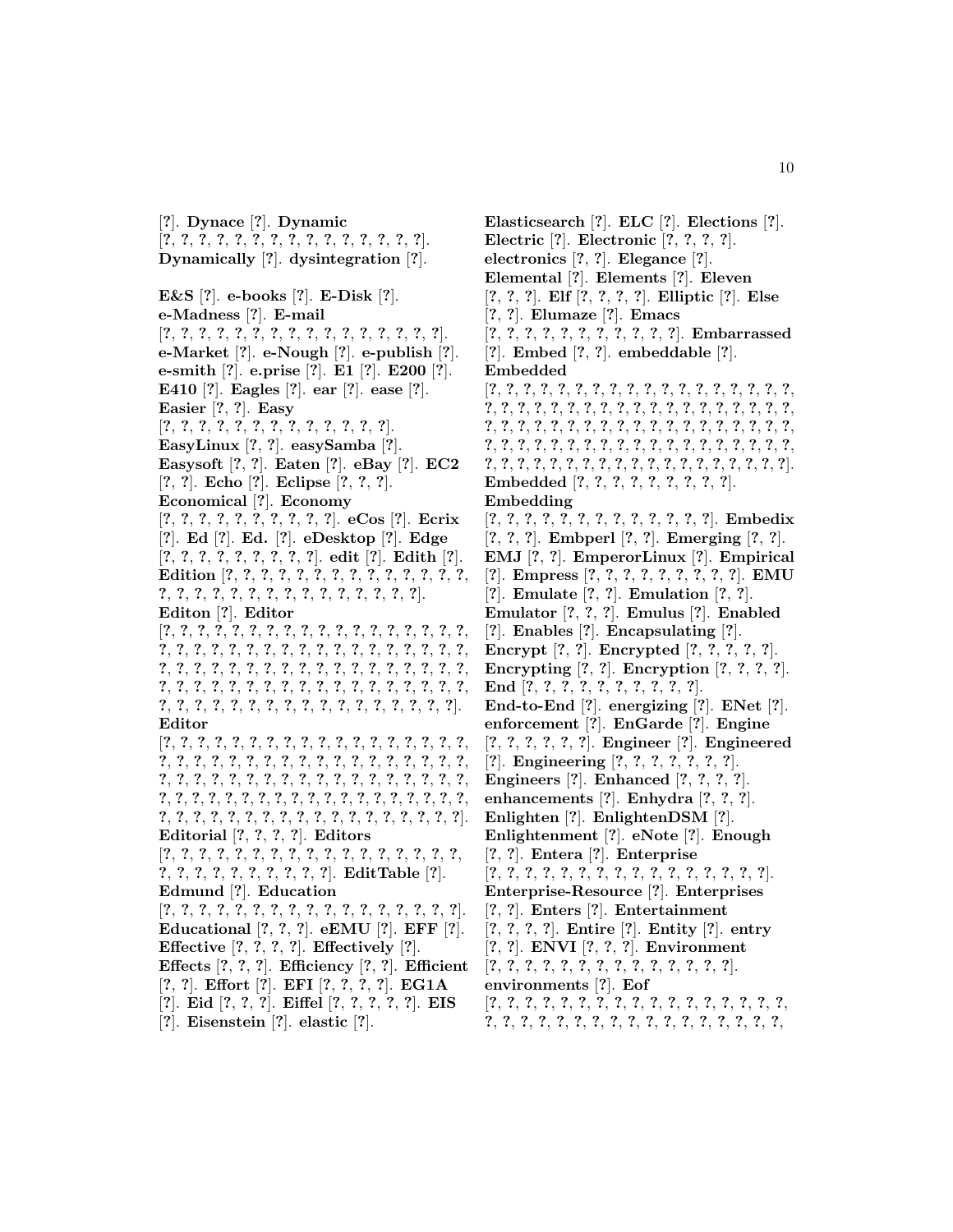**?**, **?**, **?**, **?**, **?**, **?**, **?**, **?**, **?**, **?**, **?**, **?**, **?**, **?**, **?**, **?**, **?**, **?**, **?**, **?**, **?**, **?**, **?**, **?**, **?**, **?**, **?**, **?**, **?**, **?**, **?**, **?**, **?**, **?**, **?**, **?**, **?**, **?**, **?**, **?**, **?**, **?**, **?**, **?**, **?**, **?**, **?**, **?**, **?**, **?**, **?**, **?**, **?**, **?**, **?**, **?**, **?**, **?**, **?**, **?**, **?**, **?**, **?**, **?**, **?**, **?**, **?**]. **EOF** [**?**, **?**, **?**, **?**, **?**, **?**, **?**, **?**, **?**, **?**, **?**]. **Eon** [**?**]. **EPROM** [**?**]. **Equalizer** [**?**]. **equations** [**?**]. **Eric** [**?**, **?**]. **Erik** [**?**]. **Erlang** [**?**]. **ERRATA** [**?**, **?**, **?**, **?**, **?**]. **Erratum** [**?**, **?**, **?**]. **Error** [**?**, **?**]. **ESB** [**?**]. **eServer** [**?**, **?**]. **eServer.group** [**?**]. **Eskimo** [**?**]. **ESP** [**?**, **?**]. **Essays** [**?**]. **Essential** [**?**, **?**, **?**]. **etags** [**?**]. **Etc** [**?**, **?**, **?**, **?**, **?**]. **Etc/rant** [**?**, **?**, **?**]. **Ether** [**?**]. **Etherboot** [**?**]. **ethereal** [**?**]. **EtherFast** [**?**]. **Etherminal** [**?**, **?**, **?**]. **Ethernet** [**?**, **?**, **?**, **?**]. **Ethernetting** [**?**]. **EtherPage** [**?**]. **EtherShare** [**?**]. **Etherterminal** [**?**]. **Ethic** [**?**]. **Ethical** [**?**]. **Etnus** [**?**]. **Eucalyptus** [**?**]. **EURO** [**?**]. **evas** [**?**]. **Evasion** [**?**]. **even** [**?**]. **Event** [**?**, **?**, **?**, **?**]. **Event-driven** [**?**]. **Events** [**?**, **?**, **?**, **?**, **?**, **?**, **?**, **?**, **?**, **?**, **?**, **?**, **?**, **?**, **?**, **?**, **?**]. **Evergreen** [**?**]. **every** [**?**, **?**]. **Everybody** [**?**]. **Everyone** [**?**]. **Everything** [**?**, **?**, **?**, **?**]. **Everywhere** [**?**, **?**, **?**, **?**, **?**, **?**]. **Evolution** [**?**]. **eVote** [**?**, **?**]. **Exam** [**?**]. **Example** [**?**, **?**]. **Exception** [**?**]. **Excerpt** [**?**, **?**]. **Exchange** [**?**, **?**, **?**, **?**, **?**]. **Exciting** [**?**]. **Executive** [**?**, **?**]. **Executor** [**?**]. **Exile** [**?**]. **exit** [**?**]. **Expanding** [**?**, **?**]. **Expect** [**?**, **?**]. **experience** [**?**, **?**, **?**]. **Experiment** [**?**, **?**, **?**, **?**]. **Experimenting** [**?**]. **Experiments** [**?**, **?**]. **Explained** [**?**, **?**, **?**, **?**]. **Exploiting** [**?**]. **Exploits** [**?**, **?**]. **Explorations** [**?**]. **Explorer** [**?**, **?**, **?**]. **Exploring** [**?**, **?**, **?**, **?**, **?**]. **Explosive** [**?**]. **Expo** [**?**, **?**, **?**, **?**, **?**, **?**, **?**, **?**]. **Expos´e** [**?**]. **Exposed** [**?**]. **Exposing** [**?**]. **exposure** [**?**]. **Express** [**?**, **?**]. **Expressions** [**?**]. **EXT2** [**?**]. **Ext2tools** [**?**]. **Ext4** [**?**]. **extend** [**?**]. **Extending** [**?**, **?**, **?**, **?**, **?**, **?**]. **eXtensible** [**?**]. **Extension** [**?**]. **Extensions** [**?**, **?**, **?**]. **extract** [**?**]. **extreme** [**?**, **?**, **?**]. **Eye** [**?**, **?**, **?**, **?**, **?**, **?**]. **Eye-popping** [**?**]. **Eyelet** [**?**]. **EyeTap** [**?**]. **EZ** [**?**, **?**]. **EZTerm** [**?**, **?**].

**F** [**?**, **?**, **?**, **?**, **?**, **?**]. **F-Secure** [**?**]. **f/x** [**?**]. **Fabric** [**?**]. **Facebook** [**?**, **?**]. **Factor** [**?**, **?**, **?**, **?**]. **factors** [**?**]. **Failure** [**?**]. **Faint** [**?**]. **Fair** [**?**, **?**]. **FairCom** [**?**, **?**, **?**, **?**, **?**, **?**]. **Fall** [**?**]. **Fame** [**?**]. **fancy** [**?**, **?**]. **FAQ** [**?**]. **far** [**?**]. **Fare** [**?**]. **Farming** [**?**]. **Fast** [**?**, **?**, **?**, **?**, **?**]. **FastCGI** [**?**]. **Faster** [**?**, **?**]. **FASTPATH** [**?**]. **FastTemplate** [**?**]. **Fat** [**?**, **?**]. **Fault** [**?**, **?**, **?**]. **Fault-Tolerant** [**?**, **?**]. **favorite** [**?**]. **FAX** [**?**, **?**, **?**, **?**]. **Faxing** [**?**]. **Fd.o** [**?**]. **Feature** [**?**]. **Features** [**?**, **?**, **?**, **?**, **?**, **?**, **?**, **?**]. **Federal** [**?**]. **Fedora** [**?**]. **FedoraLiveCD** [**?**]. **FedUNIX** [**?**, **?**]. **Feed** [**?**, **?**]. **feeds** [**?**]. **Feinberg** [**?**]. **Felix** [**?**]. **FENSK04** [**?**]. **Fernandez** [**?**]. **Ferri** [**?**]. **Few** [**?**]. **FFmpeg** [**?**]. **fi** [**?**, **?**, **?**, **?**, **?**, **?**, **?**]. **FIASCO** [**?**]. **Fibre** [**?**]. **fidelity** [**?**]. **Field** [**?**, **?**, **?**]. **Fiennes** [**?**]. **File** [**?**, **?**, **?**, **?**, **?**, **?**, **?**, **?**, **?**, **?**, **?**, **?**, **?**, **?**, **?**, **?**, **?**, **?**, **?**, **?**, **?**, **?**, **?**, **?**]. **FileDrive** [**?**]. **filenames** [**?**]. **Files** [**?**, **?**, **?**, **?**, **?**, **?**, **?**, **?**, **?**, **?**, **?**]. **Filesystem** [**?**, **?**, **?**, **?**, **?**, **?**, **?**, **?**, **?**, **?**, **?**, **?**, **?**]. **Filesystems** [**?**, **?**, **?**, **?**, **?**]. **FileZerver** [**?**]. **Filing** [**?**, **?**]. **Film** [**?**, **?**]. **Filter** [**?**, **?**, **?**, **?**, **?**]. **Filters** [**?**, **?**, **?**]. **Finality** [**?**]. **finally** [**?**]. **Finance** [**?**]. **Financial** [**?**]. **Find** [**?**, **?**, **?**, **?**]. **finder** [**?**, **?**]. **Finding** [**?**, **?**, **?**, **?**, **?**, **?**]. **finger** [**?**]. **Fingerprint** [**?**]. **Finnish** [**?**]. **fire** [**?**, **?**]. **Firebox** [**?**]. **firefighters** [**?**]. **Firehunter** [**?**]. **Firewall** [**?**, **?**, **?**, **?**, **?**, **?**, **?**, **?**, **?**, **?**, **?**, **?**, **?**, **?**, **?**, **?**, **?**, **?**, **?**, **?**, **?**]. **Firewalling** [**?**]. **Firewalls** [**?**, **?**, **?**, **?**, **?**]. **firmware** [**?**]. **First** [**?**, **?**, **?**, **?**, **?**, **?**, **?**, **?**, **?**, **?**, **?**, **?**, **?**, **?**, **?**, **?**, **?**, **?**, **?**, **?**, **?**]. **Fish** [**?**, **?**]. **Five** [**?**]. **Fix** [**?**, **?**]. **Fixing** [**?**, **?**, **?**, **?**, **?**]. **Flag** [**?**]. **FlagShip** [**?**]. **Flash** [**?**, **?**, **?**]. **FlashCONNECT** [**?**]. **flask** [**?**]. **Flavour** [**?**]. **Flex** [**?**]. **Flexes** [**?**]. **Flexible** [**?**, **?**, **?**, **?**]. **Flicker** [**?**]. **Flicker-free** [**?**]. **Flies** [**?**, **?**]. **Flight** [**?**]. **Flipper** [**?**]. **Floats** [**?**]. **Floor** [**?**]. **Flop** [**?**]. **Floppies** [**?**]. **flow** [**?**, **?**, **?**]. **FlowNet** [**?**]. **Fly** [**?**, **?**, **?**, **?**]. **Flying** [**?**]. **FM** [**?**]. **Focus**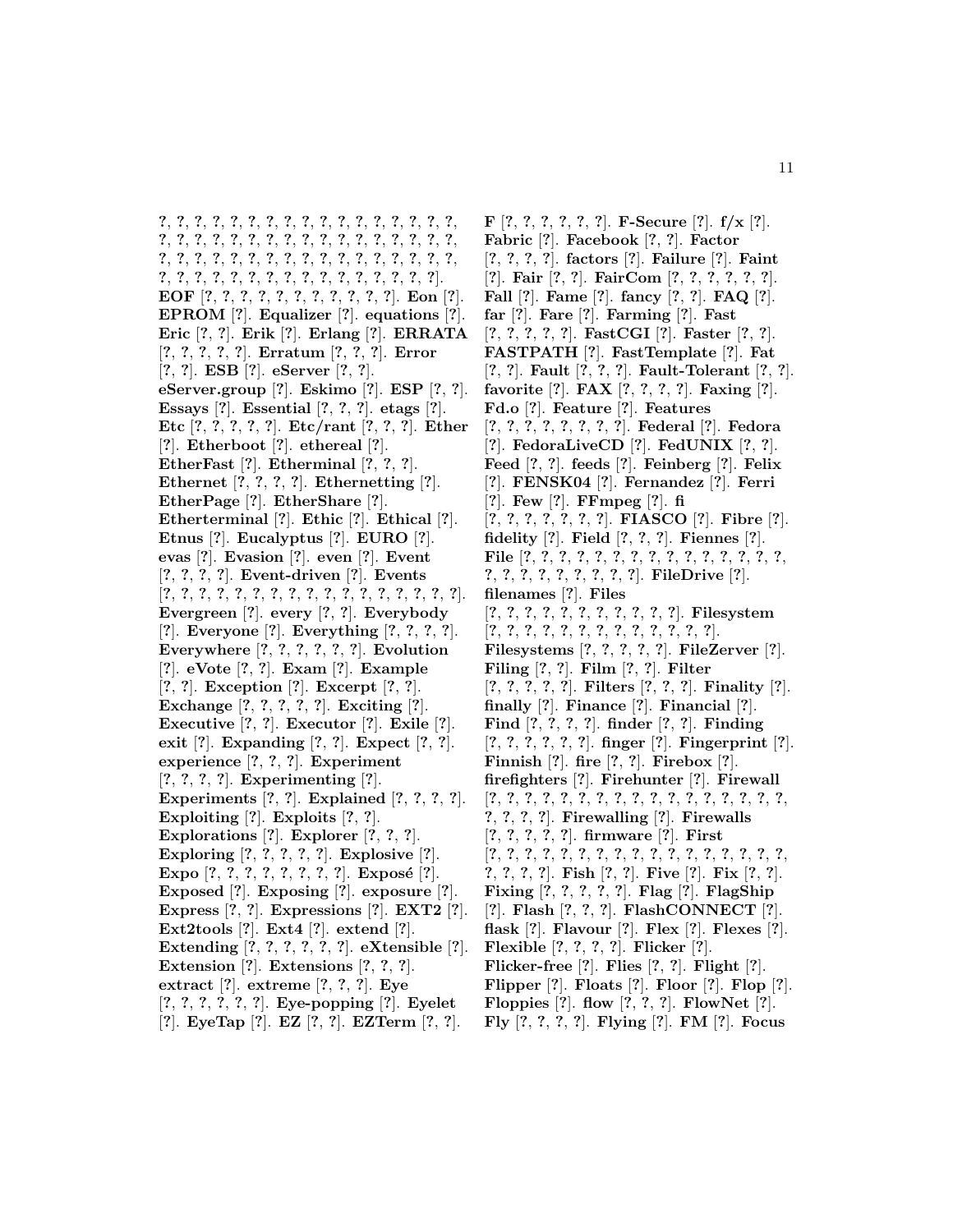[**?**, **?**, **?**, **?**, **?**, **?**, **?**, **?**, **?**, **?**, **?**, **?**, **?**, **?**, **?**, **?**, **?**, **?**, **?**, **?**, **?**, **?**, **?**, **?**, **?**, **?**, **?**, **?**, **?**, **?**, **?**, **?**, **?**, **?**, **?**, **?**, **?**, **?**, **?**, **?**, **?**, **?**, **?**, **?**, **?**, **?**, **?**, **?**, **?**, **?**, **?**, **?**, **?**, **?**, **?**, **?**, **?**, **?**, **?**, **?**, **?**, **?**, **?**, **?**, **?**, **?**, **?**, **?**, **?**, **?**, **?**, **?**, **?**, **?**, **?**, **?**, **?**, **?**]. **Fodder** [**?**]. **Foe** [**?**]. **Folks** [**?**]. **Follow** [**?**, **?**, **?**]. **Follow-Up** [**?**, **?**, **?**]. **Following** [**?**]. **FontScope** [**?**]. **FootPrints** [**?**, **?**]. **Forces** [**?**]. **foregone** [**?**]. **forensics** [**?**]. **Forever** [**?**]. **Forge** [**?**, **?**, **?**, **?**, **?**, **?**, **?**, **?**, **?**, **?**, **?**, **?**, **?**, **?**, **?**, **?**, **?**, **?**, **?**, **?**, **?**, **?**, **?**, **?**, **?**, **?**, **?**, **?**, **?**, **?**, **?**, **?**, **?**, **?**, **?**, **?**, **?**, **?**, **?**, **?**, **?**, **?**, **?**, **?**, **?**, **?**, **?**, **?**, **?**, **?**, **?**, **?**, **?**, **?**, **?**, **?**, **?**, **?**, **?**, **?**, **?**, **?**, **?**, **?**, **?**, **?**, **?**, **?**, **?**, **?**, **?**, **?**, **?**, **?**, **?**, **?**, **?**, **?**, **?**, **?**, **?**, **?**, **?**, **?**, **?**, **?**, **?**, **?**, **?**, **?**, **?**, **?**, **?**, **?**, **?**, **?**, **?**, **?**, **?**, **?**]. **forge** [**?**, **?**, **?**, **?**, **?**, **?**, **?**, **?**, **?**, **?**, **?**, **?**, **?**, **?**, **?**, **?**, **?**, **?**, **?**, **?**, **?**, **?**, **?**, **?**, **?**, **?**, **?**, **?**, **?**, **?**, **?**, **?**, **?**, **?**, **?**, **?**, **?**, **?**, **?**, **?**, **?**, **?**, **?**, **?**, **?**, **?**, **?**, **?**, **?**, **?**, **?**, **?**, **?**, **?**, **?**, **?**, **?**, **?**, **?**, **?**, **?**, **?**, **?**, **?**, **?**, **?**, **?**, **?**, **?**, **?**, **?**, **?**, **?**, **?**, **?**, **?**, **?**, **?**, **?**, **?**, **?**, **?**, **?**, **?**, **?**, **?**]. **Forgotten** [**?**, **?**]. **forked** [**?**]. **Form** [**?**, **?**]. **Format** [**?**, **?**, **?**, **?**, **?**]. **Formation** [**?**]. **Formats** [**?**, **?**, **?**, **?**]. **Formatting** [**?**, **?**]. **Formerly** [**?**]. **Forms** [**?**, **?**, **?**, **?**, **?**]. **Fortran** [**?**, **?**, **?**]. **Fortune** [**?**]. **forum** [**?**, **?**]. **Forwarding** [**?**]. **Found** [**?**]. **Foundation** [**?**, **?**, **?**]. **Four** [**?**, **?**, **?**]. **Four-Wall** [**?**]. **Fox** [**?**]. **FPGA** [**?**]. **Fractal** [**?**]. **fracturing** [**?**]. **Frame** [**?**]. **Frame-Buffer** [**?**]. **Framework** [**?**, **?**]. **frameworks** [**?**]. **framing** [**?**]. **Francois** [**?**]. **Frazier** [**?**]. **Fred** [**?**, **?**]. **Free** [**?**, **?**, **?**, **?**, **?**, **?**, **?**, **?**, **?**, **?**, **?**, **?**, **?**, **?**, **?**, **?**, **?**, **?**, **?**, **?**, **?**, **?**, **?**, **?**, **?**, **?**, **?**, **?**, **?**, **?**, **?**, **?**, **?**, **?**, **?**, **?**, **?**]. **FreeBSD** [**?**, **?**]. **Freedom** [**?**, **?**, **?**, **?**, **?**, **?**]. **freeing** [**?**]. **Freely** [**?**]. **Freemont** [**?**]. **Freenet** [**?**, **?**, **?**]. **Freenet6** [**?**, **?**]. **FreeNetshop** [**?**]. **FreeRADIUS** [**?**, **?**, **?**].

- **FreeS** [**?**, **?**]. **FreeS/WAN** [**?**, **?**]. **freeVSD** [**?**]. **Freeware** [**?**]. **Freeze** [**?**, **?**]. **French**
- [**?**, **?**]. **Frenzy** [**?**]. **frequency** [**?**]. **Fresh**
- [**?**, **?**]. **Fresh-Baked** [**?**]. **Friday** [**?**].
- **Friedman** [**?**, **?**]. **Friend** [**?**, **?**]. **Friendly**
- [**?**, **?**, **?**]. **Friends** [**?**, **?**, **?**, **?**, **?**, **?**]. **Front** [**?**, **?**, **?**, **?**, **?**]. **front-end** [**?**]. **Frontier** [**?**].

**FrontPage** [**?**]. **Frsh** [**?**]. **FSSTD** [**?**]. **FTLinuxCourse** [**?**]. **FTP** [**?**, **?**, **?**, **?**, **?**]. **fu** [**?**]. **FUD** [**?**, **?**]. **full** [**?**]. **Fun** [**?**, **?**, **?**, **?**, **?**, **?**, **?**, **?**, **?**, **?**, **?**]. **function** [**?**]. **functional** [**?**]. **Functions** [**?**, **?**, **?**, **?**, **?**, **?**]. **Fund** [**?**]. **Fundamentals** [**?**]. **Fusion** [**?**]. **Future** [**?**, **?**, **?**, **?**, **?**, **?**, **?**, **?**, **?**, **?**, **?**, **?**, **?**, **?**, **?**, **?**, **?**, **?**, **?**, **?**, **?**]. **fvwm** [**?**, **?**]. **FX** [**?**, **?**, **?**]. **G** [**?**, **?**]. **G.lite** [**?**]. **G0** [**?**]. **G0-Joe** [**?**]. **G4** [**?**]. **Gadges** [**?**]. **Gadgets** [**?**]. **Gaelyne** [**?**]. **Gains** [**?**]. **Galleo** [**?**]. **Gambas** [**?**]. **Game** [**?**, **?**, **?**, **?**, **?**, **?**, **?**, **?**, **?**]. **Games** [**?**, **?**, **?**, **?**, **?**, **?**, **?**, **?**, **?**, **?**, **?**, **?**, **?**, **?**, **?**]. **Gaming** [**?**]. **GandhiCon** [**?**]. **Gap** [**?**, **?**]. **GAR** [**?**]. **Garage** [**?**, **?**]. **Garbage** [**?**]. **Garcia** [**?**]. **Garden** [**?**]. **Gareth** [**?**]. **Gasson** [**?**]. **Gateway** [**?**, **?**, **?**, **?**, **?**, **?**, **?**, **?**]. **Gateways** [**?**]. **Gathering** [**?**]. **gauger** [**?**]. **Gaussian** [**?**]. **Gawk** [**?**]. **Gazette** [**?**, **?**, **?**, **?**, **?**, **?**, **?**, **?**, **?**, **?**, **?**, **?**, **?**, **?**, **?**, **?**, **?**, **?**, **?**, **?**, **?**, **?**]. **gcalcli** [**?**]. **GCC** [**?**, **?**]. **GCJ** [**?**, **?**]. **Gcom** [**?**, **?**]. **gdb** [**?**]. **GDK** [**?**]. **GDT** [**?**]. **Gear** [**?**, **?**]. **gEDA** [**?**]. **Geek** [**?**, **?**, **?**, **?**, **?**, **?**, **?**, **?**, **?**, **?**, **?**, **?**, **?**, **?**, **?**, **?**, **?**, **?**, **?**, **?**, **?**, **?**, **?**, **?**, **?**]. **Geeks** [**?**]. **gem** [**?**, **?**]. **generated** [**?**]. **Generating** [**?**, **?**, **?**]. **Generation** [**?**, **?**, **?**, **?**, **?**]. **Generator** [**?**, **?**, **?**, **?**, **?**, **?**]. **Generators** [**?**]. **Generic** [**?**, **?**]. **Genome** [**?**]. **Gentle** [**?**]. **Gentler** [**?**]. **Gentoo** [**?**]. **geolocation** [**?**]. **geology** [**?**]. **Geomview** [**?**]. **Geophysics** [**?**]. **Gerald** [**?**]. **German** [**?**, **?**]. **Get** [**?**, **?**, **?**, **?**, **?**, **?**, **?**, **?**, **?**, **?**, **?**, **?**, **?**, **?**, **?**, **?**, **?**]. **Getcha** [**?**]. **gets** [**?**]. **Getting** [**?**, **?**, **?**, **?**, **?**, **?**, **?**, **?**, **?**, **?**, **?**, **?**, **?**, **?**, **?**, **?**, **?**, **?**, **?**, **?**, **?**, **?**, **?**, **?**, **?**, **?**, **?**, **?**]. **gevas** [**?**]. **GFX** [**?**, **?**, **?**, **?**, **?**, **?**, **?**, **?**, **?**, **?**, **?**, **?**, **?**, **?**, **?**, **?**, **?**]. **GGI** [**?**]. **Ghost** [**?**]. **Ghosting** [**?**]. **Ghostscript** [**?**]. **Giada** [**?**]. **giant** [**?**]. **giants** [**?**]. **GIF** [**?**]. **Gift** [**?**]. **GigaDrive** [**?**]. **GIMP** [**?**, **?**, **?**, **?**, **?**, **?**, **?**, **?**, **?**, **?**, **?**, **?**].

**gingerbread** [**?**]. **girls** [**?**]. **GIS** [**?**, **?**]. **Git** [**?**]. **Give** [**?**, **?**, **?**]. **Gives** [**?**, **?**]. **giveth** [**?**].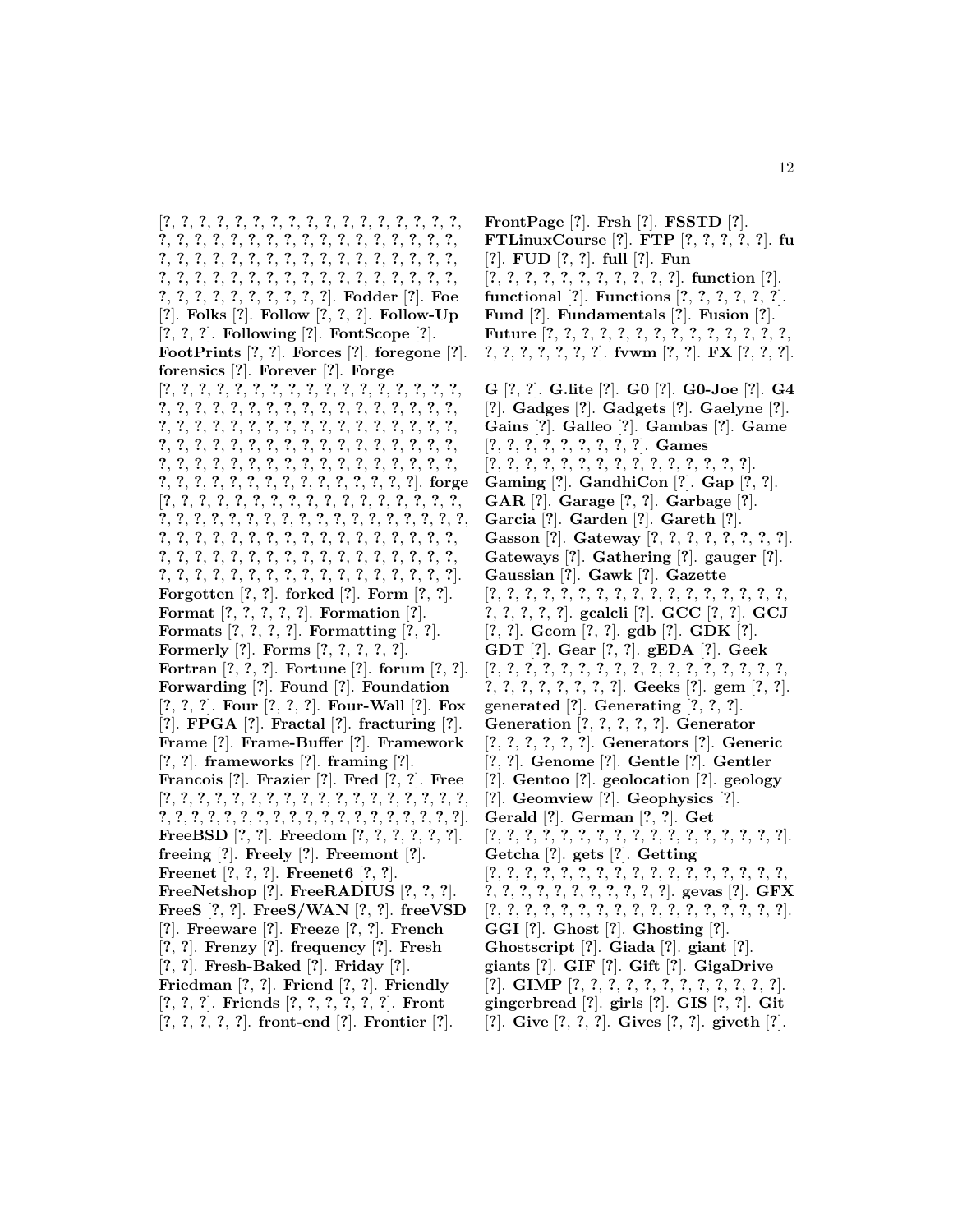**giving** [**?**, **?**]. **Glade** [**?**, **?**, **?**, **?**, **?**]. **glass** [**?**]. **Glibc** [**?**]. **Glimpse** [**?**, **?**]. **Global** [**?**, **?**, **?**, **?**, **?**, **?**]. **glue** [**?**]. **GlusterFS** [**?**, **?**]. **GmbH** [**?**, **?**, **?**]. **GNOME** [**?**, **?**, **?**, **?**, **?**, **?**, **?**, **?**, **?**]. **GNOME/GTK** [**?**]. **GNU** [**?**, **?**, **?**, **?**, **?**, **?**, **?**, **?**, **?**, **?**, **?**, **?**, **?**, **?**, **?**, **?**, **?**, **?**, **?**, **?**, **?**, **?**, **?**, **?**, **?**, **?**, **?**, **?**, **?**, **?**, **?**, **?**, **?**, **?**, **?**, **?**, **?**]. **GNU/Linux** [**?**, **?**, **?**, **?**, **?**, **?**, **?**, **?**]. **GnuCash** [**?**]. **Gnulinex** [**?**]. **GnuPG** [**?**]. **Gnuplot** [**?**]. **GNUPro** [**?**, **?**]. **GNUstep** [**?**]. **GO** [**?**, **?**, **?**, **?**, **?**, **?**]. **GO-Between** [**?**]. **GO-Global** [**?**, **?**]. **gods** [**?**]. **Goes** [**?**, **?**, **?**, **?**, **?**, **?**, **?**, **?**]. **Going** [**?**, **?**, **?**, **?**, **?**]. **Good** [**?**, **?**, **?**, **?**]. **Goodbye** [**?**, **?**]. **Google** [**?**, **?**, **?**, **?**, **?**, **?**, **?**]. **Gothello** [**?**]. **Government** [**?**, **?**]. **GPD** [**?**]. **GPG** [**?**, **?**, **?**]. **GPIB** [**?**]. **GPL** [**?**, **?**]. **gprof** [**?**]. **GPS** [**?**]. **GPSdrive** [**?**]. **GPUs** [**?**, **?**, **?**]. **Grade** [**?**]. **Graef** [**?**]. **Grail** [**?**]. **Grand** [**?**]. **Grant** [**?**]. **Graph** [**?**]. **Graphic** [**?**, **?**, **?**]. **Graphical** [**?**, **?**, **?**, **?**, **?**]. **Graphics** [**?**, **?**, **?**, **?**, **?**, **?**, **?**, **?**, **?**, **?**, **?**, **?**, **?**, **?**, **?**, **?**, **?**, **?**, **?**, **?**, **?**, **?**, **?**]. **Graphing** [**?**, **?**]. **GraphOn** [**?**, **?**, **?**]. **graphs** [**?**]. **Grass** [**?**, **?**]. **Gratitude** [**?**]. **grease** [**?**]. **greasemonkey** [**?**]. **Great** [**?**, **?**]. **Greater** [**?**]. **Greenaway** [**?**]. **Greenwood** [**?**]. **Greg** [**?**, **?**]. **grep** [**?**, **?**]. **Gri** [**?**]. **Griffin** [**?**]. **grive** [**?**]. **groff** [**?**, **?**, **?**, **?**]. **Ground** [**?**, **?**]. **Group** [**?**, **?**, **?**, **?**, **?**, **?**, **?**, **?**, **?**, **?**, **?**]. **groupware** [**?**, **?**]. **Grove** [**?**]. **Growing** [**?**, **?**]. **Grows** [**?**]. **GRUB** [**?**, **?**, **?**, **?**]. **Grundig** [**?**]. **Grundlagen** [**?**]. **GT** [**?**]. **GTK** [**?**, **?**, **?**, **?**, **?**]. **Guard** [**?**, **?**]. **guardian** [**?**]. **Guest** [**?**, **?**, **?**, **?**, **?**, **?**]. **GUI** [**?**, **?**, **?**, **?**, **?**, **?**, **?**, **?**, **?**, **?**, **?**, **?**, **?**, **?**, **?**]. **Guide** [**?**, **?**, **?**, **?**, **?**, **?**, **?**, **?**, **?**, **?**, **?**, **?**, **?**, **?**, **?**, **?**, **?**, **?**, **?**, **?**, **?**, **?**, **?**, **?**, **?**, **?**, **?**, **?**, **?**, **?**, **?**, **?**, **?**, **?**, **?**, **?**, **?**, **?**]. **guided** [**?**]. **Guides** [**?**]. **Guido** [**?**, **?**, **?**]. **Gulp** [**?**]. **Gumstix** [**?**, **?**]. **Guru** [**?**, **?**]. **gurus** [**?**]. **Guy** [**?**, **?**].

**H.K.S** [**?**]. **HA-LVM** [**?**]. **HA-OSCAR** [**?**]. **Hack** [**?**, **?**, **?**, **?**, **?**, **?**, **?**, **?**, **?**, **?**, **?**, **?**, **?**, **?**, **?**, **?**, **?**, **?**, **?**, **?**, **?**, **?**, **?**, **?**, **?**, **?**, **?**, **?**, **?**, **?**, **?**, **?**, **?**, **?**, **?**, **?**, **?**, **?**, **?**, **?**, **?**, **?**, **?**, **?**, **?**, **?**, **?**, **?**, **?**, **?**, **?**, **?**, **?**, **?**, **?**, **?**, **?**, **?**, **?**, **?**, **?**, **?**, **?**, **?**, **?**, **?**, **?**, **?**, **?**, **?**, **?**, **?**, **?**, **?**, **?**, **?**, **?**, **?**, **?**, **?**, **?**, **?**, **?**]. **Hacker** [**?**, **?**, **?**, **?**, **?**]. **Hackers** [**?**]. **Hacking** [**?**, **?**, **?**, **?**, **?**, **?**, **?**, **?**, **?**, **?**, **?**, **?**, **?**, **?**]. **hacks** [**?**, **?**, **?**, **?**, **?**, **?**, **?**, **?**, **?**]. **Haddad** [**?**, **?**]. **Hadoop** [**?**, **?**, **?**]. **Hadron** [**?**]. **Haerr** [**?**]. **Hair** [**?**]. **HAL** [**?**]. **Half** [**?**]. **hall** [**?**]. **Hamilton** [**?**]. **Hamm** [**?**]. **Hammel** [**?**, **?**]. **Hamming** [**?**]. **Hams** [**?**]. **Hand** [**?**, **?**, **?**, **?**, **?**, **?**, **?**, **?**]. **Handbook** [**?**, **?**, **?**, **?**]. **handheld** [**?**]. **Handler** [**?**]. **Handling** [**?**, **?**, **?**]. **Handook** [**?**]. **Hands** [**?**, **?**, **?**]. **Handy** [**?**, **?**, **?**, **?**]. **Hankins** [**?**]. **Hannu** [**?**]. **Hanoi** [**?**]. **Hans** [**?**]. **Happen** [**?**, **?**, **?**]. **Happy** [**?**, **?**, **?**]. **Harbor** [**?**]. **Hard** [**?**, **?**, **?**, **?**, **?**, **?**, **?**, **?**, **?**]. **Hardening** [**?**, **?**, **?**, **?**]. **Hardware** [**?**, **?**, **?**, **?**, **?**, **?**, **?**, **?**, **?**, **?**, **?**, **?**, **?**, **?**, **?**, **?**]. **Harman** [**?**]. **Harsh** [**?**]. **Hartley** [**?**]. **Harvey** [**?**, **?**]. **Hash** [**?**, **?**]. **Haste** [**?**]. **Hatches** [**?**]. **hate** [**?**]. **Hats** [**?**]. **Having** [**?**, **?**]. **HBE** [**?**]. **HC11** [**?**]. **HD** [**?**]. **HD-ID11** [**?**]. **head** [**?**]. **Health** [**?**, **?**]. **healthy** [**?**]. **Heart** [**?**]. **Heatstroke** [**?**]. **heavy** [**?**, **?**, **?**]. **HEC** [**?**]. **Heidelberg** [**?**]. **Heights** [**?**]. **Heizer** [**?**]. **held** [**?**, **?**]. **HELIOS** [**?**, **?**]. **Helius** [**?**, **?**]. **hell** [**?**, **?**, **?**]. **Hello** [**?**]. **Help** [**?**, **?**, **?**, **?**]. **Helpdesk** [**?**]. **Helping** [**?**]. **Helps** [**?**, **?**]. **Here** [**?**, **?**, **?**, **?**, **?**, **?**]. **Heroes** [**?**, **?**]. **Herrin** [**?**]. **Heterogeneous** [**?**, **?**]. **Hewlett** [**?**, **?**, **?**, **?**]. **Hexapod** [**?**]. **Hey** [**?**, **?**]. **HFS** [**?**]. **hi** [**?**]. **hi-fi** [**?**]. **Hickey** [**?**]. **HID** [**?**]. **hidden** [**?**, **?**]. **hiera** [**?**]. **Higgins** [**?**]. **High** [**?**, **?**, **?**, **?**, **?**, **?**, **?**, **?**, **?**, **?**, **?**, **?**, **?**, **?**, **?**, **?**, **?**, **?**]. **High-availability** [**?**, **?**]. **High-Density** [**?**]. **High-Level** [**?**]. **High-Performance** [**?**, **?**, **?**]. **Highly** [**?**, **?**, **?**, **?**]. **Highway** [**?**, **?**]. **Hints** [**?**, **?**, **?**, **?**, **?**]. **HIPPI** [**?**].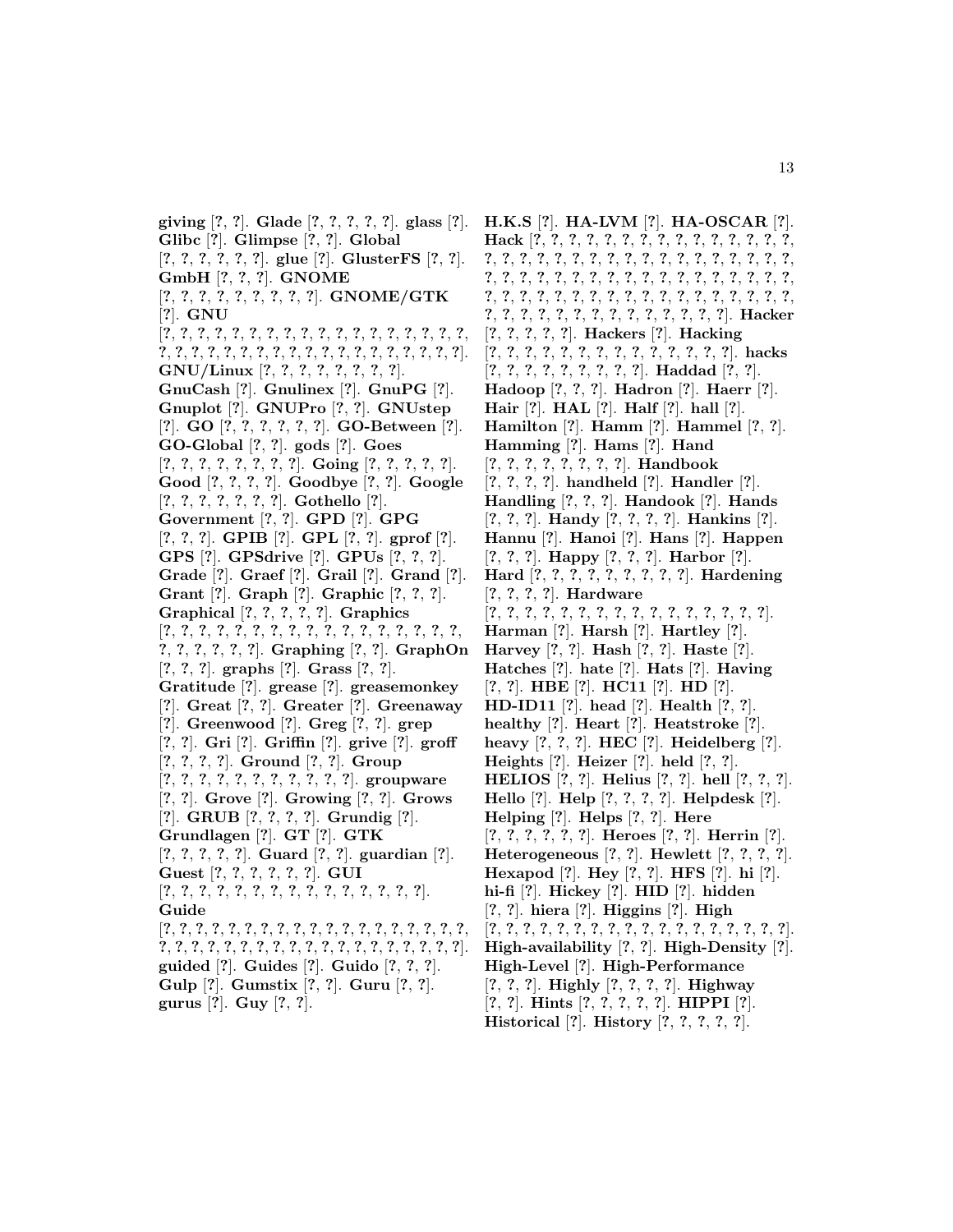**Hitachi** [**?**]. **Hitched** [**?**]. **HiTech** [**?**]. **Hits** [**?**]. **Hjkl** [**?**, **?**]. **Hog** [**?**]. **Hold** [**?**]. **holes** [**?**]. **Holloway** [**?**]. **Hollywood** [**?**]. **Holt** [**?**]. **Home** [**?**, **?**, **?**, **?**, **?**, **?**, **?**, **?**, **?**, **?**, **?**, **?**, **?**, **?**, **?**, **?**, **?**, **?**, **?**, **?**, **?**]. **homebrewing** [**?**]. **homedir** [**?**]. **homeplug** [**?**]. **honeypot** [**?**]. **Host** [**?**, **?**, **?**, **?**]. **Host-On-Demand** [**?**]. **hostile** [**?**, **?**]. **HostML** [**?**]. **hosts** [**?**]. **Hot** [**?**, **?**, **?**]. **hotels** [**?**]. **Houdini** [**?**]. **Hours** [**?**, **?**]. **house** [**?**]. **houses** [**?**]. **HOWTO** [**?**, **?**, **?**, **?**, **?**, **?**, **?**, **?**, **?**, **?**, **?**, **?**, **?**]. **HP** [**?**, **?**, **?**]. **HPC** [**?**, **?**, **?**]. **HPF** [**?**]. **HTB** [**?**]. **HTML** [**?**, **?**, **?**, **?**, **?**, **?**, **?**, **?**]. **HTML5** [**?**, **?**, **?**, **?**]. **HTMLgen** [**?**]. **HTTP** [**?**, **?**]. **hub** [**?**]. **Hues** [**?**]. **Hughes** [**?**]. **Hugo** [**?**]. **hulk** [**?**, **?**]. **Human** [**?**]. **Humble** [**?**]. **humor** [**?**]. **hundreds** [**?**]. **Hungry** [**?**]. **Hunting** [**?**]. **Hurrah** [**?**]. **Hurricane** [**?**]. **hurt** [**?**]. **Hyper** [**?**]. **Hyper-Impatient** [**?**]. **Hypermedia** [**?**]. **HyperNews** [**?**]. **HYPERTEXT** [**?**].

**I/O** [**?**, **?**, **?**, **?**, **?**, **?**, **?**, **?**]. **i2303** [**?**]. **I2C** [**?**, **?**, **?**]. **IA** [**?**, **?**]. **IA-64** [**?**]. **IAAL** [**?**, **?**, **?**]. **iBCS2** [**?**]. **IBM** [**?**, **?**, **?**, **?**, **?**, **?**, **?**, **?**, **?**]. **Ibraham** [**?**]. **Ibrahim** [**?**]. **iBrow** [**?**]. **IC** [**?**, **?**, **?**]. **IC-MAKE** [**?**, **?**]. **iCalendar** [**?**]. **Icarus** [**?**]. **ice** [**?**]. **ICE.PPN** [**?**]. **ICMake** [**?**, **?**]. **Icon** [**?**]. **ICP** [**?**, **?**, **?**, **?**]. **ICS** [**?**, **?**]. **I'd** [**?**]. **ID11** [**?**]. **IDA** [**?**]. **IDE** [**?**, **?**]. **idea** [**?**]. **Ideal** [**?**]. **Identity** [**?**, **?**, **?**, **?**]. **Idiot** [**?**]. **IDL** [**?**]. **IDS** [**?**, **?**]. **If** [**?**, **?**, **?**]. **iftop** [**?**]. **IGEL** [**?**, **?**, **?**, **?**]. **IGEL\*USA** [**?**]. **iHTML** [**?**]. **II** [**?**, **?**, **?**, **?**, **?**, **?**, **?**, **?**, **?**, **?**, **?**, **?**, **?**, **?**, **?**, **?**, **?**, **?**, **?**, **?**, **?**, **?**, **?**, **?**, **?**, **?**, **?**, **?**, **?**, **?**, **?**, **?**, **?**, **?**, **?**, **?**, **?**, **?**, **?**, **?**, **?**, **?**, **?**, **?**, **?**, **?**, **?**, **?**, **?**, **?**, **?**, **?**, **?**, **?**, **?**, **?**, **?**, **?**]. **III** [**?**, **?**, **?**, **?**, **?**, **?**, **?**, **?**, **?**, **?**, **?**, **?**, **?**, **?**, **?**]. **IISC** [**?**]. **IKEA** [**?**]. **I'll** [**?**]. **Illuminating** [**?**]. **illumination** [**?**]. **Illustration** [**?**]. **Illustrations** [**?**]. **ILM** [**?**]. **ILUG** [**?**]. **I'm** [**?**, **?**]. **iMac** [**?**]. **Image** [**?**, **?**, **?**, **?**, **?**, **?**, **?**, **?**]. **ImageMagick**

[**?**, **?**, **?**, **?**]. **Images** [**?**, **?**, **?**, **?**, **?**]. **ImageStream** [**?**, **?**, **?**]. **Imaging** [**?**, **?**]. **Imake** [**?**]. **IMAP** [**?**, **?**]. **IMEC** [**?**]. **IMEC/NIT** [**?**]. **iMigo** [**?**]. **impaired** [**?**]. **Impatient** [**?**]. **Implement** [**?**]. **Implementation** [**?**, **?**, **?**, **?**]. **Implementations** [**?**, **?**]. **Implementing** [**?**, **?**, **?**, **?**, **?**]. **Importance** [**?**, **?**]. **Impossible** [**?**]. **Impostor** [**?**]. **Impress** [**?**, **?**]. **Impressions** [**?**]. **Improve** [**?**]. **improvements** [**?**, **?**]. **Improving** [**?**, **?**, **?**, **?**, **?**, **?**, **?**]. **i***}***mum** [**?**]. **In-Memory** [**?**]. **In-Vehicle** [**?**]. **inadvertently** [**?**, **?**]. **Inalambrica.net** [**?**]. **Inc.** [**?**, **?**, **?**, **?**, **?**, **?**, **?**, **?**, **?**, **?**, **?**]. **Includes** [**?**]. **Increasing** [**?**]. **incredible** [**?**]. **independence** [**?**]. **Independent** [**?**, **?**, **?**]. **Inder** [**?**]. **Index** [**?**, **?**, **?**, **?**, **?**, **?**, **?**, **?**, **?**, **?**, **?**, **?**, **?**, **?**, **?**, **?**, **?**, **?**, **?**, **?**, **?**, **?**, **?**, **?**, **?**, **?**, **?**, **?**, **?**, **?**, **?**, **?**, **?**, **?**, **?**, **?**, **?**, **?**, **?**, **?**, **?**, **?**, **?**, **?**, **?**, **?**, **?**, **?**, **?**, **?**, **?**, **?**, **?**, **?**, **?**, **?**, **?**, **?**, **?**, **?**, **?**, **?**, **?**, **?**, **?**, **?**, **?**, **?**, **?**, **?**, **?**, **?**, **?**, **?**, **?**, **?**, **?**, **?**, **?**, **?**, **?**, **?**, **?**, **?**, **?**, **?**, **?**, **?**]. **Index** [**?**, **?**, **?**, **?**, **?**, **?**, **?**, **?**, **?**, **?**, **?**, **?**, **?**, **?**, **?**, **?**, **?**, **?**, **?**, **?**, **?**, **?**, **?**, **?**, **?**, **?**, **?**, **?**, **?**]. **Indexing** [**?**, **?**, **?**]. **Indian** [**?**]. **Industrial** [**?**, **?**, **?**, **?**, **?**, **?**]. **industrial-strength** [**?**]. **Industrializing** [**?**]. **Industry** [**?**, **?**, **?**, **?**, **?**, **?**, **?**, **?**]. **Industry-Wide** [**?**]. **Inevitable** [**?**]. **Inexpensive** [**?**, **?**]. **InfiniBand** [**?**]. **Infinite** [**?**]. **Influence** [**?**]. **Info** [**?**, **?**, **?**]. **InfoDock** [**?**]. **InfoMagic** [**?**, **?**, **?**]. **Informal** [**?**]. **Information** [**?**, **?**, **?**, **?**, **?**, **?**, **?**, **?**, **?**, **?**, **?**, **?**]. **InformIT** [**?**]. **Informix** [**?**, **?**, **?**, **?**]. **Infrared** [**?**]. **Infrastructural** [**?**]. **Infrastructure** [**?**, **?**, **?**, **?**, **?**, **?**, **?**]. **Ingeniuty** [**?**]. **Ingres** [**?**]. **init** [**?**]. **Initialization** [**?**]. **initrd** [**?**]. **Initscripts** [**?**]. **injection** [**?**]. **Inkscape** [**?**, **?**]. **Inline** [**?**]. **Inner** [**?**]. **Innosoft** [**?**]. **InnoVal** [**?**]. **innovating** [**?**]. **Innovations** [**?**]. **Innovative** [**?**]. **Inodes** [**?**]. **inotify** [**?**]. **Input** [**?**, **?**]. **Ins** [**?**, **?**]. **Insane** [**?**]. **Insight** [**?**]. **inspect** [**?**]. **Install** [**?**, **?**, **?**].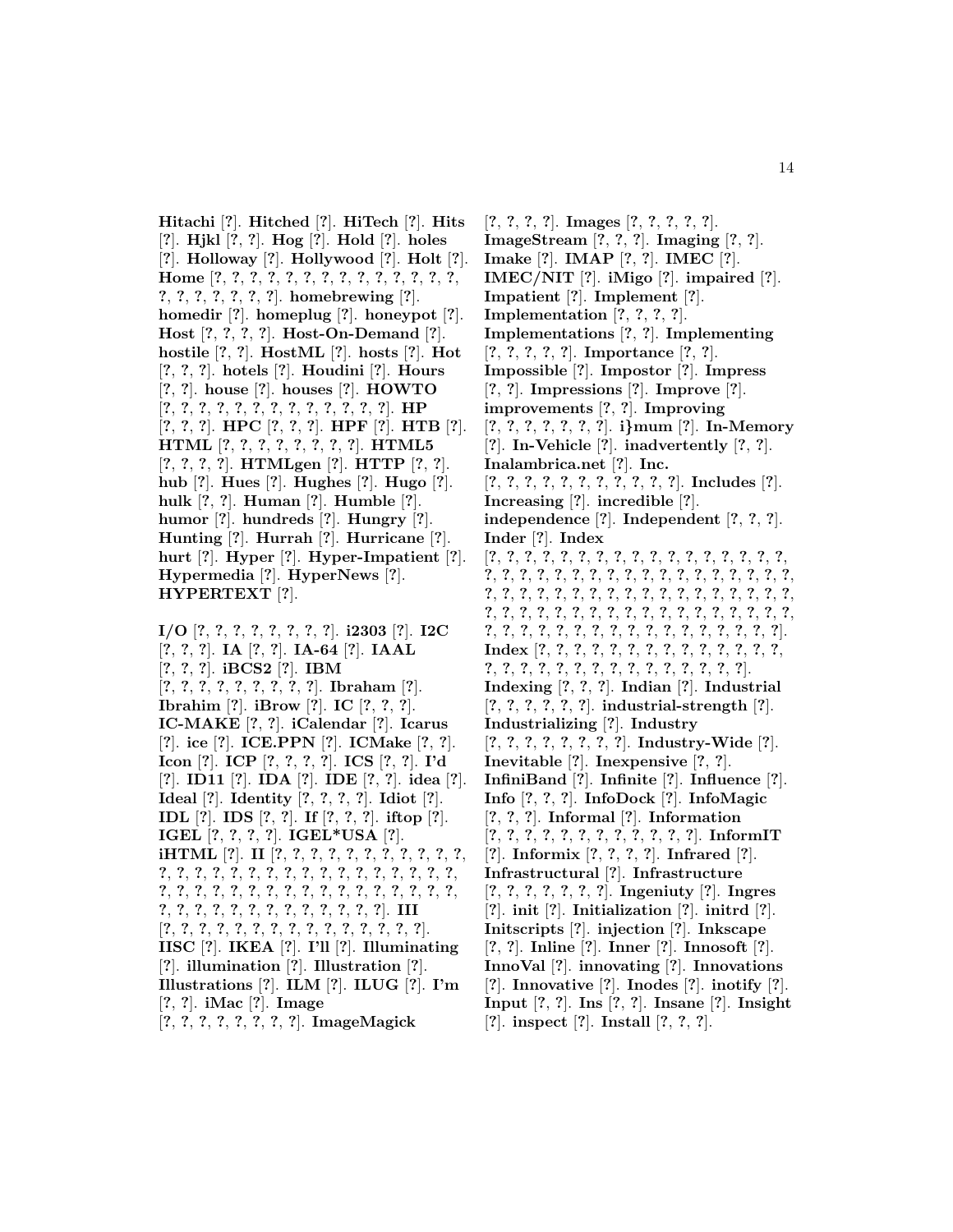**Installation** [**?**, **?**, **?**, **?**, **?**, **?**, **?**, **?**, **?**, **?**, **?**, **?**, **?**, **?**, **?**, **?**, **?**, **?**, **?**, **?**]. **Installfest** [**?**, **?**]. **Installing** [**?**, **?**, **?**, **?**, **?**, **?**, **?**, **?**, **?**]. **installs** [**?**]. **InstallShield** [**?**]. **Instant** [**?**, **?**, **?**, **?**]. **Instructor** [**?**]. **Instructor-Led** [**?**]. **Instrument** [**?**, **?**, **?**]. **Instrumentation** [**?**]. **Insure** [**?**, **?**]. **Integra4** [**?**]. **Integrated** [**?**, **?**, **?**]. **Integrating** [**?**, **?**, **?**, **?**, **?**, **?**, **?**]. **Integration** [**?**, **?**, **?**]. **integrations** [**?**]. **Integrity** [**?**, **?**]. **Intel** [**?**, **?**, **?**, **?**, **?**, **?**]. **intellectual** [**?**]. **Intelligence** [**?**]. **Intelligent** [**?**, **?**, **?**, **?**]. **Intellistation** [**?**]. **Intention** [**?**]. **Interacting** [**?**]. **Interactive** [**?**, **?**, **?**, **?**, **?**, **?**, **?**, **?**]. **InterBase** [**?**, **?**]. **InterCam** [**?**]. **Interception** [**?**]. **Interconnections** [**?**]. **interests** [**?**]. **Interface** [**?**, **?**, **?**, **?**, **?**, **?**, **?**, **?**, **?**, **?**, **?**, **?**, **?**, **?**, **?**, **?**]. **Interfaces** [**?**, **?**, **?**, **?**]. **Interfacing** [**?**, **?**]. **Interlude** [**?**]. **Intermediate** [**?**, **?**]. **Internal** [**?**, **?**]. **Internals** [**?**, **?**, **?**, **?**]. **International** [**?**, **?**, **?**, **?**, **?**, **?**, **?**, **?**]. **Internationalization** [**?**, **?**, **?**, **?**, **?**]. **Internationalizing** [**?**]. **InTerNet** [**?**, **?**, **?**, **?**, **?**, **?**, **?**, **?**, **?**, **?**, **?**, **?**, **?**, **?**, **?**, **?**, **?**, **?**, **?**, **?**, **?**, **?**, **?**, **?**, **?**, **?**, **?**, **?**, **?**, **?**, **?**, **?**, **?**, **?**, **?**, **?**, **?**, **?**, **?**, **?**, **?**, **?**, **?**, **?**, **?**, **?**, **?**, **?**, **?**]. **InTerNet-LINK** [**?**]. **Internet/Intranet** [**?**, **?**]. **Interoperability** [**?**, **?**]. **Interoperate** [**?**]. **Interrogate** [**?**]. **interrupt** [**?**]. **Interrupts** [**?**, **?**]. **Interview** [**?**, **?**, **?**, **?**, **?**, **?**, **?**, **?**, **?**, **?**, **?**, **?**, **?**, **?**, **?**, **?**, **?**, **?**, **?**, **?**, **?**, **?**, **?**]. **Interviews** [**?**, **?**, **?**, **?**, **?**, **?**, **?**, **?**, **?**, **?**, **?**]. **Interworks** [**?**]. **IntraLinux** [**?**]. **Intranet** [**?**, **?**, **?**, **?**, **?**, **?**]. **Intranet/Web** [**?**]. **IntraStore** [**?**]. **Intro** [**?**, **?**, **?**]. **Introduces** [**?**]. **Introducing** [**?**, **?**, **?**, **?**, **?**, **?**, **?**, **?**, **?**, **?**, **?**, **?**, **?**, **?**, **?**, **?**, **?**, **?**, **?**, **?**, **?**, **?**, **?**, **?**]. **Introduction** [**?**, **?**, **?**, **?**, **?**, **?**, **?**, **?**, **?**, **?**, **?**, **?**, **?**, **?**, **?**, **?**, **?**, **?**, **?**, **?**, **?**, **?**, **?**, **?**, **?**, **?**, **?**, **?**, **?**, **?**, **?**, **?**, **?**, **?**, **?**, **?**, **?**, **?**, **?**, **?**, **?**, **?**, **?**, **?**, **?**, **?**, **?**, **?**, **?**, **?**, **?**, **?**, **?**, **?**, **?**, **?**, **?**, **?**]. **Introductory** [**?**]. **Intruders** [**?**, **?**].

**Intrusion** [**?**, **?**, **?**, **?**, **?**, **?**]. **iNUX** [**?**]. **Invalid** [**?**]. **invent** [**?**]. **Inventor** [**?**, **?**]. **Invested** [**?**]. **InvisibleWeb** [**?**]. **IO** [**?**, **?**]. **ioctls** [**?**]. **ION** [**?**, **?**]. **IP** [**?**, **?**, **?**, **?**, **?**, **?**, **?**, **?**, **?**, **?**, **?**]. **iPad** [**?**]. **iPAQ** [**?**, **?**]. **iPod** [**?**, **?**]. **ipset** [**?**]. **iptables** [**?**, **?**]. **IPv6** [**?**, **?**, **?**, **?**, **?**, **?**, **?**, **?**, **?**, **?**]. **IPython** [**?**]. **IQ2** [**?**]. **Iraq** [**?**]. **IRC** [**?**]. **IRIX** [**?**]. **iron** [**?**]. **Irresponsible** [**?**]. **ISA** [**?**]. **ISAM** [**?**, **?**]. **iScript** [**?**]. **iSCSI** [**?**]. **ISDN** [**?**, **?**, **?**]. **Islands** [**?**]. **Isn't** [**?**]. **ISO** [**?**]. **ISP** [**?**, **?**, **?**, **?**]. **ispell** [**?**]. **ISPs** [**?**]. **Issue** [**?**, **?**, **?**, **?**]. **Issues** [**?**, **?**, **?**]. **Itanium** [**?**]. **iterating** [**?**]. **iTunesDB** [**?**]. **ium** [**?**]. **IV** [**?**, **?**, **?**, **?**, **?**]. **Ivan** [**?**]. **IVR** [**?**]. **iXtreme** [**?**]. **Izzet** [**?**].

**J** [**?**, **?**, **?**, **?**, **?**, **?**, **?**, **?**]. **J2SE** [**?**]. **Jabber** [**?**, **?**]. **Jagged** [**?**]. **Jailhouse** [**?**]. **Jakarta** [**?**]. **Jakarta-Tomcat** [**?**]. **James** [**?**, **?**]. **Janet** [**?**]. **January** [**?**]. **Japanese** [**?**]. **Jarrix** [**?**]. **Jarvis** [**?**]. **Jason** [**?**, **?**, **?**, **?**]. **JAVA** [**?**, **?**, **?**, **?**, **?**, **?**, **?**, **?**, **?**, **?**, **?**, **?**, **?**, **?**, **?**, **?**, **?**, **?**, **?**, **?**, **?**, **?**, **?**, **?**, **?**, **?**, **?**, **?**, **?**, **?**, **?**, **?**, **?**, **?**, **?**, **?**]. **Java/JSP** [**?**]. **JavaBeans** [**?**, **?**]. **JavaLanche** [**?**]. **JavaOne** [**?**]. **JavaScript** [**?**, **?**, **?**, **?**, **?**]. **JavaServer** [**?**]. **Javier** [**?**]. **JAWS** [**?**]. **JClass** [**?**, **?**]. **JDBC** [**?**, **?**, **?**]. **JDesignerPro** [**?**]. **JDK** [**?**]. **jEdit** [**?**]. **Jenkins** [**?**]. **Jeremy** [**?**]. **Jet** [**?**]. **JetForm** [**?**]. **JetStor** [**?**]. **Jigsaw** [**?**]. **Jim** [**?**, **?**]. **Jini** [**?**]. **Job** [**?**, **?**, **?**, **?**, **?**, **?**]. **jobs** [**?**]. **Joe** [**?**]. **John** [**?**, **?**, **?**, **?**]. **Johnson** [**?**]. **Joins** [**?**]. **Jolicloud** [**?**]. **Jon** [**?**, **?**, **?**]. **Jones** [**?**, **?**]. **Jorgenson** [**?**]. **Jos** [**?**]. **Journal** [**?**, **?**, **?**, **?**, **?**, **?**, **?**, **?**, **?**, **?**, **?**]. **Journaled** [**?**]. **Journaling** [**?**]. **journalism** [**?**, **?**]. **Journeyman** [**?**]. **Journyx** [**?**, **?**]. **Joy** [**?**, **?**]. **jQuery** [**?**]. **JSormdb** [**?**]. **JSP** [**?**, **?**]. **Jubilee** [**?**]. **juice** [**?**]. **Jukebox** [**?**]. **July** [**?**]. **Jump** [**?**]. **JumpStart** [**?**]. **JUMPtec** [**?**]. **jungle** [**?**]. **Just** [**?**, **?**, **?**, **?**, **?**, **?**, **?**, **?**, **?**]. **JWAVE** [**?**].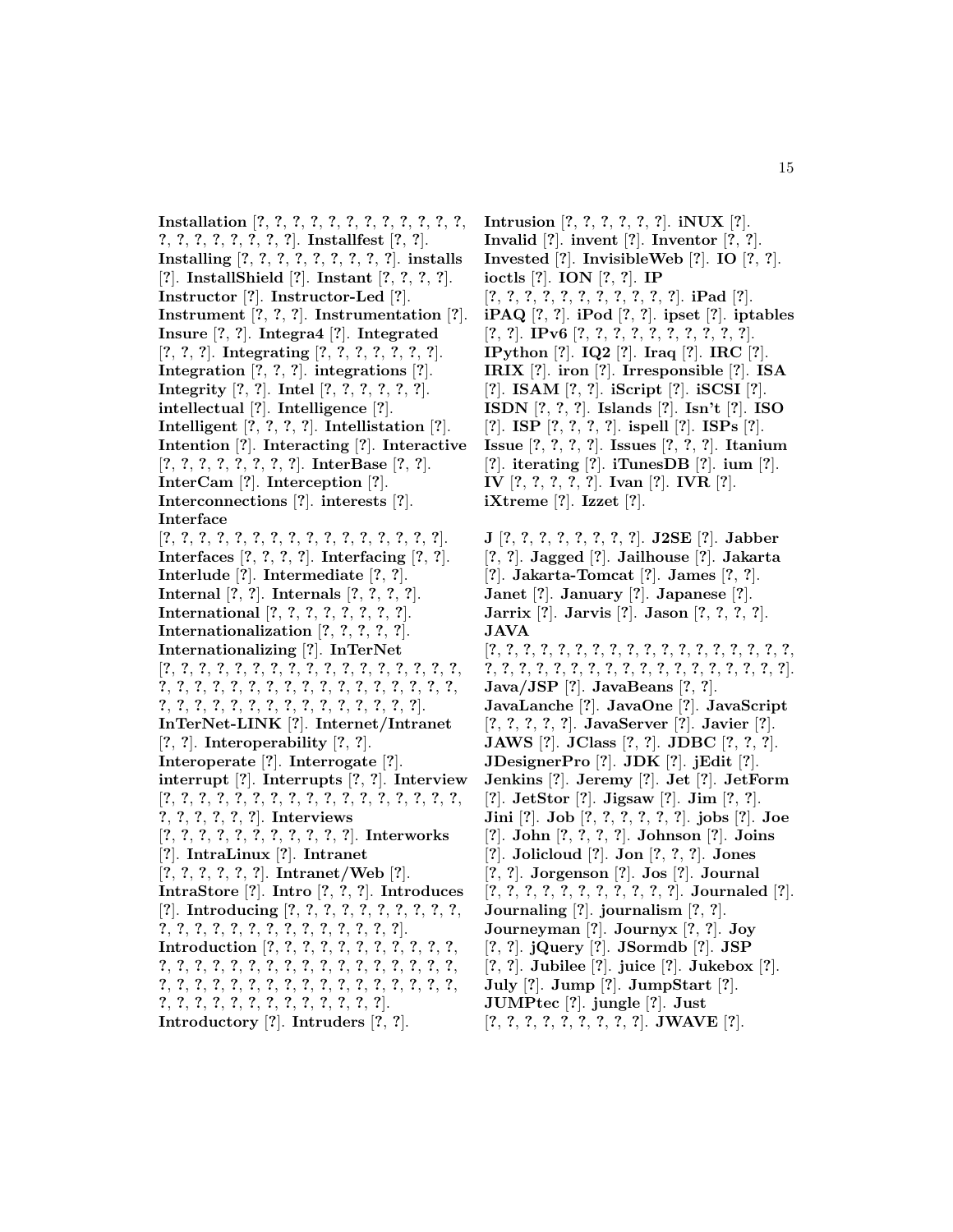**K-12** [**?**]. **K12** [**?**]. **Kai** [**?**]. **Kan** [**?**]. **Kardon** [**?**]. **Kaspersky** [**?**]. **Kazaa** [**?**]. **Kbuild** [**?**]. **KDE** [**?**, **?**, **?**, **?**, **?**, **?**, **?**, **?**, **?**, **?**, **?**, **?**, **?**]. **Kdenlive** [**?**]. **KDevelop** [**?**, **?**, **?**]. **keep** [**?**]. **KeePassX** [**?**]. **Keeping** [**?**, **?**, **?**, **?**, **?**]. **Kempen** [**?**]. **Kent** [**?**]. **Kept** [**?**]. **Kerberos** [**?**, **?**]. **Kernel** [**?**, **?**, **?**, **?**, **?**, **?**, **?**, **?**, **?**, **?**, **?**, **?**, **?**, **?**, **?**, **?**, **?**, **?**, **?**, **?**, **?**, **?**, **?**, **?**, **?**, **?**, **?**, **?**, **?**, **?**, **?**, **?**, **?**, **?**, **?**, **?**, **?**, **?**, **?**, **?**, **?**, **?**, **?**, **?**, **?**, **?**, **?**, **?**, **?**, **?**, **?**, **?**, **?**, **?**, **?**, **?**, **?**, **?**, **?**, **?**, **?**, **?**, **?**, **?**, **?**, **?**, **?**, **?**, **?**, **?**, **?**, **?**, **?**, **?**, **?**, **?**, **?**, **?**, **?**, **?**, **?**, **?**, **?**, **?**, **?**, **?**, **?**, **?**, **?**, **?**, **?**, **?**, **?**]. **Kernel** [**?**, **?**, **?**, **?**, **?**, **?**, **?**, **?**, **?**, **?**, **?**, **?**, **?**, **?**, **?**, **?**, **?**, **?**, **?**, **?**, **?**, **?**, **?**, **?**, **?**, **?**, **?**, **?**, **?**, **?**, **?**, **?**, **?**, **?**, **?**, **?**, **?**, **?**, **?**, **?**, **?**, **?**, **?**, **?**, **?**, **?**, **?**]. **Kernel-Based** [**?**]. **Kernel-Level** [**?**]. **Kernel-Linux** [**?**]. **Kernels** [**?**, **?**, **?**, **?**, **?**]. **Kevin** [**?**]. **Kexi** [**?**]. **key** [**?**, **?**]. **Keyboard** [**?**, **?**, **?**, **?**, **?**, **?**]. **Keyboards** [**?**]. **Keys** [**?**]. **kgdb** [**?**]. **Khoros** [**?**]. **kHTTPd** [**?**]. **Kickstart** [**?**]. **kids** [**?**, **?**]. **kill** [**?**]. **Killer** [**?**, **?**, **?**]. **Kills** [**?**]. **Kinder** [**?**]. **Kindly** [**?**]. **kinds** [**?**]. **Kinect** [**?**]. **Kino** [**?**, **?**]. **KIO** [**?**]. **Kiosk** [**?**, **?**]. **Kirsch** [**?**]. **Kit** [**?**, **?**, **?**, **?**, **?**, **?**, **?**, **?**, **?**, **?**, **?**, **?**, **?**, **?**]. **Kitchen** [**?**, **?**]. **klog** [**?**]. **klogd** [**?**]. **Knife** [**?**, **?**]. **Knobloch** [**?**]. **knockd** [**?**]. **knocking** [**?**]. **Knoppix** [**?**]. **Know** [**?**, **?**, **?**, **?**, **?**, **?**]. **know-how** [**?**]. **Knowing** [**?**]. **Knowledge** [**?**, **?**, **?**, **?**]. **Knowledge-based** [**?**]. **Known** [**?**]. **Knows** [**?**, **?**]. **Knox** [**?**]. **Kode** [**?**]. **Koha** [**?**]. **Komarinski** [**?**]. **Konqueror** [**?**]. **Konqueror/Embedded** [**?**]. **Korn** [**?**, **?**, **?**]. **Korner** [**?**, **?**, **?**, **?**, **?**, **?**, **?**, **?**, **?**, **?**, **?**, **?**, **?**, **?**, **?**, **?**, **?**, **?**, **?**, **?**, **?**, **?**, **?**, **?**, **?**, **?**, **?**, **?**, **?**, **?**, **?**, **?**, **?**, **?**, **?**, **?**, **?**, **?**, **?**, **?**, **?**, **?**, **?**, **?**, **?**, **?**, **?**, **?**, **?**, **?**, **?**, **?**, **?**, **?**, **?**, **?**, **?**, **?**, **?**, **?**, **?**, **?**, **?**, **?**, **?**, **?**, **?**, **?**, **?**, **?**, **?**, **?**, **?**, **?**, **?**, **?**, **?**, **?**, **?**, **?**, **?**, **?**, **?**, **?**, **?**, **?**, **?**, **?**, **?**, **?**, **?**, **?**, **?**]. **korner** [**?**, **?**, **?**, **?**, **?**, **?**, **?**]. **Korny** [**?**]. **kprobes** [**?**]. **Krause** [**?**, **?**, **?**]. **Kroll** [**?**, **?**, **?**]. **kst** [**?**]. **Kuala** [**?**]. **KVM** [**?**]. **Kyle** [**?**]. **Kylix** [**?**, **?**, **?**, **?**]. **KYZO** [**?**].

**L** [**?**]. **Lab** [**?**, **?**, **?**, **?**, **?**, **?**]. **labeling** [**?**]. **Laboratories** [**?**]. **Laboratory** [**?**, **?**, **?**]. **LAMP** [**?**, **?**]. **LAN** [**?**, **?**, **?**, **?**]. **LAND** [**?**, **?**, **?**]. **LAND-5** [**?**]. **landing** [**?**]. **Lane** [**?**]. **LANG** [**?**]. **Language** [**?**, **?**, **?**, **?**, **?**, **?**, **?**, **?**, **?**, **?**, **?**, **?**, **?**, **?**, **?**]. **Languages** [**?**]. **LanSafe** [**?**]. **Lantronix** [**?**]. **Laptop** [**?**, **?**, **?**, **?**, **?**, **?**, **?**]. **Laptopia** [**?**]. **Laptops** [**?**, **?**]. **Large** [**?**, **?**, **?**, **?**, **?**, **?**, **?**, **?**, **?**, **?**]. **Large-Scale** [**?**, **?**, **?**, **?**, **?**]. **large-screen** [**?**]. **Larry** [**?**, **?**, **?**]. **Lasermoon** [**?**]. **Last** [**?**, **?**, **?**, **?**, **?**, **?**, **?**, **?**, **?**, **?**, **?**, **?**, **?**]. **Latency** [**?**, **?**]. **Later** [**?**]. **Latest** [**?**]. **LaTeX2HTML** [**?**]. **latin** [**?**]. **Latinga** [**?**]. **Latvian** [**?**]. **Launch** [**?**, **?**]. **Lava** [**?**]. **Law** [**?**, **?**, **?**, **?**, **?**, **?**, **?**, **?**, **?**, **?**, **?**, **?**, **?**, **?**, **?**, **?**, **?**]. **Lay** [**?**]. **Layer** [**?**, **?**, **?**, **?**, **?**, **?**, **?**, **?**]. **Layout** [**?**]. **Lazenby** [**?**, **?**, **?**, **?**, **?**, **?**]. **Lazy** [**?**]. **LCLint** [**?**]. **LDAP** [**?**, **?**, **?**, **?**, **?**, **?**, **?**, **?**]. **Leagues** [**?**]. **Leak** [**?**, **?**, **?**]. **Leap** [**?**]. **learn** [**?**]. **Learned** [**?**]. **Learning** [**?**, **?**, **?**, **?**, **?**, **?**, **?**, **?**, **?**, **?**, **?**]. **leaving** [**?**]. **Lectra** [**?**]. **Led** [**?**]. **ledger** [**?**]. **Left** [**?**, **?**]. **Legacy** [**?**, **?**]. **legal** [**?**]. **Leimer** [**?**]. **Lemmens** [**?**]. **Less** [**?**, **?**, **?**]. **Less-than-Secure** [**?**]. **lesson** [**?**]. **Lessons** [**?**, **?**]. **LessTif** [**?**, **?**]. **Let** [**?**, **?**, **?**, **?**, **?**, **?**, **?**]. **Letter** [**?**, **?**, **?**, **?**, **?**, **?**, **?**]. **Letters** [**?**, **?**, **?**, **?**, **?**, **?**, **?**, **?**, **?**, **?**, **?**, **?**, **?**, **?**, **?**, **?**, **?**, **?**, **?**, **?**, **?**, **?**, **?**, **?**, **?**, **?**, **?**, **?**, **?**, **?**, **?**, **?**, **?**, **?**, **?**, **?**, **?**, **?**, **?**, **?**, **?**, **?**, **?**, **?**, **?**, **?**, **?**, **?**, **?**, **?**, **?**, **?**, **?**, **?**, **?**, **?**, **?**, **?**, **?**, **?**, **?**, **?**, **?**, **?**, **?**, **?**, **?**, **?**, **?**, **?**, **?**, **?**, **?**, **?**, **?**, **?**, **?**, **?**, **?**, **?**, **?**, **?**, **?**, **?**, **?**, **?**, **?**]. **Letters** [**?**, **?**, **?**, **?**, **?**, **?**, **?**, **?**, **?**, **?**, **?**, **?**, **?**, **?**, **?**, **?**, **?**, **?**, **?**, **?**, **?**, **?**, **?**, **?**, **?**, **?**, **?**, **?**, **?**, **?**, **?**, **?**, **?**, **?**, **?**, **?**, **?**, **?**, **?**, **?**, **?**, **?**, **?**, **?**, **?**, **?**, **?**, **?**, **?**, **?**, **?**, **?**, **?**, **?**, **?**, **?**, **?**, **?**, **?**, **?**, **?**, **?**, **?**, **?**, **?**, **?**, **?**, **?**, **?**, **?**, **?**, **?**, **?**, **?**, **?**, **?**, **?**, **?**, **?**, **?**, **?**, **?**, **?**, **?**, **?**, **?**, **?**, **?**, **?**, **?**, **?**, **?**, **?**, **?**, **?**, **?**, **?**, **?**, **?**, **?**, **?**, **?**, **?**, **?**, **?**, **?**, **?**, **?**, **?**, **?**, **?**, **?**]. **Letters** [**?**, **?**, **?**, **?**, **?**, **?**, **?**, **?**, **?**, **?**, **?**, **?**, **?**, **?**,

**?**, **?**, **?**, **?**, **?**, **?**, **?**, **?**, **?**, **?**, **?**, **?**, **?**, **?**, **?**].

**Level** [**?**, **?**, **?**, **?**]. **Levels** [**?**]. **leverage** [**?**].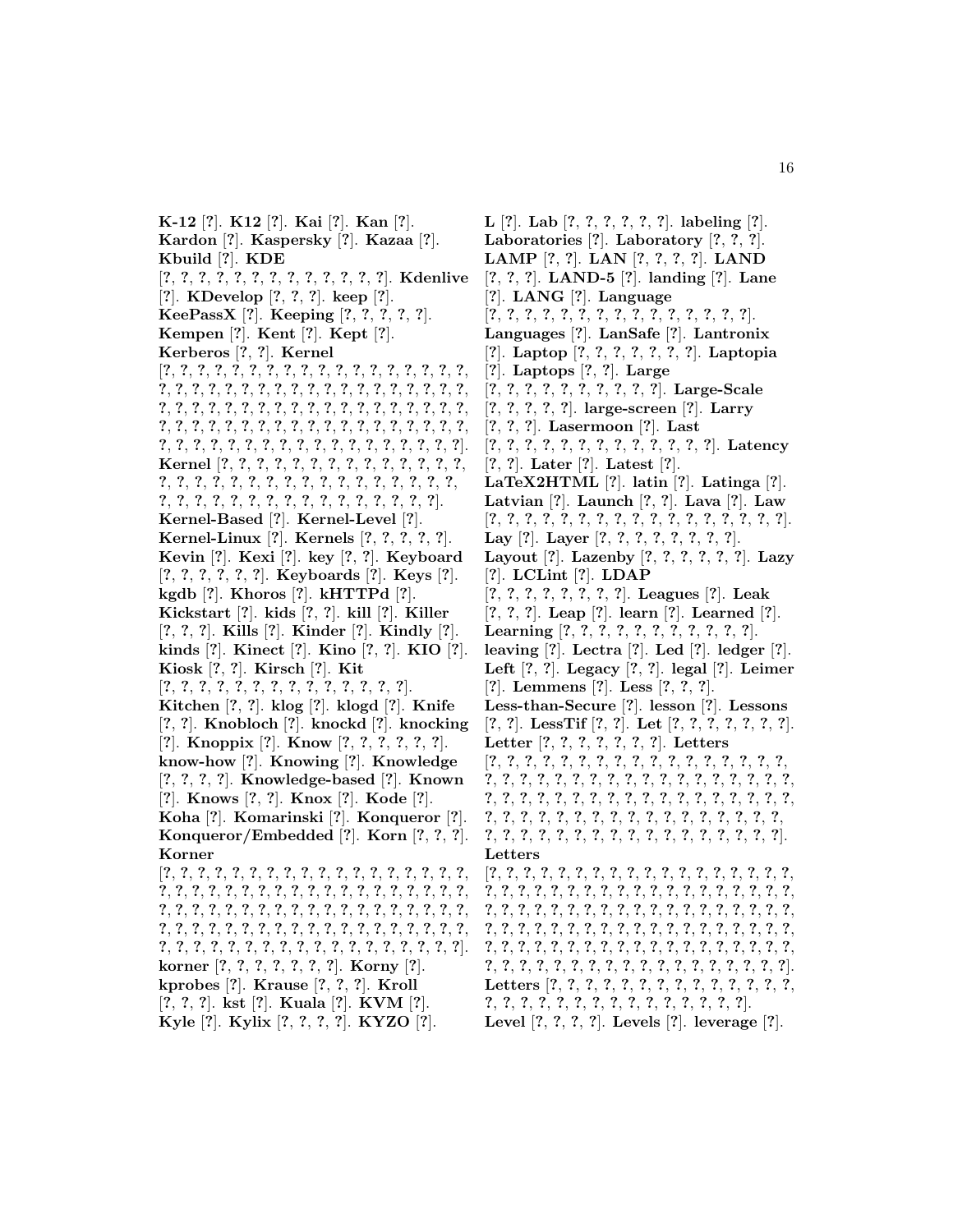Leviathan  $[?, ?]$ . lex  $[?]$ . Leyden  $[?]$ . LG [?]. Liam [?]. libextractor [?]. libferris  $[?, ?]$ . LibGGI  $[?]$ . libhd  $[?]$ . libhttp  $[?]$ . Libra [?]. Libranet [?]. Libraries  $[?, ?, ?, ?, ?, ?, ?, ?, ?]$ . Library  $[?, ?, ?, ?, ?, ?]$ . Libre  $[?]$ . Libreboot  $[?, ?, ?]$ . libs  $[?, ?, ?, ?]$ . License  $[?, ?, ?, ?, ?, ?]$ . Licenses  $[?, ?, ?, ?, ?, ?]$ . licensing  $[?]$ . Life  $[?, ?, ?, ?, ?, ?, ?, ?, ?, ?]$ . Lifebook [?]. Lifekeeper  $[?]$ . Light  $[?, ?]$ . Lighter  $[?]$ . Lighting  $[?]$ . Lightning  $[?,?,?]$ . Lightscameraaction [?]. lightweight  $[?, ?, ?, ?]$ . like  $[?, ?]$ . like RAD  $[?]$ . LILO [?]. Lilypond [?]. limelight  $[?, ?]$ . Limitations  $[?]$ . Limits  $[?,?,?]$ . LIMP [?]. Lin [?]. LINCKS  $[?,?,?]$ . Lindows  $[?, ?]$ . Line  $[?, ?, ?, ?, ?, ?, ?, ?, ?, ?, ?, ?, ?, ?, ?, ?]$ . Lineo  $[?,?,?,?,?]$ . lines  $[?]$ . lingual  $[?]$ . Lining [?]. LINK [?, ?, ?, ?, ?, ?, ?, ?, ?]. Linked  $[?, ?]$ . Links  $[?, ?]$ . LinkScan  $[?, ?, ?]$ . Linksys  $[?, ?]$ . Linley  $[?, ?, ?, ?, ?, ?, ?, ?, ?, ?, ?].$  Linode [?]. linpsk  $[?]$ . L'inspired  $[?]$ . L'intranet  $[?]$ . Linus [?, ?, ?, ?, ?, ?, ?, ?, ?, ?]. LINUX  $[?, ?, ?, ?, ?, ?, ?, ?, ?, ?, ?, ?, ?, ?, ?, ?$ Linux  $[?, ?, ?, ?, ?, ?, ?, ?, ?, ?, ?, ?, ?, ?, ?, ?, ?$ 

#### Linux

 $[?, ?, ?, ?, ?, ?, ?, ?, ?, ?, ?, ?, ?, ?, ?, ?,$ 

 $[?, ?, ?, ?, ?, ?, ?, ?, ?, ?, ?, ?, ?, ?, ?, ?$  $?. ?. ?.$  $\ddot{\mathcal{E}}$  $[?,?,?,?,?,?,?,?,?,?,?,?,?,?,?,?,?,?,$  $[?, ?, ?, ?, ?, ?, ?, ?, ?, ?, ?, ?, ?, ?, ?, ?, ?$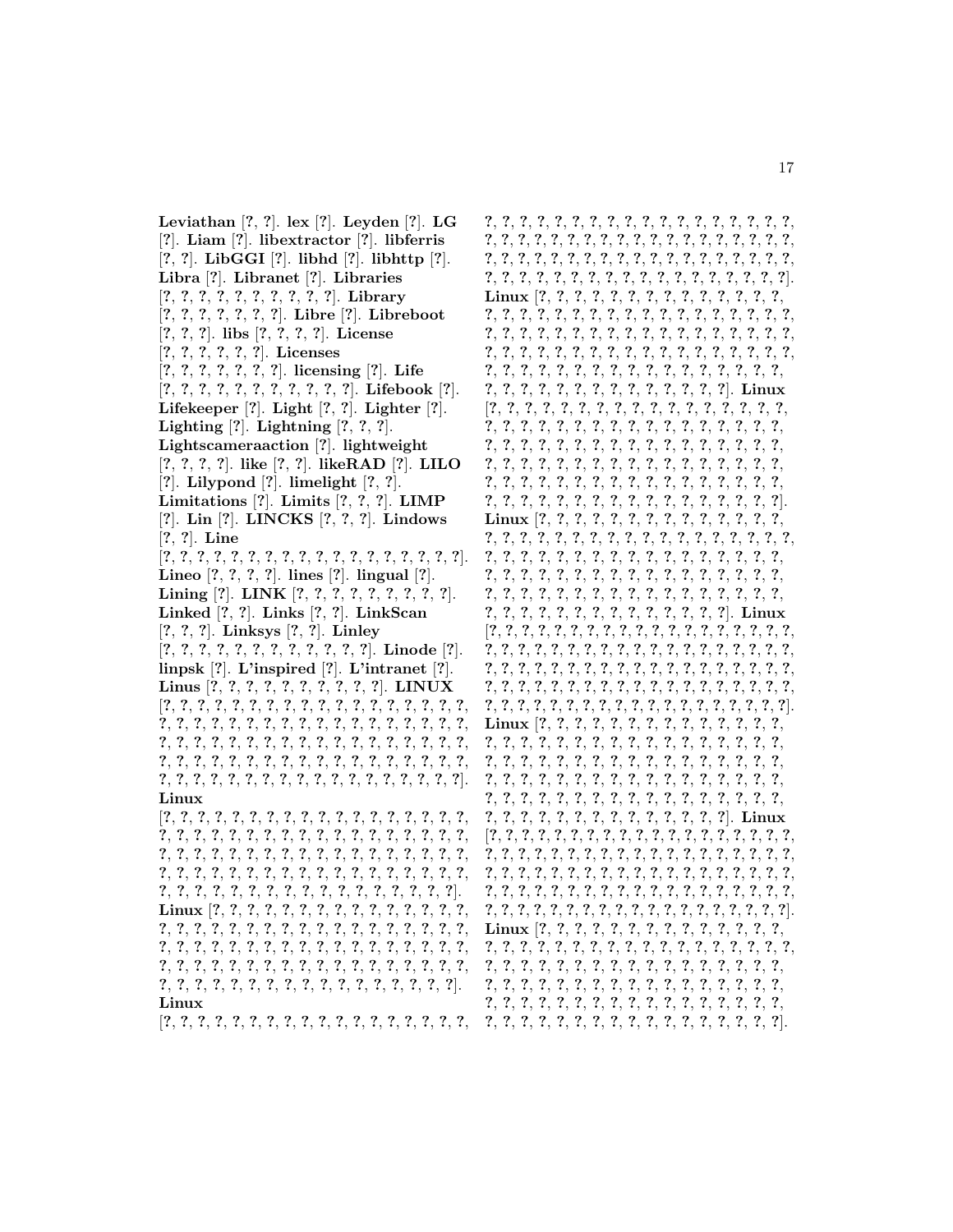**Linux** [**?**, **?**, **?**, **?**, **?**, **?**, **?**, **?**, **?**, **?**, **?**, **?**, **?**, **?**, **?**, **?**, **?**, **?**, **?**, **?**, **?**, **?**, **?**, **?**, **?**, **?**, **?**, **?**, **?**, **?**, **?**, **?**, **?**, **?**, **?**, **?**, **?**, **?**, **?**, **?**, **?**, **?**, **?**, **?**, **?**, **?**, **?**, **?**, **?**, **?**, **?**, **?**, **?**, **?**, **?**, **?**, **?**, **?**, **?**, **?**, **?**, **?**, **?**, **?**, **?**, **?**, **?**, **?**, **?**, **?**, **?**, **?**, **?**, **?**, **?**, **?**, **?**, **?**, **?**, **?**, **?**, **?**, **?**, **?**, **?**, **?**, **?**, **?**, **?**, **?**, **?**, **?**, **?**, **?**, **?**, **?**, **?**, **?**]. **Linux** [**?**, **?**, **?**, **?**, **?**, **?**, **?**, **?**, **?**, **?**, **?**, **?**, **?**, **?**, **?**, **?**, **?**, **?**, **?**, **?**, **?**, **?**, **?**, **?**, **?**, **?**, **?**, **?**, **?**, **?**, **?**]. **Linux-based** [**?**, **?**, **?**, **?**, **?**, **?**, **?**, **?**, **?**, **?**]. **Linux-compatible** [**?**]. **Linux-Friendly** [**?**, **?**]. **Linux-GGI** [**?**]. **Linux-Mandrake** [**?**]. **Linux-powered** [**?**, **?**]. **Linux-Style** [**?**]. **linux.com** [**?**]. **Linux/Alpha** [**?**]. **Linux/AXP** [**?**]. **Linux/FreeBSD** [**?**]. **Linux/m68k** [**?**]. **Linux/OSS** [**?**]. **Linux/RT** [**?**, **?**]. **Linux/UNIX** [**?**]. **Linux/Windows** [**?**, **?**]. **Linux3** [**?**]. **Linux4.TV** [**?**, **?**]. **LinuxBIOS** [**?**, **?**, **?**]. **LinuxCAD** [**?**, **?**]. **LinuxCare** [**?**]. **Linuxchix** [**?**]. **Linuxdoc** [**?**]. **Linuxdoc-SGML** [**?**]. **LinuxPOS** [**?**]. **LinuxPPC** [**?**, **?**, **?**, **?**]. **Linuxquestions.org** [**?**]. **LinuxToday.com** [**?**]. **LinuxWorld** [**?**, **?**, **?**, **?**, **?**]. **Liquid** [**?**]. **LiS** [**?**]. **LISA** [**?**]. **Lisp** [**?**]. **Lisp-Stat** [**?**]. **List** [**?**, **?**]. **Listening** [**?**, **?**]. **Lists** [**?**, **?**, **?**]. **Lite** [**?**, **?**, **?**, **?**, **?**]. **Literate** [**?**]. **Little** [**?**, **?**, **?**, **?**, **?**, **?**, **?**, **?**]. **Live** [**?**, **?**, **?**, **?**, **?**]. **Live-fire** [**?**]. **LiveTable** [**?**]. **livin** [**?**]. **Living** [**?**]. **Livre** [**?**]. **LJ** [**?**, **?**, **?**, **?**, **?**, **?**, **?**, **?**, **?**, **?**, **?**, **?**, **?**, **?**, **?**, **?**, **?**, **?**, **?**, **?**, **?**, **?**]. **Ljubljana** [**?**]. **LLC** [**?**, **?**, **?**, **?**, **?**, **?**, **?**, **?**, **?**, **?**]. **Load** [**?**, **?**, **?**, **?**]. **Load-Balancing** [**?**]. **Loadable** [**?**, **?**, **?**]. **Loading** [**?**, **?**]. **Local** [**?**, **?**, **?**, **?**, **?**]. **localhost** [**?**]. **localization** [**?**]. **Location** [**?**]. **Locations** [**?**]. **Lock** [**?**, **?**, **?**]. **Lock-free** [**?**]. **Locking** [**?**]. **locks** [**?**]. **Log** [**?**, **?**, **?**, **?**]. **Logging** [**?**, **?**, **?**, **?**, **?**, **?**, **?**, **?**]. **Logic** [**?**, **?**, **?**, **?**]. **Logic/SQL** [**?**]. **Login** [**?**, **?**]. **Logitech** [**?**]. **Logs** [**?**, **?**]. **Loki** [**?**, **?**, **?**]. **London** [**?**, **?**]. **LONE** [**?**, **?**]. **LONE-TAR** [**?**, **?**]. **Long** [**?**]. **Longer** [**?**]. **LOOK** [**?**, **?**, **?**, **?**, **?**, **?**, **?**, **?**, **?**, **?**, **?**, **?**].

**looking** [**?**]. **Loosa** [**?**]. **losing** [**?**]. **Loss** [**?**]. **Lot** [**?**, **?**]. **lots** [**?**]. **Lotus** [**?**]. **lounge** [**?**]. **lout** [**?**]. **Love** [**?**, **?**, **?**, **?**, **?**, **?**]. **Low** [**?**, **?**, **?**]. **Low-Bandwidth** [**?**]. **Low-End** [**?**]. **Lowering** [**?**]. **lpd** [**?**]. **LPI** [**?**]. **LPM** [**?**]. **LPM-TX** [**?**]. **LSB** [**?**]. **Ltd** [**?**, **?**, **?**, **?**, **?**, **?**, **?**, **?**, **?**, **?**]. **Ltd.** [**?**, **?**]. **LTO** [**?**]. **LTOOLS** [**?**]. **LTSP** [**?**, **?**, **?**, **?**]. **lua** [**?**]. **LUCI4HPC** [**?**]. **LUIGUI** [**?**]. **Lumpur** [**?**]. **Lunacy** [**?**]. **Lunch** [**?**, **?**, **?**]. **lunchbox** [**?**]. **Lurking** [**?**]. **lustre** [**?**]. **Lutris** [**?**]. **Luwrain** [**?**]. **LVM** [**?**, **?**]. **LVM2** [**?**, **?**]. **LWP** [**?**]. **Lyle** [**?**]. **Lynx** [**?**]. **LynxArray** [**?**]. **LynxNSS** [**?**]. **Lyons** [**?**]. **LyX** [**?**]. **LZO** [**?**].

**M** [**?**, **?**, **?**]. **m&b** [**?**]. **M-Cluster** [**?**]. **M20** [**?**]. **m4** [**?**, **?**]. **m68k** [**?**]. **M7100** [**?**]. **Mac** [**?**, **?**, **?**, **?**]. **Maceater** [**?**]. **Mach** [**?**]. **Machine** [**?**, **?**, **?**, **?**, **?**]. **machines** [**?**]. **Macintosh** [**?**, **?**, **?**, **?**, **?**]. **MacLean** [**?**]. **Macmillan** [**?**]. **Macro** [**?**, **?**]. **Macros** [**?**, **?**]. **Macsyma** [**?**]. **mad** [**?**, **?**, **?**, **?**]. **maddog** [**?**]. **Made** [**?**, **?**, **?**]. **Madman** [**?**]. **Madness** [**?**]. **Magazine** [**?**]. **Magic** [**?**, **?**, **?**, **?**, **?**]. **MagiCaster** [**?**]. **MagicFax** [**?**]. **MagicFilter** [**?**]. **Magick** [**?**]. **Magnate** [**?**]. **Magnatune** [**?**]. **magnetic** [**?**]. **Magritte** [**?**]. **maia** [**?**]. **Mail** [**?**, **?**, **?**, **?**, **?**, **?**, **?**, **?**, **?**, **?**, **?**, **?**, **?**, **?**, **?**, **?**, **?**, **?**, **?**, **?**, **?**, **?**, **?**, **?**, **?**, **?**, **?**, **?**, **?**, **?**]. **Mailer** [**?**, **?**]. **mailguard** [**?**]. **Mailing** [**?**, **?**, **?**]. **MailStudio** [**?**]. **Main** [**?**]. **Mainstream** [**?**, **?**]. **Maintainer** [**?**]. **Maintaining** [**?**]. **Maintenance** [**?**, **?**]. **Majordomo** [**?**]. **Make** [**?**, **?**, **?**, **?**, **?**, **?**, **?**, **?**, **?**, **?**, **?**, **?**, **?**, **?**, **?**]. **Maker** [**?**]. **Makes** [**?**, **?**, **?**]. **Making** [**?**, **?**, **?**, **?**, **?**, **?**, **?**, **?**, **?**, **?**, **?**, **?**, **?**, **?**, **?**, **?**, **?**]. **Man** [**?**, **?**, **?**, **?**, **?**]. **Manage** [**?**, **?**]. **Management** [**?**, **?**, **?**, **?**, **?**, **?**, **?**, **?**, **?**, **?**, **?**, **?**, **?**, **?**, **?**, **?**, **?**, **?**, **?**, **?**, **?**, **?**, **?**, **?**, **?**, **?**, **?**, **?**, **?**, **?**, **?**]. **Manager** [**?**, **?**, **?**, **?**, **?**, **?**, **?**, **?**, **?**, **?**].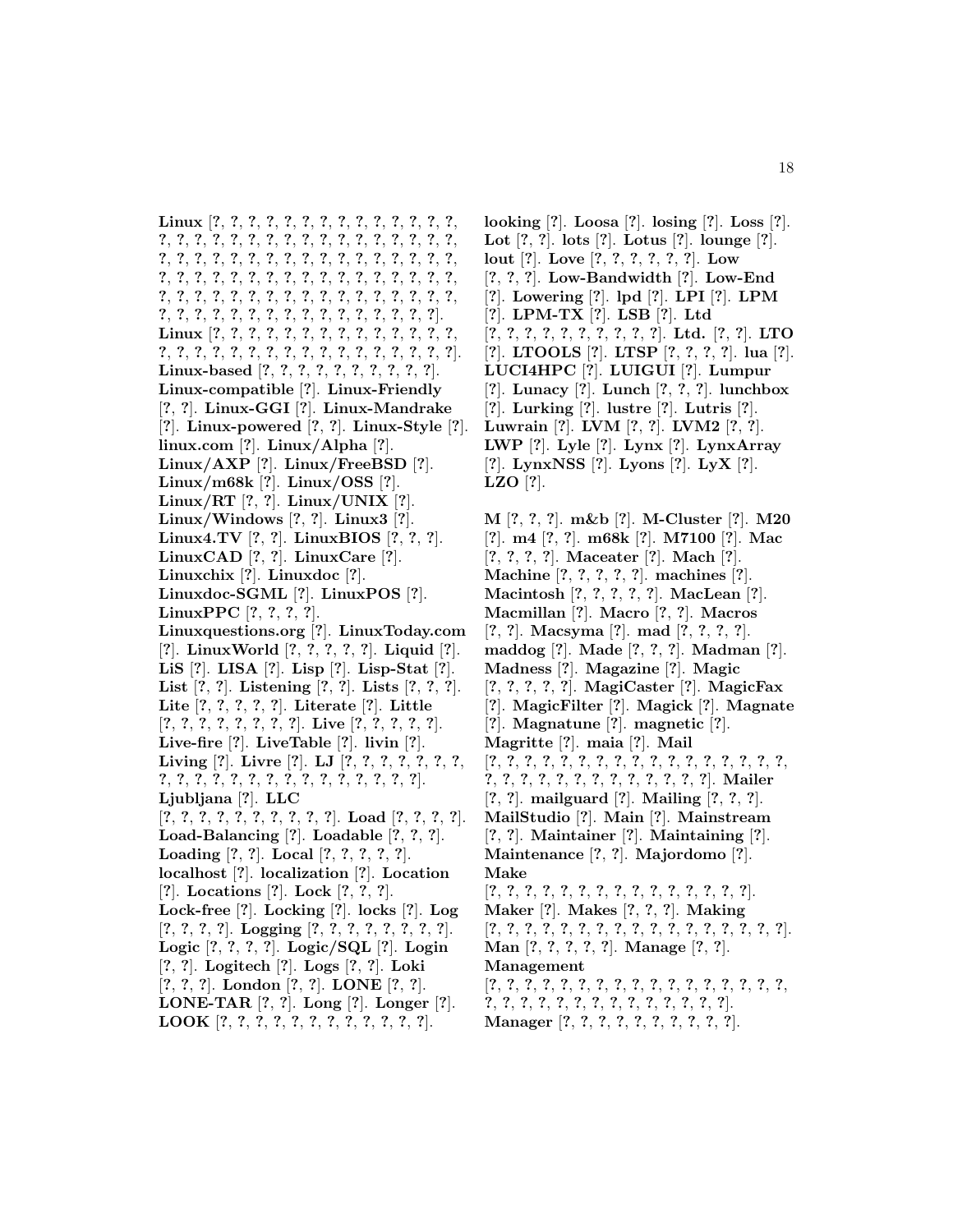#### **Managing**

[**?**, **?**, **?**, **?**, **?**, **?**, **?**, **?**, **?**, **?**, **?**, **?**, **?**, **?**]. **Mandrake** [**?**, **?**, **?**, **?**, **?**]. **MandrakeSoft** [**?**]. **Manipulating** [**?**, **?**]. **Manipulation** [**?**, **?**, **?**]. **Manual** [**?**]. **manufacturers** [**?**]. **manufacturing** [**?**]. **Many** [**?**, **?**]. **Maple** [**?**]. **Mapping** [**?**]. **MapReduce** [**?**]. **Maps** [**?**, **?**]. **Maragda** [**?**]. **Marble** [**?**]. **Marc** [**?**]. **March** [**?**, **?**]. **Margaritaville** [**?**]. **Margins** [**?**]. **MariaDB** [**?**]. **MariaDB/MySQL** [**?**]. **Maris** [**?**]. **Marjorie** [**?**, **?**, **?**]. **Mark** [**?**, **?**, **?**, **?**]. **Market** [**?**, **?**, **?**, **?**]. **Marketing** [**?**]. **Marketplace** [**?**, **?**, **?**, **?**, **?**, **?**, **?**, **?**]. **Markets** [**?**, **?**, **?**, **?**, **?**, **?**]. **MARKETSMITH** [**?**]. **Markup** [**?**]. **Marries** [**?**]. **Mars** [**?**, **?**]. **Martha** [**?**]. **mashups** [**?**]. **Mason** [**?**, **?**, **?**]. **Masquerading** [**?**, **?**]. **Masses** [**?**, **?**]. **Master** [**?**, **?**]. **MasterConsole** [**?**]. **Mastering** [**?**, **?**, **?**, **?**, **?**]. **Masters** [**?**]. **MATCOM** [**?**, **?**]. **math** [**?**, **?**]. **Mathematica** [**?**, **?**, **?**, **?**]. **Mathematics** [**?**]. **MathSoft** [**?**]. **MathTools** [**?**, **?**]. **Matlab** [**?**]. **matrix** [**?**]. **Matt** [**?**]. **Matter** [**?**]. **Matters** [**?**, **?**, **?**, **?**]. **Maverick** [**?**]. **Maverik** [**?**]. **Max** [**?**, **?**]. **Maximizing** [**?**, **?**]. **MaXimum** [**?**]. **Maxspeed** [**?**]. **May** [**?**, **?**]. **Maya** [**?**]. **mayhem** [**?**]. **Mazama** [**?**]. **Mazumdar** [**?**]. **MBone** [**?**]. **MC68360** [**?**]. **MC68360-Based** [**?**]. **MCC** [**?**]. **McNall** [**?**]. **Me** [**?**, **?**, **?**, **?**, **?**, **?**, **?**, **?**, **?**, **?**, **?**, **?**, **?**, **?**, **?**, **?**, **?**, **?**, **?**]. **mean** [**?**]. **Meaning** [**?**]. **meaningful** [**?**]. **Means** [**?**, **?**, **?**, **?**, **?**, **?**, **?**, **?**, **?**, **?**, **?**, **?**, **?**, **?**, **?**, **?**, **?**, **?**, **?**, **?**, **?**, **?**, **?**, **?**, **?**, **?**, **?**, **?**, **?**, **?**, **?**, **?**, **?**, **?**, **?**, **?**, **?**, **?**, **?**]. **Measuring** [**?**]. **mechanic** [**?**]. **Mechanism** [**?**, **?**]. **Medallion** [**?**]. **Meddling** [**?**]. **Media** [**?**, **?**, **?**, **?**, **?**, **?**, **?**, **?**]. **MediaGX** [**?**]. **Mediated** [**?**]. **Mediator** [**?**]. **Mediator/Python** [**?**]. **MediaTrix** [**?**]. **MediaWiki** [**?**]. **Medicine** [**?**]. **Mediocrity** [**?**]. **Medusa** [**?**]. **MeeGo** [**?**, **?**]. **Meerkat** [**?**]. **meet** [**?**]. **Meeting** [**?**, **?**]. **Meets** [**?**, **?**].

**Mega** [**?**]. **Megahedron** [**?**]. **memcached**

[**?**]. **Memorial** [**?**, **?**]. **Memories** [**?**]. **Memory** [**?**, **?**, **?**, **?**, **?**, **?**, **?**, **?**, **?**, **?**, **?**, **?**, **?**, **?**, **?**, **?**, **?**, **?**, **?**]. **memory-efficient** [**?**]. **menu** [**?**, **?**]. **MEP** [**?**]. **Merchant** [**?**]. **Mercurial** [**?**]. **Meridius** [**?**]. **Merinta** [**?**]. **Merlin** [**?**, **?**]. **MerTech** [**?**]. **Mesa** [**?**]. **Mesa/Open** [**?**]. **Message** [**?**, **?**, **?**]. **Messages** [**?**, **?**, **?**, **?**, **?**]. **Messaging** [**?**, **?**]. **Messenger** [**?**]. **messy** [**?**]. **Meta** [**?**]. **Meta-FAQ** [**?**]. **MetaCard** [**?**, **?**, **?**, **?**]. **metacomputing** [**?**]. **metadata** [**?**]. **Metal** [**?**, **?**]. **Metasploit** [**?**]. **MetaTalk** [**?**]. **Meteor** [**?**]. **Methods** [**?**]. **Metro** [**?**, **?**, **?**, **?**, **?**, **?**, **?**, **?**]. **Metro-X** [**?**, **?**, **?**, **?**]. **Metro X** [**?**]. **Metrolink** [**?**]. **mice** [**?**]. **Michael** [**?**, **?**, **?**, **?**, **?**]. **Micro** [**?**]. **Micro-Kernel** [**?**]. **microcontroller** [**?**, **?**]. **Microlite** [**?**]. **microprocessors** [**?**, **?**]. **Microserver** [**?**]. **Microsoft** [**?**, **?**, **?**, **?**, **?**, **?**, **?**]. **Microstate** [**?**]. **Microstation** [**?**]. **Microsystems** [**?**, **?**]. **Microtest** [**?**]. **Microway** [**?**, **?**, **?**, **?**]. **Microwindows** [**?**, **?**, **?**, **?**]. **Mid** [**?**]. **Mid-Crash** [**?**]. **Middleware** [**?**]. **Might** [**?**]. **Migrating** [**?**, **?**, **?**]. **Migration** [**?**, **?**, **?**]. **migrations** [**?**]. **Mike** [**?**]. **Mileage** [**?**]. **Millennial** [**?**]. **millennium** [**?**]. **MIMER** [**?**]. **Mimic** [**?**]. **Mind** [**?**, **?**, **?**]. **minds** [**?**]. **mines** [**?**]. **Mini** [**?**, **?**, **?**, **?**]. **Minimal** [**?**]. **Minister** [**?**]. **Minivend** [**?**]. **MINIX** [**?**]. **Minute** [**?**]. **Mirror** [**?**, **?**]. **Miscellaneous** [**?**]. **miscellany** [**?**]. **Misconception** [**?**]. **Miss** [**?**]. **Missed** [**?**]. **Missing** [**?**, **?**]. **Mission** [**?**]. **Mission-Critical** [**?**]. **Mitch** [**?**]. **Mix** [**?**]. **Mix-ins** [**?**]. **MkLinux** [**?**, **?**]. **MMX** [**?**]. **Mobile** [**?**, **?**, **?**, **?**, **?**, **?**, **?**, **?**, **?**]. **MobilePC** [**?**]. **MobilePC/ServeLinux** [**?**]. **Mod** [**?**, **?**]. **mod perl** [**?**, **?**]. **mod security** [**?**]. **Mode** [**?**, **?**, **?**, **?**, **?**, **?**, **?**, **?**, **?**]. **Model** [**?**, **?**, **?**, **?**, **?**]. **Modeling** [**?**, **?**, **?**, **?**, **?**]. **Modelling** [**?**]. **models** [**?**, **?**]. **Modem** [**?**, **?**, **?**]. **Modems** [**?**]. **Modern** [**?**, **?**, **?**, **?**, **?**]. **modifications** [**?**]. **modify**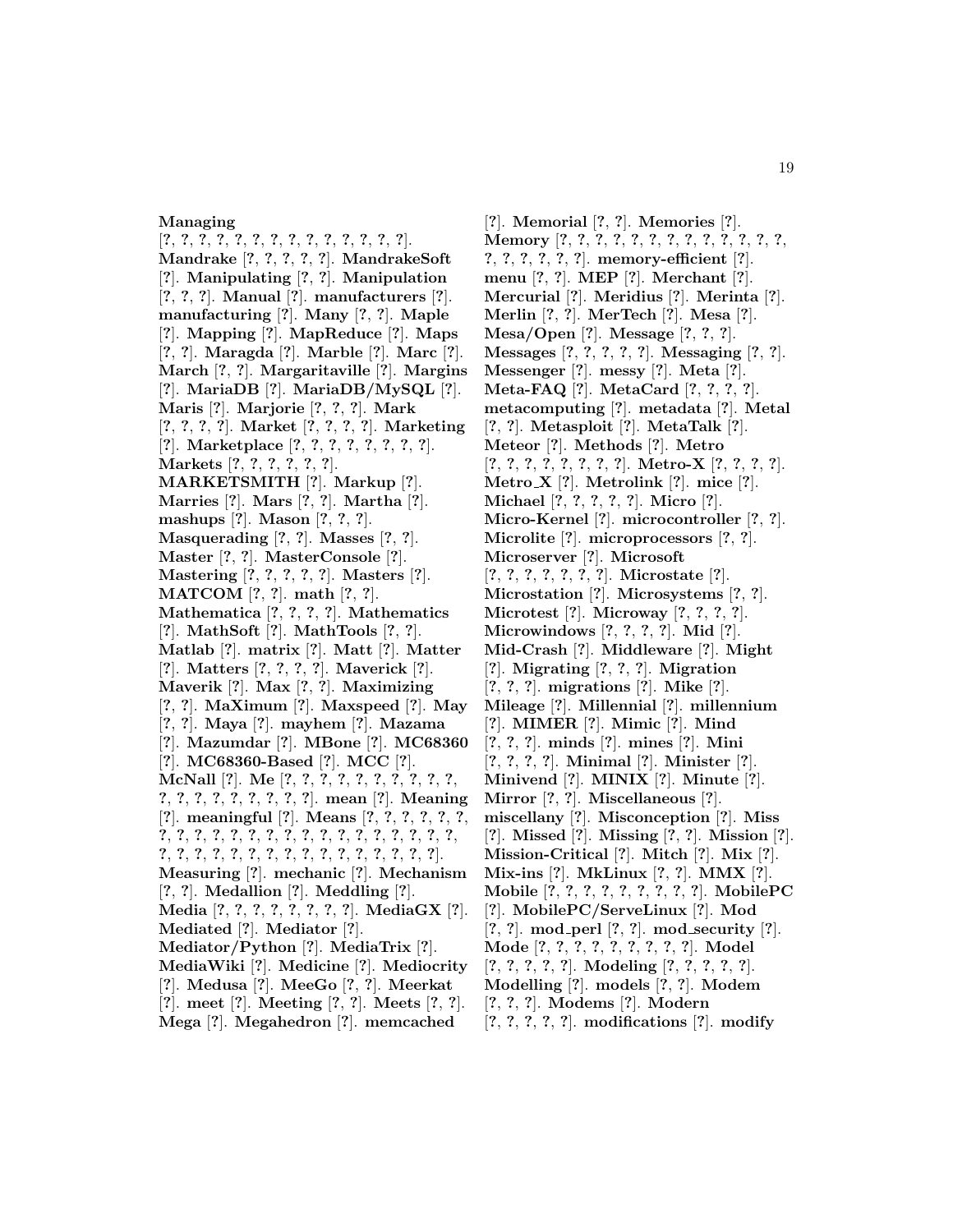[**?**]. **modifying** [**?**]. **Modula** [**?**, **?**, **?**]. **Modula-3** [**?**, **?**, **?**]. **Modularized** [**?**]. **Module** [**?**, **?**, **?**, **?**, **?**, **?**, **?**, **?**]. **Modules** [**?**, **?**, **?**, **?**, **?**, **?**, **?**, **?**, **?**]. **Moise** [**?**]. **MoJo** [**?**]. **mojolicious** [**?**]. **Mon** [**?**]. **Monarch** [**?**, **?**]. **Mondo** [**?**, **?**]. **Money** [**?**, **?**, **?**, **?**, **?**]. **Moneydance** [**?**]. **MongoDB** [**?**, **?**]. **Mongoose** [**?**]. **Monitor** [**?**, **?**, **?**]. **Monitoring** [**?**, **?**, **?**, **?**, **?**, **?**, **?**, **?**, **?**, **?**, **?**, **?**, **?**, **?**, **?**, **?**, **?**]. **mono** [**?**, **?**, **?**]. **Monolith** [**?**]. **MontaVista** [**?**, **?**, **?**]. **Months** [**?**]. **Montreal** [**?**, **?**]. **Moo** [**?**, **?**]. **Moo-Tiff** [**?**, **?**]. **Moodle** [**?**, **?**]. **Moore** [**?**]. **Moose** [**?**]. **more-cost** [**?**]. **Morgan** [**?**]. **Morlock** [**?**]. **Morsels** [**?**, **?**]. **Mortgage** [**?**, **?**]. **Mosaic** [**?**, **?**]. **MOSIX** [**?**]. **Most** [**?**, **?**, **?**, **?**]. **Mother** [**?**]. **MOTIF** [**?**, **?**, **?**, **?**, **?**, **?**, **?**, **?**, **?**, **?**, **?**, **?**, **?**]. **Motif/Lesstif** [**?**]. **motion** [**?**]. **Motivated** [**?**]. **Motorola** [**?**, **?**, **?**, **?**]. **Mount** [**?**]. **mounted** [**?**]. **Mouse** [**?**, **?**, **?**]. **Mouse-Sensitive** [**?**]. **Move** [**?**]. **Movie** [**?**, **?**, **?**, **?**]. **Movie-on-Demand** [**?**]. **Moviemaking** [**?**]. **Movies** [**?**, **?**, **?**]. **Moving** [**?**, **?**, **?**]. **Mozilla** [**?**, **?**, **?**, **?**]. **MP** [**?**]. **MP-EG1A** [**?**]. **MP3** [**?**, **?**, **?**]. **MPAA** [**?**]. **MPAS** [**?**]. **MPEG** [**?**, **?**, **?**, **?**]. **MPEG-1** [**?**]. **Mr** [**?**, **?**]. **Mr.** [**?**]. **MS** [**?**, **?**]. **MS-DOS** [**?**, **?**]. **MSERV** [**?**]. **MSP430** [**?**]. **mSQL** [**?**, **?**, **?**]. **MST** [**?**]. **MTAs** [**?**]. **mtools** [**?**, **?**]. **MTPSR2** [**?**]. **MTPSR2-150** [**?**]. **Muggles** [**?**]. **Multboot** [**?**]. **Multi** [**?**, **?**, **?**, **?**, **?**, **?**, **?**, **?**, **?**, **?**, **?**, **?**, **?**, **?**, **?**, **?**]. **Multi-Boot** [**?**]. **Multi-booting** [**?**]. **multi-consumer** [**?**]. **multi-functional** [**?**]. **Multi-lingual** [**?**]. **multi-link** [**?**]. **Multi-Media** [**?**]. **Multi-Page** [**?**]. **Multi-Platform** [**?**, **?**]. **Multi-port** [**?**]. **multi-producer** [**?**]. **Multi-Protocol** [**?**]. **Multi-Threaded** [**?**, **?**]. **Multi-Threading** [**?**, **?**]. **Multiboot** [**?**]. **Multicast** [**?**, **?**]. **MultiFax** [**?**]. **Multiheading** [**?**]. **multihost** [**?**]. **Multilink** [**?**]. **Multimedia**

[**?**, **?**, **?**, **?**, **?**, **?**]. **Multiplatform** [**?**, **?**]. **Multiple** [**?**, **?**, **?**, **?**, **?**]. **Multiport** [**?**, **?**, **?**]. **Multipurpose** [**?**]. **multitarget** [**?**]. **multitenant** [**?**, **?**]. **MUP** [**?**]. **MuPad** [**?**]. **Muscle** [**?**]. **Muse** [**?**]. **Museums** [**?**]. **Music** [**?**, **?**, **?**, **?**, **?**, **?**, **?**]. **Musings** [**?**, **?**]. **Must** [**?**]. **Must-Have** [**?**]. **Mustache.js** [**?**]. **Mutt** [**?**, **?**, **?**]. **MX4** [**?**]. **My** [**?**, **?**, **?**, **?**, **?**, **?**, **?**, **?**, **?**, **?**, **?**, **?**, **?**, **?**]. **MYDATA** [**?**]. **MyHDL** [**?**]. **Mylex** [**?**]. **MySQL** [**?**, **?**, **?**, **?**, **?**, **?**, **?**, **?**, **?**, **?**, **?**]. **MySQLGUI** [**?**]. **MySQL's** [**?**]. **mysteries** [**?**]. **Mysterious** [**?**]. **myth** [**?**]. **MythTV** [**?**, **?**]. **MZ104** [**?**, **?**, **?**, **?**]. **N** [**?**]. **N20** [**?**]. **N30W** [**?**]. **n900** [**?**]. **NAB** [**?**]. **nagging** [**?**]. **Nagios** [**?**, **?**, **?**]. **Name** [**?**, **?**]. **Named** [**?**]. **Names** [**?**]. **Naming** [**?**, **?**]. **Nance** [**?**]. **NanoNote** [**?**]. **NAT** [**?**]. **National** [**?**, **?**, **?**]. **Native** [**?**, **?**, **?**, **?**]. **Natural** [**?**, **?**, **?**, **?**]. **Navigator** [**?**, **?**]. **ncpfs** [**?**]. **NCS** [**?**]. **ncurses** [**?**]. **NDP** [**?**]. **near** [**?**]. **near-death** [**?**]. **neatly** [**?**]. **NEC** [**?**]. **NEdit** [**?**]. **Need** [**?**, **?**, **?**]. **Needed** [**?**, **?**]. **needs** [**?**, **?**]. **Nelson** [**?**]. **Neoware**

[**?**]. **Nepomuk** [**?**]. **Nerve** [**?**]. **Nessus** [**?**].

**NetAcquire** [**?**]. **Netactive** [**?**]. **Netatalk** [**?**]. **NetBeans** [**?**, **?**]. **NetCONNECT** [**?**]. **NetDVD** [**?**]. **Netfilter** [**?**, **?**]. **Netfinity** [**?**]. **NetHack** [**?**]. **netlink** [**?**]. **NetMAX** [**?**, **?**, **?**]. **Nets** [**?**]. **Netscape** [**?**, **?**].

**Netsmiths** [**?**]. **Netsurfing** [**?**]. **NetSys** [**?**]. **NetTEL** [**?**]. **NetTerminal** [**?**]. **nettop** [**?**]. **NetTracker** [**?**, **?**, **?**, **?**, **?**]. **NetVue** [**?**]. **NetVue/JAVA** [**?**]. **NetWare** [**?**, **?**]. **NetWinder** [**?**, **?**, **?**, **?**]. **Network**

[**?**, **?**, **?**, **?**, **?**, **?**, **?**, **?**, **?**, **?**, **?**, **?**, **?**, **?**, **?**, **?**, **?**, **?**, **?**, **?**, **?**, **?**, **?**, **?**, **?**, **?**, **?**, **?**, **?**, **?**, **?**, **?**, **?**, **?**, **?**, **?**, **?**, **?**, **?**, **?**, **?**, **?**, **?**, **?**, **?**, **?**, **?**, **?**, **?**, **?**, **?**, **?**, **?**, **?**, **?**, **?**, **?**, **?**, **?**, **?**, **?**, **?**, **?**, **?**, **?**, **?**, **?**, **?**, **?**, **?**, **?**, **?**, **?**, **?**, **?**, **?**, **?**, **?**, **?**, **?**, **?**, **?**]. **network-attached** [**?**]. **Network-Based** [**?**]. **Networked** [**?**, **?**]. **Networking**

**NET** [**?**, **?**, **?**, **?**, **?**, **?**, **?**, **?**, **?**, **?**, **?**].

20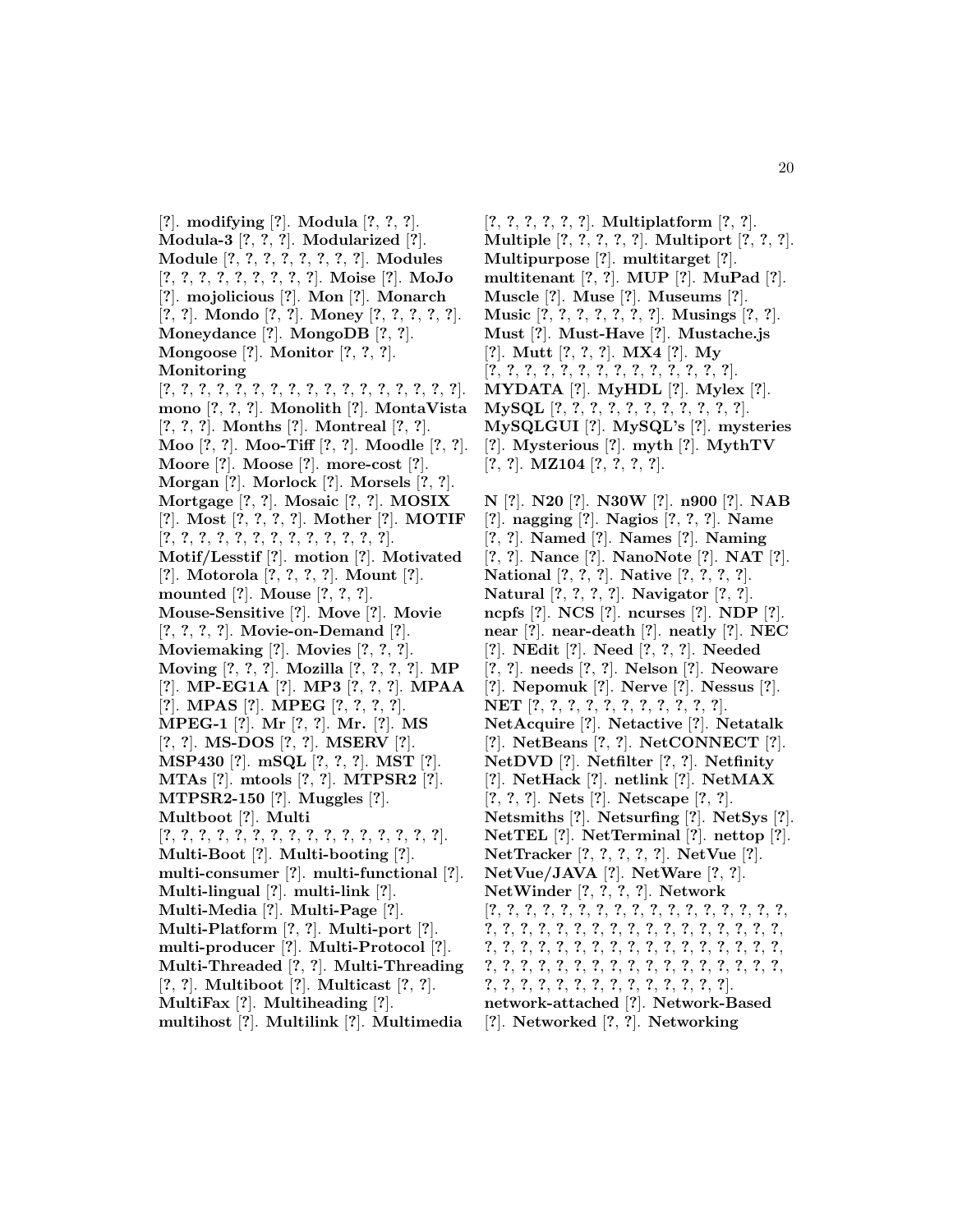[**?**, **?**, **?**, **?**, **?**, **?**, **?**, **?**, **?**, **?**]. **Networks** [**?**, **?**, **?**, **?**, **?**, **?**, **?**, **?**, **?**, **?**]. **NetworX** [**?**]. **Neural** [**?**]. **never** [**?**, **?**]. **Newbie** [**?**]. **Newham** [**?**]. **NewMedia** [**?**]. **NeWS** [**?**, **?**, **?**, **?**, **?**, **?**, **?**, **?**, **?**, **?**, **?**, **?**, **?**, **?**, **?**]. **Newtons** [**?**]. **NExS** [**?**]. **NexStar** [**?**]. **Next** [**?**, **?**, **?**, **?**, **?**, **?**, **?**, **?**, **?**]. **Nexus** [**?**, **?**]. **NF** [**?**]. **NF/Observatory** [**?**]. **NF QUEUE** [**?**]. **NFS** [**?**, **?**, **?**]. **NIC** [**?**, **?**, **?**]. **Nice** [**?**, **?**, **?**]. **Nick** [**?**]. **nickel** [**?**]. **night** [**?**]. **Ninja** [**?**, **?**]. **Nirvana** [**?**]. **NIST** [**?**]. **NIT** [**?**]. **NLE** [**?**]. **nmap** [**?**, **?**, **?**]. **No** [**?**, **?**, **?**, **?**, **?**, **?**, **?**, **?**, **?**, **?**, **?**, **?**, **?**, **?**]. **no-party** [**?**]. **Noah** [**?**]. **Noble** [**?**, **?**]. **Node** [**?**]. **Node.JS** [**?**]. **nodes** [**?**]. **Nokia** [**?**, **?**, **?**]. **Nolan** [**?**]. **Non** [**?**, **?**, **?**, **?**]. **non-developers** [**?**]. **Non-Pentiums** [**?**]. **Non-Technical** [**?**]. **non-x86** [**?**]. **Nonlinear** [**?**]. **Nonprofit** [**?**]. **Nook** [**?**]. **NOOKcolor** [**?**]. **North** [**?**]. **Northern** [**?**]. **NoSQL** [**?**, **?**, **?**, **?**]. **notation** [**?**]. **notational** [**?**]. **Note** [**?**, **?**]. **Notebook** [**?**, **?**, **?**]. **Notes** [**?**]. **Nothing** [**?**, **?**, **?**]. **notifications** [**?**]. **Nough** [**?**]. **nouns** [**?**]. **NovaLink** [**?**]. **Novell** [**?**, **?**, **?**]. **November** [**?**]. **Novice** [**?**, **?**, **?**, **?**, **?**, **?**, **?**, **?**, **?**]. **Novice-to-Novice** [**?**, **?**]. **Noweb** [**?**]. **NSA** [**?**, **?**]. **NSLU2** [**?**]. **NT** [**?**, **?**, **?**, **?**, **?**]. **Nuclear** [**?**]. **NUMA** [**?**]. **NUMA-Q** [**?**]. **Numbers** [**?**, **?**, **?**]. **Numeric** [**?**, **?**]. **Numerical** [**?**, **?**]. **Numerics** [**?**, **?**, **?**]. **NUOPT** [**?**]. **Nutmeg** [**?**]. **Nuts** [**?**, **?**, **?**, **?**, **?**, **?**, **?**, **?**, **?**, **?**, **?**, **?**, **?**]. **Nutshell** [**?**, **?**]. **NVIDIA** [**?**]. **NVM** [**?**]. **Nwanua** [**?**]. **nx5000** [**?**]. **O** [**?**, **?**, **?**, **?**, **?**, **?**, **?**, **?**, **?**, **?**]. **O-O** [**?**]. **O2** [**?**]. **OASIS** [**?**]. **OAuth** [**?**, **?**]. **Object**

[**?**, **?**, **?**, **?**, **?**, **?**, **?**, **?**, **?**, **?**, **?**, **?**, **?**]. **Object-Oriented** [**?**, **?**, **?**, **?**, **?**]. **Objects** [**?**]. **ObjectSpace** [**?**, **?**, **?**]. **ObjectTeam** [**?**]. **obscured** [**?**, **?**]. **observation** [**?**]. **Observatory** [**?**, **?**]. **Observe** [**?**]. **Obsidian** [**?**]. **Oceans** [**?**]. **Ockman** [**?**]. **OCR** [**?**].

**Octave** [**?**]. **October** [**?**]. **OctoPrint** [**?**]. **od** [**?**]. **ODBC** [**?**, **?**, **?**]. **ODBC-ODBC** [**?**]. **Oddest** [**?**]. **oddmuse** [**?**]. **Odyssey** [**?**]. **OE** [**?**]. **OE/ONE** [**?**]. **Off** [**?**, **?**, **?**, **?**, **?**, **?**]. **Offended** [**?**, **?**]. **Offends** [**?**]. **Offensively** [**?**]. **Offerings** [**?**]. **offers** [**?**, **?**]. **Office** [**?**, **?**, **?**, **?**, **?**, **?**, **?**, **?**, **?**, **?**, **?**, **?**, **?**, **?**, **?**, **?**, **?**, **?**]. **Office/Small** [**?**]. **Official** [**?**, **?**]. **Officials** [**?**]. **Offline** [**?**]. **OfflineIMAP** [**?**]. **oftpd** [**?**]. **Ogg** [**?**, **?**]. **oh** [**?**]. **okay** [**?**]. **Ol** [**?**]. **Olaf** [**?**]. **Old** [**?**, **?**, **?**, **?**, **?**, **?**, **?**, **?**, **?**]. **Olimex** [**?**]. **OLinuxino** [**?**]. **OLPC** [**?**]. **OmniBasic** [**?**]. **OmniCluster** [**?**]. **OmniLinux** [**?**]. **Omnis** [**?**]. **On-Line** [**?**, **?**, **?**, **?**, **?**, **?**, **?**]. **One** [**?**, **?**, **?**, **?**, **?**, **?**, **?**, **?**, **?**, **?**, **?**, **?**, **?**, **?**, **?**, **?**, **?**, **?**, **?**, **?**, **?**, **?**, **?**, **?**, **?**]. **One-click** [**?**]. **one-time** [**?**]. **ones** [**?**, **?**]. **only** [**?**, **?**, **?**]. **onto** [**?**]. **Onyx** [**?**]. **OO** [**?**]. **OO-Browser** [**?**]. **OOo** [**?**]. **Oops** [**?**]. **OPEN** [**?**, **?**, **?**, **?**, **?**, **?**, **?**, **?**, **?**, **?**, **?**, **?**, **?**, **?**, **?**, **?**, **?**, **?**, **?**, **?**, **?**, **?**, **?**, **?**, **?**, **?**, **?**, **?**, **?**, **?**, **?**, **?**, **?**, **?**, **?**, **?**, **?**, **?**, **?**, **?**, **?**, **?**, **?**, **?**, **?**, **?**, **?**, **?**, **?**, **?**, **?**, **?**, **?**, **?**, **?**, **?**, **?**, **?**, **?**, **?**, **?**, **?**, **?**, **?**, **?**, **?**, **?**, **?**, **?**, **?**, **?**, **?**, **?**, **?**, **?**, **?**, **?**, **?**, **?**, **?**, **?**, **?**, **?**, **?**, **?**, **?**, **?**, **?**, **?**, **?**, **?**, **?**, **?**, **?**, **?**, **?**]. **open** [**?**, **?**, **?**, **?**, **?**, **?**, **?**, **?**, **?**, **?**, **?**, **?**, **?**, **?**, **?**, **?**, **?**, **?**, **?**, **?**, **?**, **?**, **?**, **?**, **?**, **?**, **?**, **?**, **?**, **?**, **?**, **?**, **?**, **?**, **?**, **?**]. **open-and** [**?**]. **Open-Source** [**?**, **?**, **?**, **?**, **?**, **?**, **?**, **?**, **?**, **?**, **?**, **?**, **?**, **?**, **?**, **?**, **?**, **?**, **?**, **?**, **?**, **?**, **?**, **?**, **?**, **?**, **?**, **?**, **?**, **?**, **?**, **?**, **?**, **?**, **?**, **?**, **?**, **?**, **?**, **?**, **?**, **?**, **?**, **?**, **?**, **?**, **?**, **?**, **?**, **?**, **?**, **?**, **?**, **?**, **?**, **?**, **?**, **?**, **?**, **?**, **?**, **?**, **?**, **?**, **?**, **?**, **?**, **?**, **?**, **?**, **?**, **?**, **?**, **?**, **?**, **?**, **?**, **?**]. **OpenACS** [**?**, **?**, **?**, **?**]. **OpenAL** [**?**]. **OpenBSD** [**?**]. **Opendedup** [**?**]. **OpenDesk.com** [**?**]. **OpenGL** [**?**, **?**, **?**, **?**]. **OpenGoo** [**?**]. **Opening** [**?**, **?**, **?**]. **OpenLDAP** [**?**, **?**, **?**, **?**, **?**, **?**]. **OpenLinux** [**?**, **?**, **?**, **?**]. **OpenLook** [**?**]. **OpenMail** [**?**]. **OpenMerchant** [**?**]. **openness** [**?**]. **OpenOffice.org** [**?**, **?**, **?**, **?**, **?**]. **OpenPath** [**?**]. **OpenPhone** [**?**]. **OpenRISC** [**?**]. **OpenSales** [**?**]. **OpenServer** [**?**, **?**]. **OpenSSH** [**?**, **?**, **?**, **?**, **?**]. **OpenSSL**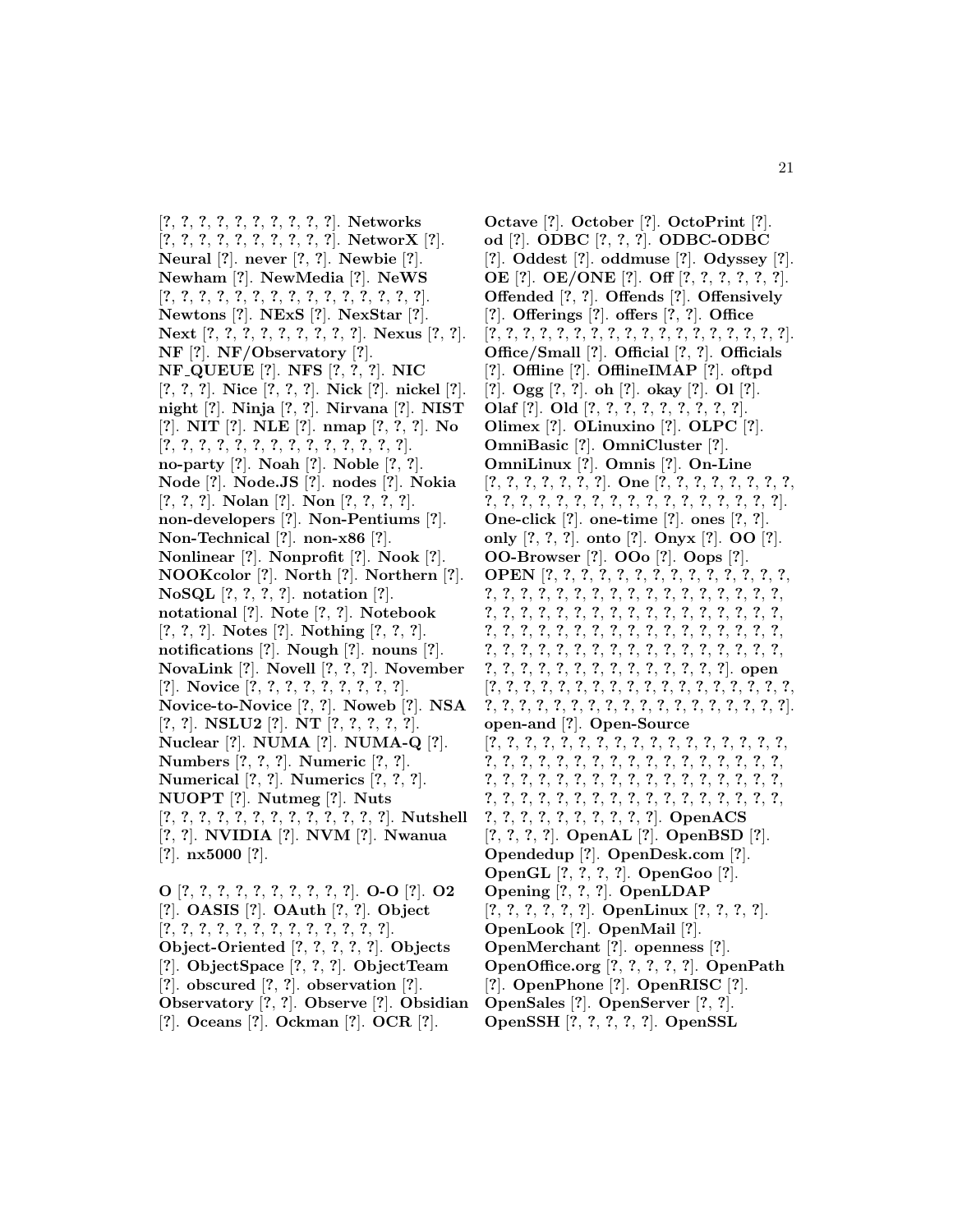[**?**, **?**, **?**, **?**]. **OpenStack** [**?**]. **OpenVPN** [**?**, **?**, **?**, **?**]. **OpenWrt** [**?**]. **Operating** [**?**, **?**, **?**, **?**, **?**, **?**, **?**]. **operations** [**?**]. **Operator** [**?**]. **OPI** [**?**]. **opinion** [**?**, **?**]. **opinionated** [**?**]. **Opinions** [**?**]. **Opportunity** [**?**, **?**, **?**, **?**]. **Oppose** [**?**]. **opposites** [**?**]. **opt** [**?**]. **Opteron** [**?**]. **Optimization** [**?**, **?**]. **Optimizing** [**?**, **?**, **?**, **?**, **?**]. **Options** [**?**]. **ORAC** [**?**]. **ORAC-DBA** [**?**]. **Oracle** [**?**, **?**, **?**, **?**]. **Orb** [**?**]. **orcs** [**?**]. **Ordering** [**?**, **?**, **?**]. **O'Reilly** [**?**, **?**, **?**, **?**]. **Orest** [**?**]. **organizational** [**?**]. **Organizations** [**?**]. **Organize** [**?**]. **Organizing** [**?**, **?**]. **Oriented** [**?**, **?**, **?**, **?**, **?**, **?**]. **Original** [**?**, **?**]. **originale** [**?**]. **Orion** [**?**]. **OS/2** [**?**]. **Oscad** [**?**]. **OSCAR** [**?**, **?**, **?**]. **OSDL** [**?**]. **OSS** [**?**, **?**]. **OSS/Linux** [**?**]. **OSSIM** [**?**]. **OSW** [**?**, **?**]. **OSWALD** [**?**]. **Other** [**?**, **?**, **?**, **?**, **?**, **?**, **?**, **?**, **?**, **?**, **?**, **?**, **?**]. **OTPW** [**?**]. **Our** [**?**, **?**, **?**, **?**, **?**, **?**]. **Ousterhout** [**?**]. **Out-of-this-World** [**?**]. **Output** [**?**]. **Overflow** [**?**]. **Overloaded** [**?**]. **override** [**?**]. **oversight.** [**?**, **?**]. **Overview** [**?**, **?**, **?**, **?**]. **Own** [**?**, **?**, **?**, **?**, **?**, **?**, **?**, **?**, **?**, **?**, **?**, **?**, **?**, **?**, **?**, **?**, **?**]. **ownCloud** [**?**, **?**]. **owner** [**?**]. **Ownership** [**?**, **?**]. **Oy** [**?**]. **P** [**?**, **?**, **?**]. **P-STAT** [**?**]. **P-Synch** [**?**]. **P2P** [**?**, **?**]. **PaaS** [**?**]. **pacemaker** [**?**, **?**]. **Pacific** [**?**]. **pack** [**?**]. **Package** [**?**, **?**, **?**, **?**, **?**, **?**, **?**, **?**, **?**, **?**]. **Packages** [**?**, **?**, **?**]. **Packard** [**?**, **?**, **?**, **?**]. **Packet** [**?**, **?**, **?**, **?**, **?**, **?**, **?**, **?**]. **Packets** [**?**]. **PACS** [**?**]. **Pad** [**?**]. **PadLock** [**?**]. **PadLock-wicked** [**?**]. **Page** [**?**, **?**, **?**, **?**, **?**, **?**, **?**, **?**]. **Pager** [**?**]. **Pages** [**?**, **?**, **?**, **?**]. **Pagesat** [**?**]. **Pain** [**?**, **?**]. **pairs** [**?**]. **Pakistan** [**?**]. **Palm** [**?**, **?**, **?**]. **Palmtop** [**?**]. **PAM** [**?**]. **Panasonic** [**?**]. **pandas** [**?**]. **panels** [**?**]. **PanGlot** [**?**]. **panic** [**?**].

- **panoramic** [**?**]. **Paperback** [**?**].
- **ParaChute** [**?**]. **Paradigm** [**?**]. **Paradise**

**Parallelism** [**?**]. **Parameters** [**?**]. **Parametric** [**?**]. **Paranoia** [**?**, **?**, **?**]. **Paranoid** [**?**, **?**, **?**, **?**, **?**, **?**, **?**, **?**, **?**, **?**, **?**, **?**, **?**, **?**, **?**, **?**, **?**, **?**, **?**, **?**, **?**, **?**, **?**, **?**, **?**, **?**, **?**, **?**, **?**, **?**, **?**, **?**, **?**, **?**, **?**, **?**, **?**, **?**, **?**, **?**, **?**, **?**, **?**, **?**, **?**, **?**, **?**, **?**, **?**, **?**, **?**, **?**, **?**, **?**, **?**, **?**, **?**, **?**, **?**, **?**, **?**, **?**, **?**, **?**, **?**, **?**, **?**, **?**, **?**, **?**, **?**, **?**, **?**, **?**, **?**]. **ParaSoft** [**?**, **?**, **?**]. **Parekh** [**?**]. **Pari** [**?**]. **Parity** [**?**]. **Parrot** [**?**]. **Parsing** [**?**, **?**, **?**]. **Part** [**?**, **?**, **?**, **?**, **?**, **?**, **?**, **?**, **?**, **?**, **?**, **?**, **?**, **?**, **?**, **?**, **?**, **?**, **?**, **?**, **?**, **?**, **?**, **?**, **?**, **?**, **?**, **?**, **?**, **?**, **?**, **?**, **?**, **?**, **?**, **?**, **?**, **?**, **?**, **?**, **?**, **?**, **?**, **?**, **?**, **?**, **?**, **?**, **?**, **?**, **?**, **?**, **?**, **?**, **?**, **?**, **?**, **?**, **?**, **?**, **?**, **?**, **?**, **?**, **?**, **?**, **?**, **?**, **?**, **?**, **?**, **?**, **?**, **?**, **?**, **?**, **?**, **?**, **?**, **?**, **?**, **?**, **?**, **?**, **?**, **?**, **?**, **?**, **?**, **?**, **?**, **?**, **?**, **?**, **?**]. **Part** [**?**, **?**, **?**, **?**, **?**, **?**, **?**, **?**, **?**, **?**, **?**, **?**, **?**, **?**, **?**, **?**, **?**, **?**, **?**, **?**, **?**, **?**, **?**, **?**, **?**, **?**, **?**, **?**, **?**, **?**, **?**, **?**, **?**, **?**, **?**, **?**, **?**, **?**, **?**, **?**, **?**, **?**, **?**, **?**, **?**, **?**, **?**, **?**, **?**, **?**, **?**, **?**, **?**, **?**, **?**, **?**, **?**, **?**, **?**, **?**, **?**, **?**, **?**, **?**, **?**, **?**, **?**, **?**, **?**, **?**, **?**, **?**, **?**, **?**, **?**, **?**, **?**, **?**, **?**, **?**, **?**, **?**, **?**, **?**, **?**, **?**, **?**, **?**, **?**]. **Participation** [**?**]. **PartitionMagic** [**?**]. **Partner** [**?**]. **Partners** [**?**]. **parts** [**?**, **?**]. **party** [**?**]. **Pascal** [**?**]. **pass** [**?**]. **Passenger** [**?**]. **Passive** [**?**]. **Passive-Aggressive** [**?**]. **Password** [**?**, **?**, **?**, **?**, **?**, **?**, **?**]. **Passwords** [**?**, **?**, **?**]. **Past** [**?**, **?**, **?**, **?**, **?**, **?**, **?**]. **Patch** [**?**, **?**, **?**]. **Patent** [**?**, **?**]. **Patents** [**?**, **?**]. **Path** [**?**, **?**, **?**]. **Paths** [**?**, **?**]. **Patrick** [**?**]. **Paul** [**?**, **?**, **?**]. **Pay** [**?**, **?**, **?**]. **PBX** [**?**, **?**, **?**]. **PC** [**?**, **?**, **?**, **?**, **?**, **?**, **?**, **?**, **?**, **?**, **?**, **?**, **?**, **?**, **?**, **?**, **?**]. **PC/486** [**?**, **?**]. **PC300** [**?**]. **PCI** [**?**, **?**, **?**, **?**, **?**, **?**]. **PCI-Fibre** [**?**]. **PCI-Wide** [**?**]. **PCI-Wide/Ultra2** [**?**]. **PCl** [**?**]. **PCs** [**?**, **?**]. **PCYACC** [**?**]. **PCYACC/HYPERTEXT** [**?**]. **PCYACCMIL** [**?**]. **PCYACCMIL-LANG** [**?**]. **Pd** [**?**, **?**]. **PDA** [**?**]. **PDF** [**?**]. **Pearls** [**?**]. **peculiar** [**?**]. **Pedagogy** [**?**]. **Pedro** [**?**]. **PegaSoft** [**?**, **?**].

[**?**]. **Parallel** [**?**, **?**, **?**, **?**, **?**, **?**, **?**, **?**, **?**, **?**].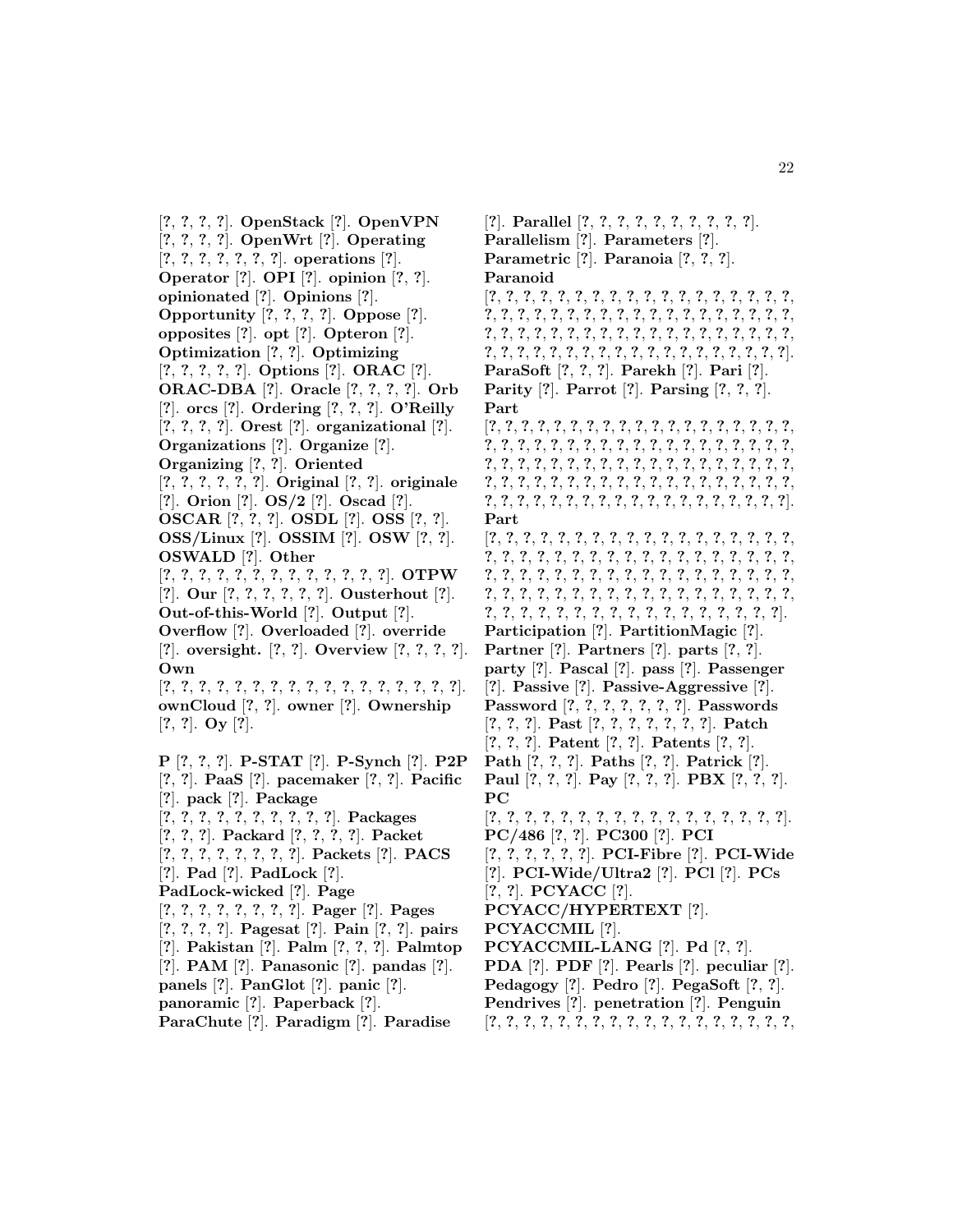**?**, **?**, **?**, **?**, **?**, **?**, **?**, **?**, **?**, **?**, **?**, **?**, **?**, **?**, **?**, **?**, **?**, **?**, **?**, **?**, **?**, **?**, **?**, **?**, **?**, **?**, **?**, **?**, **?**, **?**, **?**, **?**, **?**, **?**, **?**, **?**, **?**, **?**, **?**, **?**, **?**, **?**, **?**, **?**, **?**, **?**, **?**, **?**, **?**, **?**, **?**, **?**, **?**, **?**, **?**, **?**, **?**, **?**, **?**, **?**, **?**, **?**, **?**, **?**, **?**, **?**, **?**, **?**, **?**, **?**, **?**, **?**, **?**, **?**, **?**]. **PenguinRadio** [**?**]. **Penguins** [**?**, **?**, **?**, **?**, **?**, **?**]. **Pentium** [**?**]. **Pentiums** [**?**]. **Penultimate** [**?**]. **People** [**?**, **?**, **?**, **?**, **?**]. **Perfect** [**?**, **?**, **?**]. **PerfectBACKUP** [**?**, **?**]. **Perforce** [**?**]. **perform** [**?**]. **Performance** [**?**, **?**, **?**, **?**, **?**, **?**, **?**, **?**, **?**, **?**, **?**, **?**, **?**, **?**, **?**, **?**, **?**, **?**, **?**]. **Performers** [**?**]. **Performing** [**?**]. **PerfSuite** [**?**]. **peripheral** [**?**]. **Peripherals** [**?**]. **Perl** [**?**, **?**, **?**, **?**, **?**, **?**, **?**, **?**, **?**, **?**, **?**, **?**, **?**, **?**, **?**, **?**, **?**, **?**, **?**, **?**, **?**, **?**, **?**, **?**, **?**, **?**, **?**, **?**, **?**, **?**, **?**, **?**, **?**, **?**]. **Perl/Tk** [**?**]. **PerlDirect** [**?**]. **Permissions** [**?**, **?**]. **Persistent** [**?**, **?**]. **person** [**?**]. **Personal** [**?**, **?**, **?**, **?**, **?**, **?**, **?**, **?**, **?**, **?**, **?**, **?**, **?**, **?**, **?**, **?**, **?**]. **Personalization** [**?**]. **Perspective** [**?**, **?**, **?**, **?**, **?**, **?**]. **Pervasive** [**?**]. **pesky** [**?**]. **Pessimism** [**?**]. **Peter** [**?**, **?**]. **Pgfs** [**?**]. **PGI** [**?**, **?**]. **PGP** [**?**, **?**]. **Phase** [**?**]. **Phil** [**?**]. **Philosophy** [**?**, **?**]. **Phone** [**?**, **?**, **?**, **?**, **?**]. **Phonegap** [**?**]. **phones** [**?**, **?**, **?**]. **Phonetics** [**?**]. **Photo** [**?**]. **Photodex** [**?**]. **Photogenics** [**?**]. **photography** [**?**]. **photos** [**?**]. **PHP** [**?**, **?**, **?**, **?**, **?**, **?**, **?**, **?**, **?**, **?**, **?**, **?**]. **PHP3** [**?**, **?**]. **PHP4** [**?**]. **Phrase** [**?**]. **Physical** [**?**, **?**, **?**]. **Physics** [**?**]. **pi** [**?**, **?**, **?**, **?**, **?**, **?**, **?**, **?**, **?**, **?**, **?**, **?**, **?**, **?**, **?**, **?**]. **pi-web-agent** [**?**]. **Pianolas** [**?**]. **PIC** [**?**, **?**]. **picat** [**?**]. **Pick** [**?**, **?**, **?**]. **picking** [**?**]. **pico** [**?**]. **pieces** [**?**]. **pigs** [**?**]. **Pilot** [**?**]. **pinball** [**?**]. **Ping** [**?**, **?**]. **pint** [**?**]. **pint-sized** [**?**]. **Pipe** [**?**]. **Pipes** [**?**, **?**, **?**, **?**]. **PirateBox** [**?**]. **pit** [**?**]. **PiTiVi** [**?**]. **Pixel** [**?**]. **Pixelated** [**?**]. **pixels** [**?**]. **PIXIL** [**?**]. **PizzaBox** [**?**]. **PL** [**?**]. **PL/R** [**?**]. **Place** [**?**, **?**, **?**, **?**]. **Places** [**?**, **?**]. **Plan** [**?**, **?**, **?**, **?**, **?**]. **Planet** [**?**, **?**]. **planetary** [**?**]. **PlanetUplink** [**?**]. **Planning** [**?**, **?**]. **Plasma** [**?**, **?**]. **Plate** [**?**]. **Platform** [**?**, **?**, **?**, **?**, **?**, **?**, **?**, **?**, **?**, **?**, **?**, **?**, **?**, **?**, **?**, **?**, **?**, **?**].

**Platforms** [**?**, **?**, **?**, **?**]. **Play** [**?**, **?**, **?**, **?**, **?**, **?**, **?**, **?**, **?**, **?**, **?**, **?**, **?**]. **Player** [**?**, **?**, **?**]. **Players** [**?**, **?**, **?**, **?**, **?**]. **Playground** [**?**]. **Playing** [**?**, **?**, **?**, **?**, **?**, **?**, **?**, **?**]. **Playoff** [**?**]. **Playoffs** [**?**]. **Plays** [**?**, **?**, **?**]. **Playstation** [**?**]. **PLC** [**?**]. **Please** [**?**, **?**, **?**]. **Pleasure** [**?**]. **PLIP** [**?**]. **Plone** [**?**, **?**]. **Plots** [**?**, **?**]. **Plotting** [**?**]. **Plug** [**?**, **?**, **?**, **?**, **?**, **?**]. **Plug-and-Play** [**?**]. **Plug-Ins** [**?**]. **Pluggable** [**?**]. **Plugin** [**?**]. **plugins** [**?**, **?**]. **PlugSys** [**?**]. **Plus** [**?**, **?**, **?**, **?**, **?**, **?**, **?**, **?**]. **Pluto** [**?**]. **PMA400** [**?**]. **PNG** [**?**, **?**]. **Pocket** [**?**, **?**]. **PocketLinux** [**?**]. **Pockets** [**?**]. **podcast** [**?**, **?**]. **Podcasting** [**?**, **?**]. **PogoLinux** [**?**]. **Pogoplug** [**?**]. **Point** [**?**, **?**, **?**, **?**, **?**, **?**, **?**, **?**, **?**, **?**, **?**, **?**, **?**, **?**, **?**, **?**, **?**, **?**, **?**]. **Point-and-click** [**?**]. **Point-to-point** [**?**]. **Point/counterpoint** [**?**, **?**, **?**, **?**, **?**, **?**, **?**]. **Points** [**?**, **?**, **?**]. **poisoning** [**?**, **?**]. **Policy** [**?**]. **Polish** [**?**]. **Politics** [**?**, **?**]. **Polyglot** [**?**]. **Polygons** [**?**]. **Polyhedra** [**?**]. **Polywell** [**?**]. **POM** [**?**]. **Pond** [**?**]. **Poor** [**?**, **?**]. **popping** [**?**]. **PoPToP** [**?**, **?**]. **Popular** [**?**, **?**, **?**]. **Port** [**?**, **?**, **?**, **?**, **?**, **?**, **?**, **?**, **?**, **?**]. **port-knocking** [**?**]. **Portability** [**?**, **?**]. **Portable** [**?**, **?**, **?**, **?**, **?**, **?**, **?**, **?**]. **portals** [**?**]. **Porting** [**?**, **?**, **?**, **?**, **?**, **?**, **?**, **?**, **?**, **?**, **?**, **?**, **?**, **?**, **?**, **?**, **?**]. **Portland** [**?**]. **Ports** [**?**, **?**, **?**]. **PortSentry** [**?**]. **POS** [**?**, **?**]. **Position** [**?**, **?**]. **POSIX** [**?**, **?**, **?**]. **Post** [**?**]. **Post-Installation** [**?**]. **Postfix** [**?**, **?**, **?**, **?**]. **PostGIS** [**?**]. **PostGres** [**?**]. **Postgres95** [**?**]. **PostgreSQL** [**?**, **?**, **?**, **?**, **?**, **?**, **?**, **?**, **?**]. **PostgresSQL** [**?**]. **PostScript** [**?**, **?**]. **Postscripts** [**?**, **?**]. **PostShop** [**?**]. **Potato** [**?**, **?**]. **potpourri** [**?**]. **Pov** [**?**, **?**]. **Pov-Ray** [**?**, **?**]. **Power** [**?**, **?**, **?**, **?**, **?**, **?**, **?**, **?**, **?**, **?**, **?**, **?**, **?**, **?**, **?**, **?**, **?**, **?**, **?**, **?**, **?**]. **Power-Macros** [**?**]. **PowerBook** [**?**]. **powered** [**?**, **?**]. **powerhouse** [**?**]. **PowerPC** [**?**]. **PowerPCs** [**?**]. **PowerPlant** [**?**]. **Powerpoint** [**?**]. **PowerRAC** [**?**]. **Powers** [**?**, **?**]. **PowerWindows** [**?**]. **PPM** [**?**]. **PPM-TX** [**?**]. **PPP** [**?**, **?**, **?**, **?**, **?**, **?**].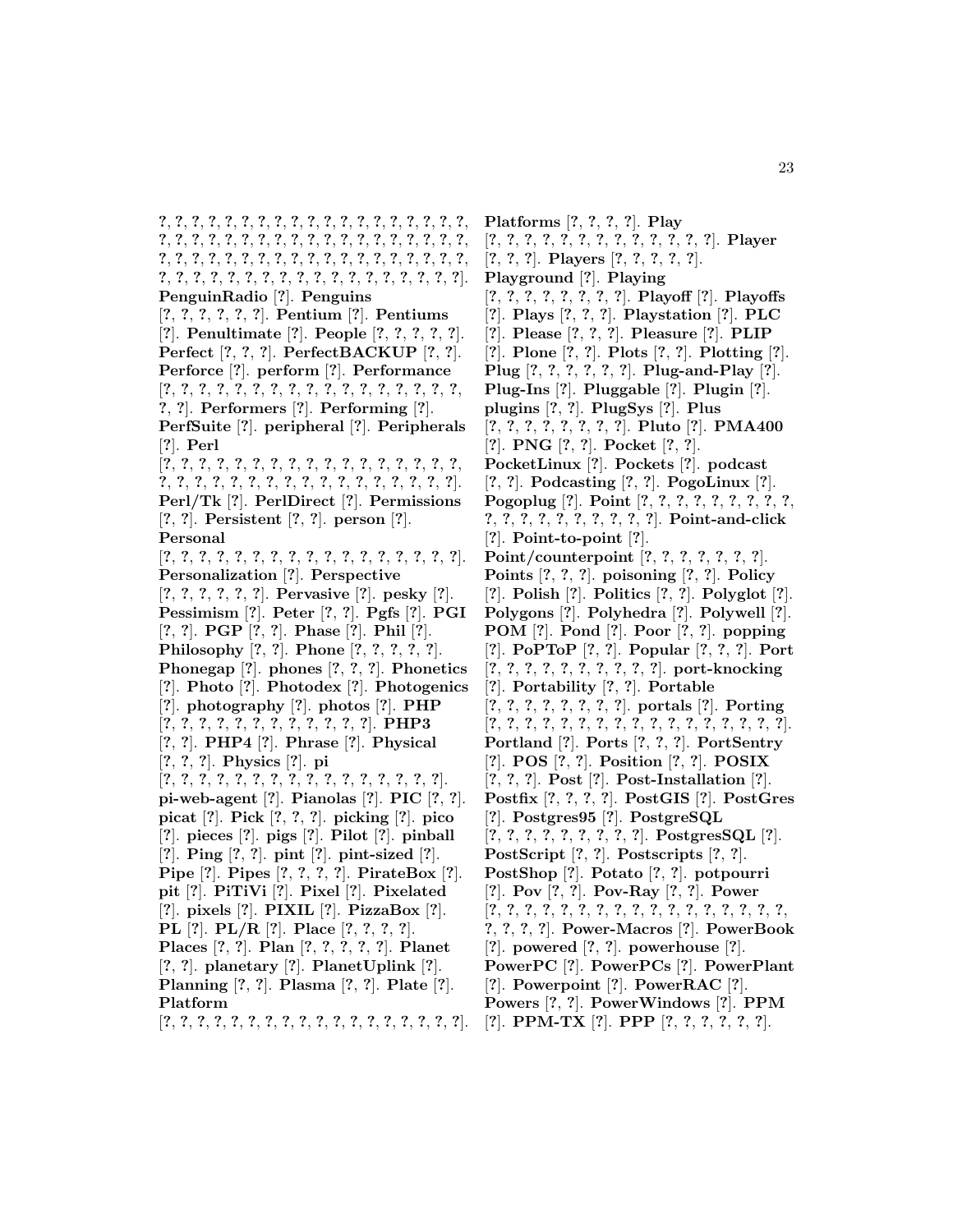**pppd** [**?**, **?**]. **PPPui** [**?**]. **PPR** [**?**]. **PR3000** [**?**, **?**]. **PR4000** [**?**]. **PracTcl** [**?**, **?**, **?**]. **Practical** [**?**, **?**, **?**, **?**, **?**, **?**, **?**, **?**, **?**]. **Practice** [**?**, **?**, **?**, **?**]. **Praise** [**?**, **?**]. **Praising** [**?**]. **pre** [**?**]. **pre-shared** [**?**]. **Precision** [**?**, **?**]. **PREDICT** [**?**]. **Prediction** [**?**]. **Predictor** [**?**]. **Preemptible** [**?**, **?**, **?**]. **prefer** [**?**]. **Prepaid** [**?**]. **preparing** [**?**]. **Prescription** [**?**]. **Preseeding** [**?**]. **Present** [**?**, **?**, **?**]. **presentations** [**?**]. **Press** [**?**, **?**]. **Presses** [**?**, **?**, **?**, **?**, **?**, **?**, **?**, **?**, **?**, **?**, **?**, **?**, **?**, **?**, **?**, **?**, **?**, **?**, **?**, **?**, **?**, **?**, **?**, **?**, **?**, **?**, **?**, **?**, **?**, **?**, **?**, **?**, **?**, **?**, **?**, **?**, **?**, **?**, **?**, **?**, **?**, **?**, **?**, **?**, **?**, **?**, **?**, **?**, **?**, **?**]. **Preventing** [**?**, **?**]. **Prevention** [**?**]. **Preview** [**?**, **?**]. **Price** [**?**]. **Prime** [**?**, **?**, **?**]. **primer** [**?**, **?**, **?**]. **Print** [**?**, **?**, **?**, **?**, **?**, **?**, **?**]. **Printer** [**?**, **?**]. **printf** [**?**]. **Printing** [**?**, **?**, **?**, **?**, **?**, **?**, **?**]. **Privacy** [**?**, **?**, **?**, **?**]. **Private** [**?**, **?**, **?**]. **Prizes** [**?**, **?**]. **PRO** [**?**, **?**, **?**, **?**, **?**, **?**, **?**, **?**, **?**, **?**, **?**, **?**, **?**, **?**, **?**]. **Pro-Lite** [**?**]. **Pro/X11** [**?**]. **Problem** [**?**, **?**, **?**, **?**]. **Problems** [**?**, **?**, **?**]. **proc** [**?**]. **Procedure** [**?**]. **Procedures** [**?**]. **Process** [**?**, **?**, **?**, **?**, **?**, **?**, **?**, **?**]. **Processes** [**?**, **?**, **?**]. **Processing** [**?**, **?**, **?**, **?**, **?**, **?**]. **Processor** [**?**, **?**, **?**, **?**, **?**, **?**, **?**, **?**, **?**]. **processors** [**?**, **?**]. **Procmail** [**?**]. **ProcMeter** [**?**]. **ProConnect** [**?**]. **producer** [**?**, **?**]. **Product** [**?**, **?**, **?**, **?**, **?**, **?**, **?**, **?**, **?**, **?**, **?**, **?**, **?**, **?**, **?**, **?**, **?**, **?**, **?**, **?**, **?**, **?**, **?**, **?**, **?**, **?**, **?**, **?**, **?**, **?**, **?**, **?**, **?**, **?**, **?**, **?**, **?**, **?**, **?**, **?**, **?**, **?**, **?**, **?**, **?**, **?**, **?**, **?**, **?**, **?**, **?**, **?**, **?**, **?**, **?**, **?**, **?**, **?**, **?**, **?**, **?**, **?**, **?**, **?**, **?**, **?**, **?**, **?**, **?**, **?**, **?**, **?**, **?**, **?**, **?**, **?**, **?**, **?**, **?**, **?**, **?**, **?**, **?**, **?**, **?**, **?**, **?**, **?**, **?**, **?**, **?**, **?**]. **Production** [**?**, **?**, **?**, **?**, **?**]. **Productions** [**?**]. **Productivity** [**?**, **?**]. **Products** [**?**, **?**, **?**, **?**, **?**, **?**, **?**, **?**, **?**, **?**, **?**, **?**, **?**, **?**, **?**, **?**, **?**, **?**, **?**, **?**, **?**, **?**, **?**, **?**, **?**, **?**, **?**, **?**, **?**, **?**, **?**, **?**, **?**, **?**, **?**, **?**, **?**, **?**, **?**, **?**, **?**, **?**, **?**, **?**, **?**, **?**, **?**, **?**, **?**, **?**, **?**, **?**, **?**, **?**, **?**, **?**, **?**, **?**, **?**, **?**, **?**, **?**, **?**, **?**, **?**, **?**, **?**, **?**, **?**, **?**, **?**, **?**, **?**, **?**, **?**, **?**, **?**, **?**, **?**, **?**, **?**, **?**, **?**, **?**, **?**, **?**, **?**]. **Products** [**?**, **?**, **?**, **?**, **?**, **?**, **?**, **?**, **?**, **?**, **?**, **?**, **?**, **?**, **?**, **?**, **?**,

**?**, **?**, **?**, **?**, **?**, **?**, **?**, **?**, **?**, **?**, **?**, **?**, **?**, **?**, **?**, **?**, **?**, **?**, **?**, **?**, **?**, **?**, **?**, **?**, **?**, **?**, **?**, **?**, **?**, **?**, **?**, **?**, **?**, **?**, **?**, **?**,

**?**, **?**, **?**, **?**, **?**, **?**, **?**, **?**, **?**, **?**, **?**, **?**, **?**, **?**, **?**, **?**, **?**, **?**, **?**, **?**, **?**, **?**, **?**, **?**, **?**, **?**, **?**, **?**, **?**, **?**, **?**, **?**, **?**, **?**, **?**, **?**, **?**, **?**, **?**, **?**, **?**, **?**, **?**, **?**, **?**, **?**, **?**, **?**, **?**, **?**, **?**, **?**]. **products** [**?**, **?**, **?**, **?**, **?**, **?**, **?**, **?**, **?**, **?**, **?**, **?**, **?**, **?**, **?**, **?**, **?**, **?**, **?**, **?**, **?**, **?**, **?**, **?**, **?**, **?**, **?**, **?**, **?**, **?**, **?**, **?**, **?**, **?**, **?**, **?**, **?**, **?**, **?**, **?**, **?**, **?**, **?**, **?**]. **Professional** [**?**, **?**, **?**, **?**, **?**, **?**, **?**, **?**, **?**, **?**, **?**]. **Professionals** [**?**]. **Profile** [**?**, **?**]. **Profilers** [**?**]. **profiles** [**?**, **?**]. **profit** [**?**]. **Program** [**?**, **?**, **?**, **?**, **?**, **?**, **?**, **?**, **?**, **?**, **?**]. **Program-Delivery** [**?**]. **Programmable** [**?**]. **Programmer** [**?**, **?**, **?**, **?**, **?**, **?**]. **Programmers** [**?**, **?**, **?**, **?**, **?**]. **Programming** [**?**, **?**, **?**, **?**, **?**, **?**, **?**, **?**, **?**, **?**, **?**, **?**, **?**, **?**, **?**, **?**, **?**, **?**, **?**, **?**, **?**, **?**, **?**, **?**, **?**, **?**, **?**, **?**, **?**, **?**, **?**, **?**, **?**, **?**, **?**, **?**, **?**, **?**, **?**, **?**, **?**, **?**, **?**, **?**, **?**, **?**, **?**, **?**, **?**, **?**, **?**, **?**, **?**, **?**, **?**, **?**, **?**, **?**, **?**, **?**, **?**, **?**, **?**, **?**, **?**, **?**, **?**, **?**, **?**, **?**, **?**, **?**, **?**, **?**, **?**, **?**, **?**, **?**, **?**, **?**, **?**, **?**, **?**, **?**, **?**, **?**, **?**, **?**, **?**, **?**, **?**, **?**, **?**]. **Programs** [**?**, **?**, **?**, **?**, **?**, **?**, **?**, **?**, **?**, **?**, **?**, **?**, **?**]. **Progress** [**?**, **?**, **?**, **?**, **?**, **?**, **?**, **?**, **?**, **?**, **?**, **?**, **?**, **?**, **?**, **?**, **?**, **?**, **?**, **?**]. **Progression** [**?**]. **Project** [**?**, **?**, **?**, **?**, **?**, **?**, **?**, **?**, **?**, **?**, **?**, **?**, **?**, **?**, **?**, **?**, **?**, **?**, **?**, **?**, **?**, **?**, **?**, **?**, **?**, **?**, **?**]. **Projector** [**?**, **?**]. **Projects** [**?**, **?**, **?**, **?**, **?**, **?**, **?**, **?**, **?**, **?**, **?**, **?**, **?**, **?**, **?**, **?**, **?**, **?**, **?**, **?**, **?**, **?**, **?**, **?**, **?**, **?**, **?**, **?**, **?**]. **Prolog** [**?**]. **Promise** [**?**]. **Promoting** [**?**]. **Prompt** [**?**, **?**]. **Propagating** [**?**]. **Propagation** [**?**]. **Proper** [**?**, **?**]. **property** [**?**]. **Prophet** [**?**]. **Proprietary** [**?**, **?**, **?**]. **Propulsion** [**?**]. **prospecting** [**?**]. **Protect** [**?**, **?**]. **Protected** [**?**]. **Protecting** [**?**, **?**]. **Protocol** [**?**, **?**, **?**, **?**, **?**, **?**, **?**, **?**, **?**]. **Protocols** [**?**, **?**, **?**, **?**, **?**]. **Protoreal** [**?**]. **Prototyping** [**?**, **?**, **?**, **?**]. **Protozilla** [**?**]. **provide** [**?**, **?**]. **Provider** [**?**, **?**, **?**, **?**]. **Providing** [**?**]. **Provisioning** [**?**, **?**]. **ProWorks** [**?**]. **Proxy** [**?**, **?**, **?**, **?**, **?**, **?**, **?**, **?**, **?**, **?**]. **proxying** [**?**, **?**]. **pry** [**?**]. **pryzm** [**?**]. **PS** [**?**, **?**]. **PS/2** [**?**]. **Psyche** [**?**]. **psychic** [**?**]. **Pte** [**?**]. **ptrace** [**?**, **?**]. **Pty** [**?**, **?**]. **Public** [**?**, **?**, **?**, **?**, **?**, **?**]. **Publish** [**?**, **?**]. **published** [**?**]. **Publisher**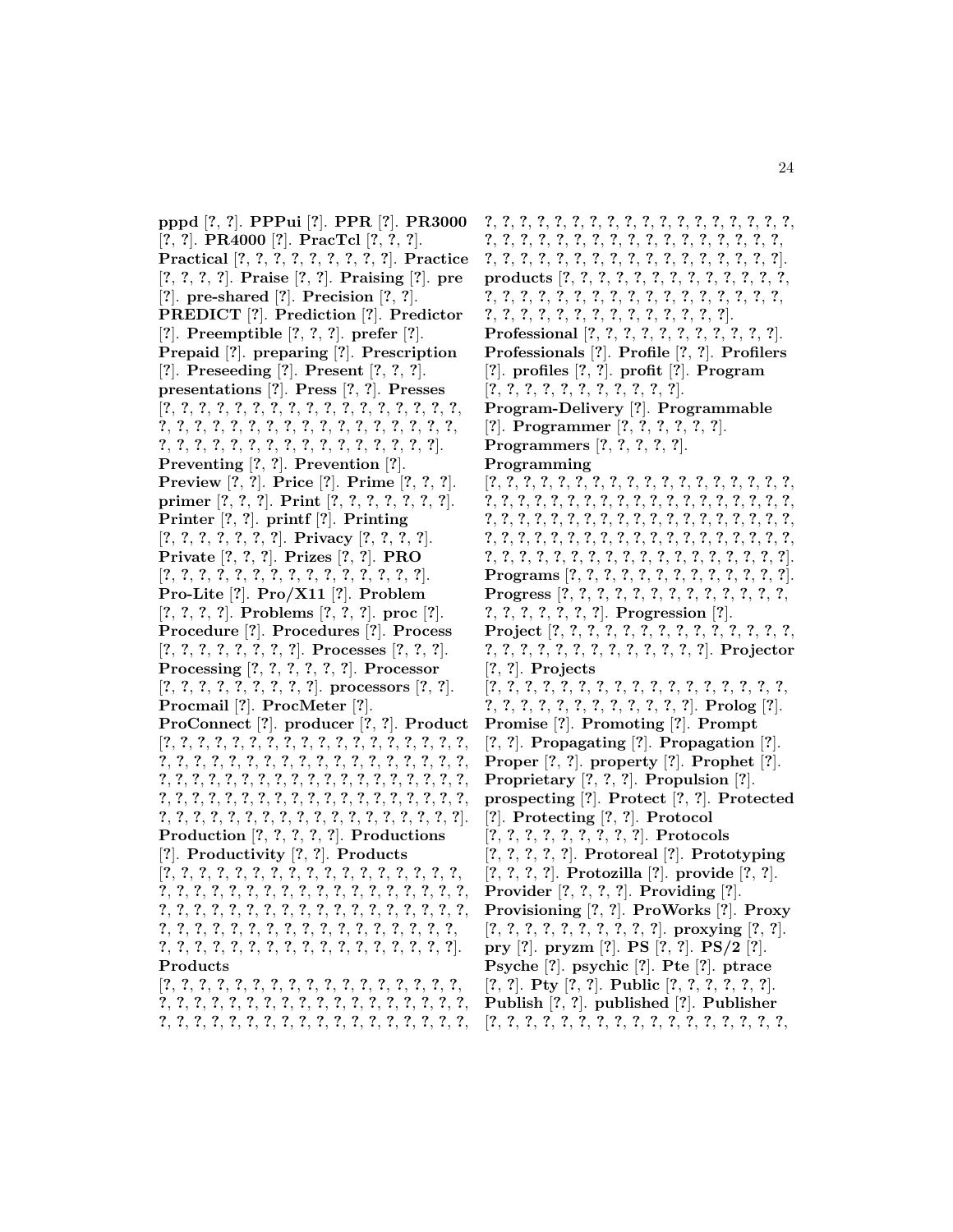**?**, **?**, **?**, **?**, **?**, **?**, **?**, **?**, **?**]. **Publishing** [**?**, **?**, **?**, **?**, **?**]. **Puckered** [**?**]. **pump** [**?**]. **Puppet** [**?**, **?**, **?**, **?**]. **Pure** [**?**, **?**]. **Purging** [**?**]. **Push** [**?**, **?**]. **Put** [**?**, **?**, **?**, **?**, **?**, **?**]. **Puts** [**?**]. **Putting** [**?**, **?**, **?**]. **Puzzle** [**?**]. **PVFS** [**?**]. **PVM** [**?**]. **pwn** [**?**]. **PXE** [**?**]. **pyGTK** [**?**]. **Python** [**?**, **?**, **?**, **?**, **?**, **?**, **?**, **?**, **?**, **?**, **?**, **?**, **?**, **?**, **?**, **?**, **?**, **?**, **?**, **?**, **?**, **?**, **?**, **?**, **?**, **?**, **?**, **?**, **?**, **?**, **?**, **?**, **?**, **?**]. **Python-based** [**?**].

**Q** [**?**]. **Q&A** [**?**, **?**, **?**]. **Q4** [**?**]. **Qcheckbook** [**?**]. **Qddb** [**?**]. **QDVDAuthor** [**?**]. **QEMU** [**?**]. **qmail** [**?**]. **QMASTER** [**?**]. **QPL** [**?**]. **QT** [**?**, **?**, **?**, **?**, **?**]. **Qt4** [**?**]. **Qtopia** [**?**, **?**, **?**]. **Quadratec** [**?**]. **Quake** [**?**]. **Quality** [**?**]. **Quant** [**?**]. **Quant-X** [**?**]. **Quantum** [**?**, **?**]. **Quarter** [**?**]. **Quarterly** [**?**]. **Qube** [**?**, **?**, **?**]. **Qubes** [**?**, **?**]. **Queensland** [**?**]. **Queries** [**?**]. **Query** [**?**, **?**]. **QUERYFLEX** [**?**]. **Quest** [**?**]. **Question** [**?**, **?**, **?**]. **Questions** [**?**, **?**, **?**, **?**]. **queue** [**?**, **?**, **?**]. **Queueing** [**?**]. **Queues** [**?**, **?**]. **queuing** [**?**]. **Quick** [**?**, **?**, **?**, **?**, **?**, **?**, **?**, **?**, **?**, **?**, **?**, **?**]. **Quick-Connect** [**?**]. **Quickly** [**?**, **?**]. **Quicksort** [**?**]. **QuickStart** [**?**, **?**]. **Quintessential** [**?**]. **quit** [**?**]. **Quixotic** [**?**]. **Quiz** [**?**, **?**]. **QUORUM** [**?**]. **Quota** [**?**]. **QV** [**?**]. **QV-10** [**?**]. **qvplay** [**?**].

**R** [**?**, **?**, **?**, **?**]. **race** [**?**]. **RackMount** [**?**, **?**]. **RackMount-1UAXe** [**?**]. **RAD** [**?**]. **Radeon** [**?**]. **Radiance** [**?**]. **radical** [**?**, **?**]. **Radii** [**?**]. **Radio** [**?**, **?**, **?**, **?**, **?**, **?**, **?**, **?**, **?**, **?**, **?**, **?**, **?**, **?**]. **RAID** [**?**, **?**, **?**, **?**, **?**, **?**, **?**, **?**, **?**, **?**]. **RAID-0** [**?**]. **RAIDpod** [**?**]. **Rails** [**?**, **?**, **?**, **?**, **?**, **?**, **?**, **?**, **?**]. **Railway** [**?**]. **Raima** [**?**, **?**]. **Raising** [**?**]. **RakPak** [**?**]. **Ralph** [**?**, **?**, **?**]. **ranch** [**?**]. **Rancho** [**?**]. **range** [**?**]. **Rankings** [**?**]. **Ransom** [**?**]. **rant** [**?**, **?**, **?**, **?**, **?**]. **Rapid** [**?**, **?**, **?**, **?**, **?**, **?**]. **Raritan** [**?**, **?**, **?**, **?**]. **Raspberry**

[**?**, **?**, **?**, **?**, **?**, **?**, **?**, **?**, **?**, **?**, **?**, **?**]. **Raspi** [**?**].

**Raspi-Sump** [**?**]. **RAStel** [**?**]. **rates** [**?**]. **Rave** [**?**, **?**]. **Raven** [**?**]. **Ray** [**?**, **?**]. **Raymond** [**?**]. **RAYZ** [**?**]. **rc** [**?**]. **RCS** [**?**, **?**, **?**]. **RCU** [**?**, **?**]. **rdb** [**?**]. **RDBMS** [**?**, **?**, **?**, **?**]. **rdiff** [**?**]. **rdiff-backup** [**?**]. **rdiffWeb** [**?**]. **Re** [**?**, **?**, **?**]. **Re-energizing** [**?**]. **Re-invent** [**?**]. **re-provisioning** [**?**]. **Reach** [**?**]. **Reactiveness** [**?**]. **Reactor** [**?**]. **Read** [**?**, **?**, **?**]. **Reader** [**?**, **?**, **?**, **?**, **?**, **?**, **?**, **?**, **?**, **?**, **?**, **?**, **?**, **?**, **?**, **?**, **?**, **?**]. **readers** [**?**, **?**, **?**]. **Reading** [**?**, **?**]. **Reads** [**?**]. **Ready** [**?**, **?**, **?**, **?**]. **Real** [**?**, **?**, **?**, **?**, **?**, **?**, **?**, **?**, **?**, **?**, **?**, **?**, **?**, **?**, **?**, **?**, **?**, **?**, **?**, **?**, **?**, **?**, **?**, **?**, **?**, **?**, **?**, **?**, **?**, **?**, **?**, **?**, **?**, **?**, **?**, **?**, **?**, **?**, **?**, **?**, **?**, **?**]. **Real-Time** [**?**, **?**, **?**, **?**, **?**, **?**, **?**, **?**, **?**, **?**, **?**, **?**, **?**, **?**, **?**, **?**, **?**, **?**, **?**, **?**, **?**]. **Real-world** [**?**, **?**]. **Realism** [**?**]. **Reality** [**?**, **?**, **?**, **?**, **?**]. **Really** [**?**]. **reasons** [**?**, **?**]. **Rebel** [**?**, **?**]. **REBMS** [**?**]. **Receives** [**?**]. **Recipe** [**?**]. **Recipes** [**?**]. **Recognition** [**?**, **?**]. **Recognizing** [**?**]. **Recommendation** [**?**]. **Reconnaissance** [**?**]. **recorder** [**?**]. **Recording** [**?**, **?**]. **Records** [**?**]. **Recovery** [**?**, **?**, **?**, **?**, **?**, **?**, **?**, **?**, **?**]. **recreation** [**?**]. **Red** [**?**, **?**, **?**, **?**, **?**, **?**, **?**, **?**, **?**, **?**, **?**, **?**, **?**, **?**, **?**, **?**, **?**, **?**, **?**, **?**, **?**, **?**, **?**, **?**, **?**, **?**, **?**, **?**, **?**, **?**, **?**, **?**]. **Red-Eye** [**?**, **?**]. **REDACLE** [**?**]. **redirection** [**?**]. **Redis** [**?**]. **Redistributable** [**?**]. **REDSonic** [**?**]. **Reduce** [**?**]. **reduced** [**?**]. **redux** [**?**, **?**]. **Reference** [**?**, **?**, **?**, **?**, **?**]. **References** [**?**, **?**]. **Regehr** [**?**]. **Registering** [**?**]. **Reglue** [**?**]. **regression** [**?**]. **Regular** [**?**]. **regulators** [**?**]. **Rehabilitating** [**?**]. **Reiser4** [**?**, **?**]. **ReiserFS** [**?**]. **rekall** [**?**]. **Relational** [**?**, **?**]. **relationships** [**?**]. **Relay** [**?**, **?**]. **Relays** [**?**, **?**]. **Release** [**?**, **?**, **?**, **?**, **?**, **?**, **?**, **?**, **?**, **?**, **?**]. **Released** [**?**]. **Releases** [**?**, **?**, **?**, **?**, **?**]. **Reliable** [**?**]. **Relinking** [**?**]. **reloaded** [**?**, **?**]. **Remembering** [**?**, **?**]. **Remind** [**?**]. **Reminiscence** [**?**]. **Remote** [**?**, **?**, **?**, **?**, **?**, **?**, **?**, **?**, **?**, **?**, **?**, **?**, **?**, **?**, **?**, **?**, **?**, **?**]. **Remotely** [**?**, **?**, **?**]. **Removing** [**?**]. **Renaissance** [**?**]. **rename** [**?**]. **repeat** [**?**].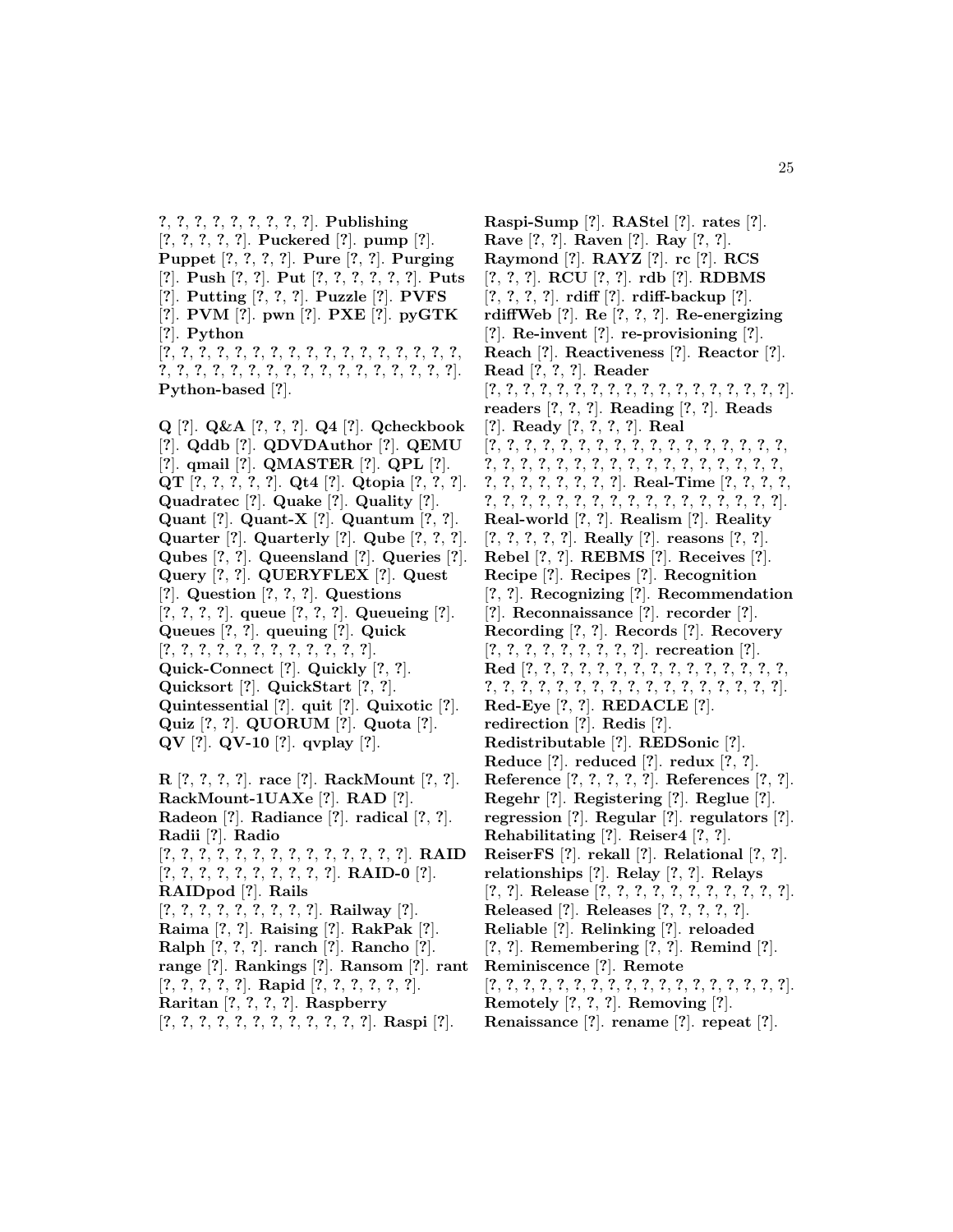**repeaters** [**?**]. **Replacement** [**?**, **?**, **?**]. **Replacing** [**?**]. **Replay** [**?**]. **Replicate** [**?**]. **Replication** [**?**, **?**, **?**, **?**]. **Report** [**?**, **?**, **?**, **?**, **?**, **?**, **?**, **?**, **?**, **?**]. **Reporting** [**?**, **?**]. **Request** [**?**, **?**]. **Requests** [**?**]. **rescue** [**?**, **?**]. **Research** [**?**, **?**, **?**, **?**, **?**, **?**, **?**, **?**, **?**, **?**, **?**, **?**, **?**, **?**]. **Resistance** [**?**]. **resizing** [**?**]. **Resolved** [**?**]. **Resource** [**?**, **?**, **?**, **?**]. **Resources** [**?**, **?**, **?**, **?**, **?**, **?**, **?**, **?**, **?**, **?**, **?**, **?**, **?**]. **Responds** [**?**]. **Response** [**?**, **?**, **?**]. **responsibility** [**?**]. **ResQ** [**?**]. **ResQNet.com** [**?**]. **Rest** [**?**, **?**, **?**, **?**, **?**, **?**]. **restoration** [**?**]. **Restore** [**?**, **?**, **?**, **?**]. **Results** [**?**, **?**, **?**]. **resurrecting** [**?**]. **Rethinking** [**?**]. **Retrieval** [**?**, **?**]. **Retro** [**?**, **?**]. **retrospective** [**?**]. **Return** [**?**, **?**, **?**, **?**, **?**]. **returning** [**?**]. **Reusable** [**?**]. **Revealed** [**?**]. **Revenge** [**?**]. **reverse** [**?**]. **Review** [**?**, **?**, **?**, **?**, **?**, **?**, **?**, **?**, **?**, **?**, **?**, **?**, **?**, **?**, **?**, **?**, **?**, **?**, **?**, **?**, **?**, **?**, **?**, **?**, **?**, **?**, **?**, **?**, **?**, **?**, **?**, **?**, **?**, **?**, **?**, **?**, **?**, **?**, **?**, **?**, **?**, **?**, **?**, **?**, **?**, **?**, **?**, **?**, **?**, **?**, **?**, **?**, **?**, **?**, **?**, **?**, **?**, **?**, **?**, **?**, **?**, **?**, **?**, **?**, **?**, **?**, **?**, **?**, **?**, **?**, **?**, **?**, **?**, **?**, **?**, **?**, **?**, **?**, **?**, **?**, **?**, **?**, **?**, **?**, **?**, **?**]. **Review** [**?**, **?**, **?**, **?**, **?**, **?**, **?**, **?**, **?**, **?**, **?**, **?**, **?**, **?**, **?**, **?**, **?**, **?**, **?**, **?**, **?**, **?**, **?**, **?**, **?**, **?**, **?**, **?**, **?**, **?**, **?**, **?**, **?**, **?**, **?**, **?**, **?**, **?**, **?**, **?**, **?**, **?**, **?**, **?**, **?**, **?**, **?**, **?**, **?**, **?**, **?**, **?**, **?**, **?**, **?**, **?**, **?**, **?**, **?**, **?**, **?**, **?**, **?**, **?**, **?**, **?**, **?**, **?**, **?**, **?**, **?**, **?**, **?**, **?**, **?**, **?**, **?**, **?**, **?**, **?**, **?**, **?**, **?**, **?**, **?**, **?**, **?**, **?**, **?**, **?**, **?**, **?**, **?**]. **Reviews** [**?**, **?**, **?**, **?**, **?**, **?**, **?**, **?**, **?**, **?**, **?**, **?**, **?**, **?**, **?**, **?**, **?**, **?**, **?**, **?**, **?**, **?**, **?**, **?**, **?**, **?**, **?**, **?**, **?**, **?**, **?**, **?**, **?**, **?**, **?**, **?**, **?**, **?**, **?**, **?**, **?**, **?**, **?**, **?**, **?**, **?**, **?**, **?**, **?**, **?**, **?**, **?**, **?**, **?**, **?**, **?**, **?**, **?**, **?**, **?**, **?**, **?**, **?**, **?**, **?**, **?**, **?**, **?**, **?**, **?**, **?**, **?**, **?**, **?**, **?**, **?**, **?**, **?**, **?**, **?**, **?**, **?**, **?**, **?**, **?**, **?**, **?**, **?**, **?**, **?**, **?**, **?**, **?**, **?**, **?**]. **Reviews** [**?**, **?**]. **Revision** [**?**, **?**, **?**]. **Revisited** [**?**, **?**, **?**, **?**]. **Revisiting** [**?**]. **Revolt** [**?**]. **Revolution** [**?**, **?**, **?**, **?**, **?**, **?**, **?**]. **Revolutionary** [**?**]. **Rewrites** [**?**]. **REXX** [**?**, **?**]. **RFC** [**?**]. **RFCs** [**?**]. **Rhythm** [**?**]. **RIA** [**?**]. **Rica** [**?**]. **Rich** [**?**, **?**]. **Richard** [**?**, **?**]. **Richardson** [**?**, **?**, **?**]. **Ricochet** [**?**].

**Rid** [**?**]. **Riffraff** [**?**]. **Right** [**?**, **?**, **?**]. **Ring** [**?**, **?**]. **RIPmaster** [**?**]. **Risk** [**?**, **?**, **?**]. **risk-based** [**?**]. **Risks** [**?**]. **River** [**?**]. **RiverTools** [**?**]. **Rlab** [**?**]. **RM1U** [**?**]. **RM1U-AXe** [**?**]. **RM2U** [**?**]. **RM2U-AXi-C** [**?**]. **Road** [**?**, **?**, **?**]. **roadmap** [**?**]. **Roaming** [**?**]. **roars** [**?**]. **Roast** [**?**]. **Robert** [**?**, **?**, **?**, **?**]. **Robocar** [**?**]. **robot** [**?**]. **robotic** [**?**]. **Robotics** [**?**, **?**]. **Robots** [**?**, **?**, **?**]. **robust** [**?**]. **rocat** [**?**]. **Rock** [**?**, **?**]. **Rock-solid** [**?**]. **Rockbox** [**?**]. **Rocketing** [**?**]. **rocks** [**?**]. **Roell** [**?**]. **Roger** [**?**]. **Rogue** [**?**, **?**]. **Role** [**?**, **?**]. **Roll** [**?**]. **rollback** [**?**]. **Rolling** [**?**]. **rolls** [**?**]. **ROM** [**?**, **?**, **?**, **?**, **?**, **?**, **?**]. **ROMs** [**?**, **?**]. **room** [**?**, **?**, **?**, **?**, **?**]. **Root** [**?**, **?**, **?**, **?**, **?**, **?**]. **Roots** [**?**, **?**]. **Rosenblatt** [**?**]. **Rossum** [**?**, **?**, **?**]. **rotational** [**?**]. **Rough** [**?**, **?**]. **Round** [**?**, **?**]. **Roundup** [**?**, **?**, **?**, **?**, **?**, **?**, **?**, **?**, **?**, **?**]. **Router** [**?**, **?**, **?**, **?**, **?**, **?**, **?**, **?**, **?**]. **Routers** [**?**, **?**, **?**, **?**]. **Routing** [**?**, **?**, **?**, **?**]. **rovers** [**?**]. **Roxen** [**?**]. **RPi** [**?**]. **RPM** [**?**, **?**, **?**]. **RSS** [**?**]. **rss2email** [**?**]. **RSTA** [**?**]. **RSTA-MEP** [**?**]. **rsync** [**?**, **?**]. **RT** [**?**, **?**, **?**, **?**, **?**]. **Rt-Control** [**?**]. **RTAI** [**?**, **?**, **?**]. **RTcmix** [**?**]. **RTEL** [**?**]. **RTLinux** [**?**, **?**, **?**, **?**]. **RTNETLINK** [**?**]. **RTOS** [**?**]. **RTP** [**?**]. **RTSP** [**?**]. **RTSP/RTP** [**?**]. **ruby** [**?**, **?**, **?**, **?**, **?**, **?**, **?**, **?**, **?**]. **RubyGems** [**?**]. **Ruined** [**?**]. **rule** [**?**, **?**]. **Rules** [**?**, **?**]. **Ruling** [**?**]. **Run** [**?**, **?**, **?**]. **Running** [**?**, **?**, **?**, **?**, **?**, **?**, **?**, **?**, **?**, **?**, **?**, **?**, **?**, **?**, **?**, **?**, **?**, **?**, **?**, **?**]. **Runtime** [**?**]. **Russell** [**?**]. **RWM** [**?**]. **Rx** [**?**].

**S** [**?**, **?**, **?**, **?**]. **S-PLUS** [**?**]. **S.U.S.E** [**?**, **?**, **?**, **?**, **?**, **?**, **?**]. **S/REXX** [**?**]. **SA** [**?**]. **Sacrifice** [**?**]. **Safe** [**?**, **?**, **?**, **?**, **?**]. **Safely** [**?**]. **Safety** [**?**, **?**, **?**]. **Safety-Critical** [**?**]. **SafeWrite** [**?**]. **Sale** [**?**]. **Sales** [**?**]. **salt** [**?**, **?**]. **Salus** [**?**]. **Sam** [**?**]. **Samba** [**?**, **?**, **?**, **?**, **?**, **?**, **?**, **?**, **?**, **?**, **?**, **?**, **?**]. **Sameer** [**?**]. **Sampler** [**?**]. **Samsung** [**?**]. **Samuel** [**?**]. **Samurai** [**?**]. **SAN** [**?**]. **Sandbags** [**?**]. **Sane**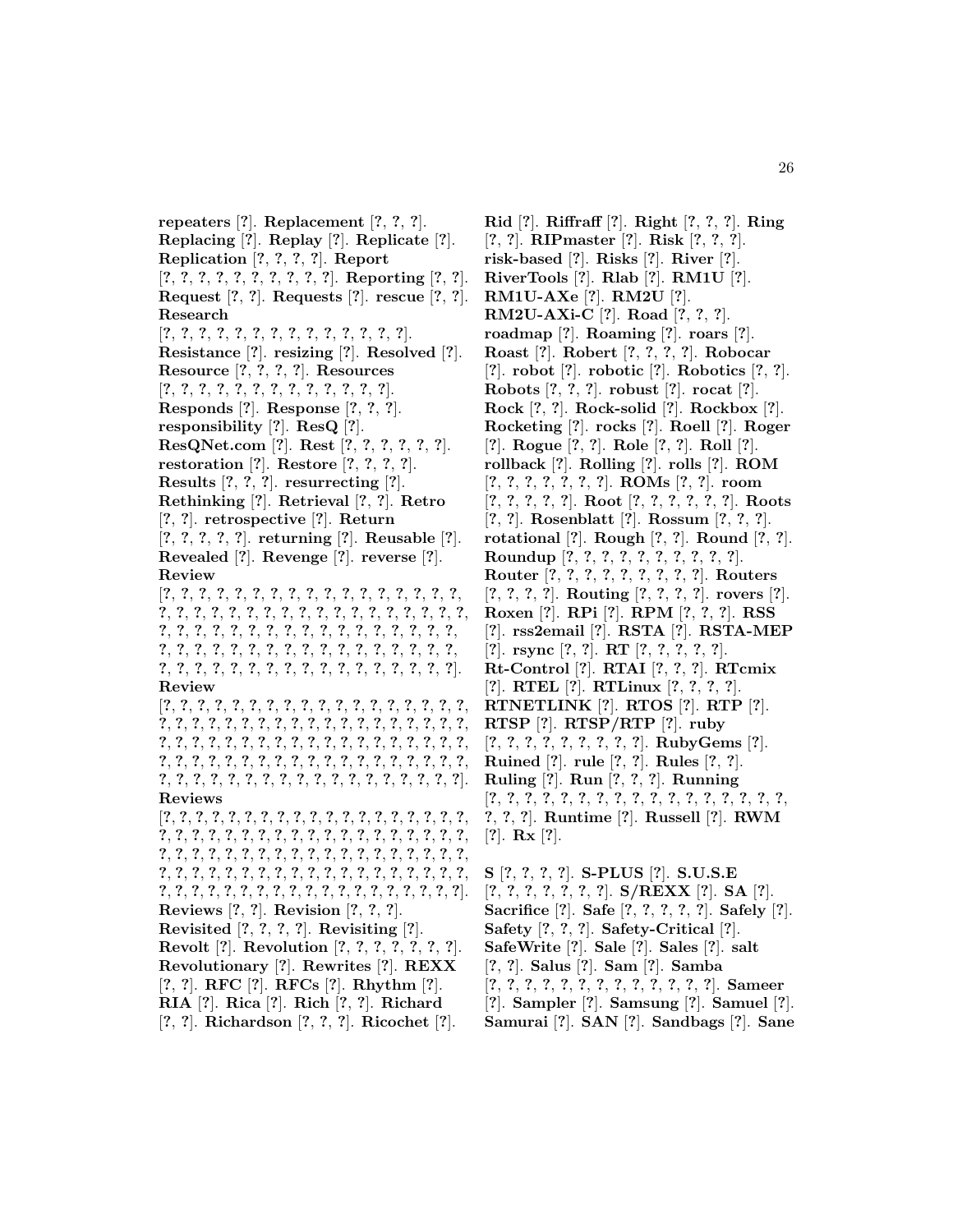[**?**, **?**, **?**, **?**, **?**, **?**]. **Sangoma** [**?**, **?**, **?**, **?**]. **sangoma.com=** [**?**, **?**]. **sanity** [**?**]. **Santiago** [**?**]. **sar** [**?**]. **SARS** [**?**]. **SAS** [**?**]. **SATAN** [**?**]. **Satellite** [**?**, **?**, **?**, **?**, **?**, **?**, **?**]. **Satellites** [**?**]. **Satisfied** [**?**]. **Saucy** [**?**, **?**]. **save** [**?**]. **saving** [**?**]. **Savolainen** [**?**]. **SBC** [**?**, **?**, **?**]. **SBC-MediaGX** [**?**]. **SBCs** [**?**, **?**]. **SC520** [**?**]. **SCADA** [**?**]. **SCADA-Linux** [**?**]. **scalability** [**?**]. **Scalable** [**?**, **?**, **?**]. **Scale** [**?**, **?**, **?**, **?**, **?**, **?**, **?**]. **Scaling** [**?**, **?**]. **Scanner** [**?**, **?**]. **Scanners** [**?**, **?**]. **Scanning** [**?**, **?**, **?**]. **Scans** [**?**]. **ScanShop** [**?**]. **scapy** [**?**]. **SCEPTRE** [**?**]. **Scheduler** [**?**, **?**]. **schedulers** [**?**]. **Scheduling** [**?**, **?**, **?**]. **Scheme** [**?**]. **Schenker** [**?**]. **School** [**?**, **?**, **?**, **?**, **?**]. **Schooling** [**?**]. **Schools** [**?**, **?**, **?**]. **Science** [**?**, **?**, **?**, **?**, **?**, **?**, **?**, **?**]. **Scientific** [**?**, **?**, **?**, **?**, **?**, **?**, **?**, **?**]. **Scilab** [**?**]. **SciPy** [**?**]. **SciTech** [**?**]. **SCO** [**?**, **?**, **?**, **?**, **?**, **?**, **?**]. **Scope** [**?**]. **Scott** [**?**, **?**]. **scrabble** [**?**]. **SCREADER** [**?**]. **Screamer** [**?**, **?**, **?**]. **Screen** [**?**, **?**, **?**, **?**, **?**]. **Scribus** [**?**, **?**]. **Script** [**?**, **?**]. **ScriptEase** [**?**, **?**]. **Scriptics** [**?**, **?**]. **Scripting** [**?**, **?**, **?**, **?**, **?**, **?**, **?**, **?**, **?**]. **Scripts** [**?**, **?**, **?**, **?**, **?**, **?**, **?**, **?**, **?**, **?**, **?**, **?**]. **Scriptwriting** [**?**]. **Scrolling** [**?**]. **Scrolls** [**?**]. **SCSI** [**?**, **?**, **?**, **?**, **?**]. **Sculptor** [**?**]. **scum** [**?**]. **SDK** [**?**, **?**, **?**, **?**]. **SDL** [**?**, **?**]. **SE** [**?**, **?**]. **Seal** [**?**, **?**]. **Seamless** [**?**]. **Seamlessly** [**?**]. **Search** [**?**, **?**, **?**, **?**, **?**, **?**]. **searchable** [**?**]. **Searching** [**?**, **?**, **?**, **?**, **?**, **?**, **?**]. **Seas** [**?**]. **seawall** [**?**]. **Second** [**?**, **?**, **?**, **?**, **?**, **?**, **?**, **?**, **?**, **?**]. **second-string** [**?**]. **Secret** [**?**, **?**, **?**, **?**]. **Secretaries** [**?**]. **Secrets** [**?**, **?**, **?**, **?**]. **sector** [**?**]. **Secure** [**?**, **?**, **?**, **?**, **?**, **?**, **?**, **?**, **?**, **?**, **?**, **?**, **?**, **?**, **?**, **?**, **?**, **?**, **?**, **?**, **?**, **?**, **?**, **?**, **?**, **?**]. **securely** [**?**]. **SecureNet** [**?**]. **Securi** [**?**]. **Securi-pi** [**?**]. **Securing** [**?**, **?**, **?**, **?**, **?**, **?**, **?**, **?**, **?**, **?**, **?**]. Sécurité<sup>[?]</sup>. Security [**?**, **?**, **?**, **?**, **?**, **?**, **?**, **?**, **?**, **?**, **?**, **?**, **?**, **?**, **?**, **?**, **?**, **?**, **?**, **?**, **?**, **?**, **?**, **?**, **?**, **?**, **?**, **?**, **?**, **?**, **?**, **?**, **?**, **?**, **?**, **?**, **?**, **?**, **?**, **?**, **?**, **?**, **?**, **?**, **?**, **?**, **?**, **?**, **?**, **?**, **?**,

**?**, **?**, **?**, **?**, **?**, **?**, **?**, **?**, **?**, **?**, **?**, **?**, **?**, **?**, **?**, **?**]. **Security-Enhanced** [**?**]. **sed** [**?**, **?**, **?**]. **SEDIT** [**?**]. **Seeking** [**?**, **?**]. **Seismic** [**?**]. **Selected** [**?**]. **Selecting** [**?**, **?**, **?**, **?**]. **Selection** [**?**]. **Selenium** [**?**]. **SELinux** [**?**]. **Sell** [**?**]. **Semiconductor** [**?**]. **Send** [**?**]. **Sending** [**?**, **?**]. **Sendmail** [**?**, **?**, **?**, **?**, **?**, **?**]. **Sensing** [**?**, **?**, **?**]. **Sensitive** [**?**]. **separated** [**?**]. **Separating** [**?**]. **separation** [**?**]. **Sequence** [**?**, **?**]. **Sequencing** [**?**]. **Serendipity** [**?**]. **Sergey** [**?**]. **Serial** [**?**, **?**, **?**, **?**, **?**, **?**, **?**, **?**, **?**, **?**, **?**, **?**]. **Serializing** [**?**]. **Series** [**?**, **?**]. **Serious** [**?**]. **Seriously** [**?**]. **served** [**?**, **?**, **?**]. **ServeLinux** [**?**]. **Server** [**?**, **?**, **?**, **?**, **?**, **?**, **?**, **?**, **?**, **?**, **?**, **?**, **?**, **?**, **?**, **?**, **?**, **?**, **?**, **?**, **?**, **?**, **?**, **?**, **?**, **?**, **?**, **?**, **?**, **?**, **?**, **?**, **?**, **?**, **?**, **?**, **?**, **?**, **?**, **?**, **?**, **?**, **?**, **?**, **?**, **?**, **?**, **?**, **?**, **?**, **?**, **?**, **?**, **?**, **?**, **?**, **?**, **?**, **?**, **?**, **?**, **?**, **?**, **?**, **?**, **?**, **?**, **?**, **?**, **?**, **?**, **?**, **?**, **?**, **?**, **?**, **?**, **?**, **?**, **?**, **?**, **?**, **?**, **?**, **?**, **?**, **?**, **?**, **?**, **?**, **?**, **?**, **?**, **?**]. **Server** [**?**, **?**]. **Server-Side** [**?**, **?**]. **Server98** [**?**]. **Servers** [**?**, **?**, **?**, **?**, **?**, **?**, **?**, **?**, **?**, **?**, **?**, **?**, **?**]. **Servertec** [**?**]. **Service** [**?**, **?**, **?**, **?**, **?**, **?**, **?**, **?**, **?**, **?**, **?**, **?**]. **Services** [**?**, **?**, **?**, **?**, **?**, **?**, **?**, **?**, **?**, **?**, **?**, **?**, **?**, **?**, **?**, **?**, **?**]. **Serving** [**?**, **?**, **?**]. **Servlets** [**?**, **?**]. **SESAME** [**?**]. **Session** [**?**]. **Sessions** [**?**]. **Set** [**?**, **?**, **?**, **?**, **?**, **?**, **?**]. **Set-Top** [**?**, **?**, **?**]. **sets** [**?**]. **Setting** [**?**, **?**, **?**, **?**, **?**, **?**, **?**, **?**, **?**, **?**, **?**, **?**, **?**, **?**]. **setup** [**?**, **?**]. **Seus** [**?**]. **Seven** [**?**, **?**]. **Severs** [**?**]. **Sex** [**?**]. **SFS** [**?**, **?**]. **SGI** [**?**, **?**]. **SGML** [**?**, **?**]. **SGMLtools** [**?**]. **Shake** [**?**]. **Shallow** [**?**]. **Shalt** [**?**]. **Share** [**?**, **?**, **?**]. **Shared** [**?**, **?**, **?**, **?**]. **shared-source** [**?**]. **Shareware** [**?**]. **Sharing** [**?**, **?**, **?**]. **Sharp** [**?**, **?**]. **shc** [**?**]. **SHEET** [**?**]. **SHELF** [**?**]. **Shell** [**?**, **?**, **?**, **?**, **?**, **?**, **?**, **?**, **?**, **?**, **?**, **?**, **?**, **?**, **?**, **?**, **?**, **?**, **?**, **?**, **?**, **?**, **?**, **?**, **?**, **?**, **?**, **?**, **?**, **?**, **?**, **?**, **?**, **?**, **?**, **?**, **?**, **?**, **?**, **?**, **?**, **?**, **?**, **?**, **?**, **?**, **?**, **?**, **?**, **?**, **?**, **?**, **?**, **?**, **?**, **?**, **?**, **?**, **?**, **?**, **?**, **?**, **?**, **?**, **?**, **?**, **?**, **?**, **?**, **?**, **?**, **?**, **?**, **?**, **?**, **?**, **?**, **?**, **?**, **?**, **?**, **?**, **?**, **?**, **?**, **?**, **?**, **?**, **?**, **?**, **?**, **?**, **?**, **?**, **?**, **?**, **?**, **?**]. **shell**

[**?**, **?**, **?**, **?**, **?**, **?**, **?**, **?**, **?**, **?**]. **Shells** [**?**].

27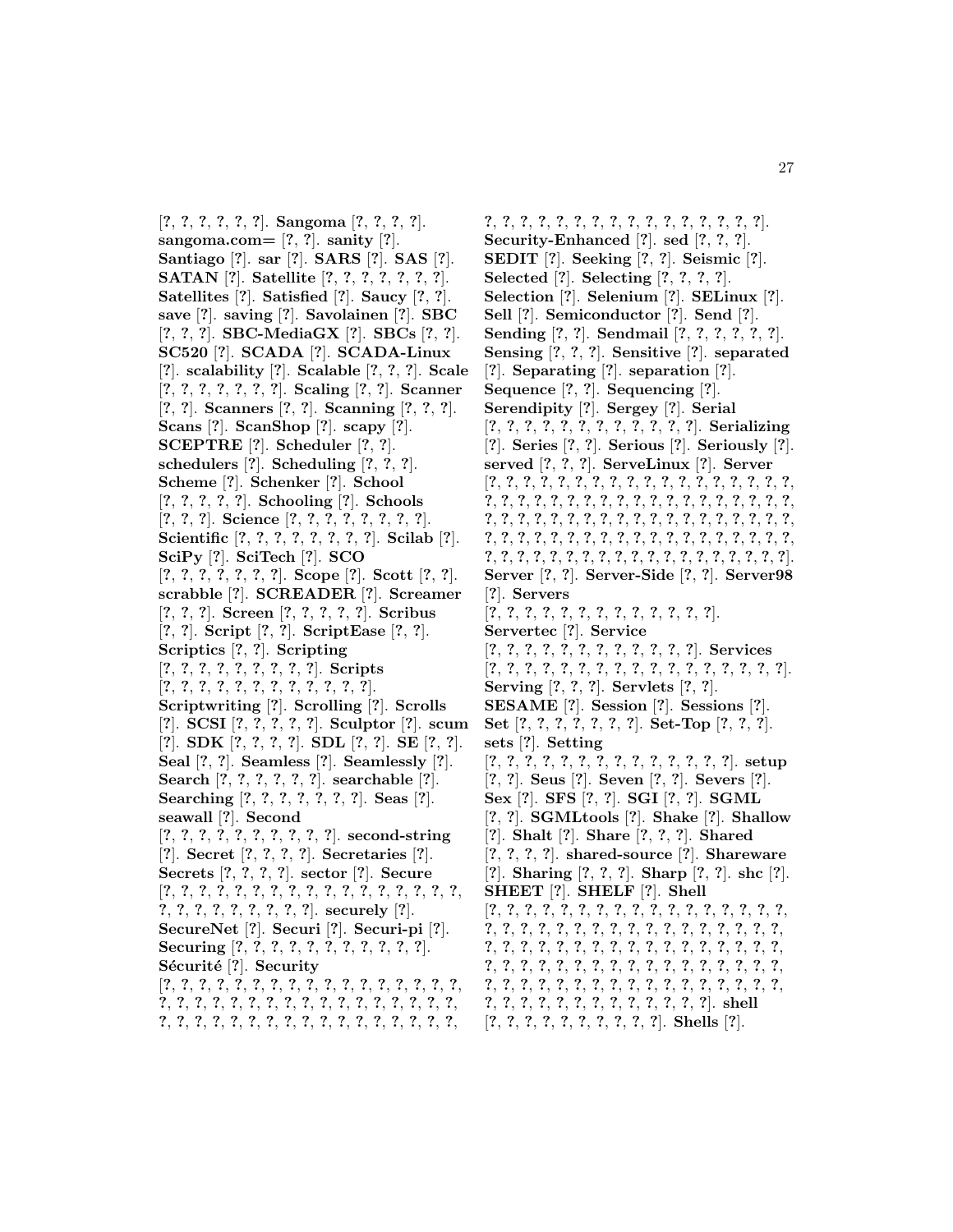**Shield** [**?**]. **Shielded** [**?**]. **Shift** [**?**]. **shining** [**?**]. **Shipping** [**?**]. **Shirt** [**?**, **?**]. **Shoah** [**?**]. **Shocked** [**?**]. **Shoe** [**?**, **?**]. **shoehorn** [**?**]. **shoes** [**?**]. **Shop** [**?**, **?**, **?**, **?**, **?**]. **Shopping** [**?**]. **shoring** [**?**]. **Short** [**?**]. **shortcuts** [**?**]. **Shortness** [**?**]. **Should** [**?**, **?**, **?**, **?**]. **Shoveling** [**?**]. **Show** [**?**, **?**]. **Showcase** [**?**]. **Shows** [**?**, **?**, **?**]. **Showtime** [**?**]. **Shpink** [**?**]. **Shrink** [**?**]. **Shrink-Wrap** [**?**]. **Shrinking** [**?**]. **Sid** [**?**, **?**]. **Side** [**?**, **?**, **?**, **?**, **?**, **?**]. **sidekiq** [**?**]. **SIDUS** [**?**]. **Sieve** [**?**]. **SIGALRM** [**?**]. **sign** [**?**, **?**, **?**, **?**]. **sign-on** [**?**, **?**, **?**, **?**]. **Signal** [**?**]. **Signals** [**?**, **?**, **?**]. **Signatures** [**?**]. **Signed** [**?**]. **Signs** [**?**]. **Silence** [**?**]. **Silent** [**?**]. **Silicon** [**?**]. **silo** [**?**]. **silos** [**?**]. **Silver** [**?**]. **SimCity** [**?**]. **Simple** [**?**, **?**, **?**, **?**, **?**, **?**, **?**, **?**, **?**, **?**]. **Simplicity** [**?**, **?**]. **Simplified** [**?**, **?**, **?**]. **Simtech** [**?**]. **simulating** [**?**]. **Simulation** [**?**, **?**]. **Simulator** [**?**]. **Simulators** [**?**, **?**]. **Sinatra** [**?**]. **Singh** [**?**]. **Single** [**?**, **?**, **?**, **?**, **?**, **?**]. **Single-Board** [**?**]. **sink** [**?**, **?**, **?**]. **Sinking** [**?**]. **sinks** [**?**]. **SISAL** [**?**]. **Site** [**?**, **?**, **?**, **?**, **?**, **?**, **?**]. **SiteEater** [**?**]. **Sites** [**?**, **?**, **?**, **?**, **?**, **?**, **?**, **?**, **?**]. **Sitforum** [**?**]. **Six** [**?**]. **SixXS** [**?**]. **size** [**?**, **?**, **?**, **?**, **?**, **?**, **?**]. **sized** [**?**]. **skeleton** [**?**]. **skim** [**?**]. **skinny** [**?**]. **sky** [**?**, **?**]. **Skype** [**?**]. **SL-5000D** [**?**]. **SL-C700** [**?**]. **Slackware** [**?**, **?**]. **slapping** [**?**]. **Slash** [**?**, **?**]. **slay** [**?**]. **Sleeping** [**?**]. **slice** [**?**, **?**]. **SlickEdit** [**?**, **?**, **?**, **?**, **?**, **?**]. **slides** [**?**]. **Slightly** [**?**]. **Slim** [**?**]. **Slim-N20** [**?**]. **SLIP** [**?**]. **SLiRP** [**?**]. **Slony** [**?**]. **Slony-I** [**?**]. **SlotServer** [**?**]. **slow** [**?**]. **slurm** [**?**]. **SM&A** [**?**]. **Smackdown** [**?**]. **Small** [**?**, **?**, **?**, **?**, **?**, **?**, **?**, **?**, **?**, **?**, **?**, **?**, **?**, **?**, **?**]. **Smaller** [**?**]. **Smart** [**?**, **?**, **?**, **?**, **?**, **?**]. **smartBridges** [**?**]. **Smarter** [**?**, **?**, **?**]. **smartNIC** [**?**]. **smartphone** [**?**, **?**, **?**]. **smartphones** [**?**]. **SmartWare** [**?**, **?**]. **Smell** [**?**]. **Smile** [**?**]. **smith** [**?**, **?**]. **Smorgasbord** [**?**]. **SMP** [**?**]. **SMS** [**?**, **?**]. **SMTP** [**?**, **?**]. **SNA** [**?**]. **SnapGear** [**?**].

**SNAPIX** [**?**]. **snapshots** [**?**]. **Sniffing** [**?**, **?**, **?**]. **SNMPv3** [**?**]. **SNORT** [**?**, **?**]. **SOA** [**?**]. **SOAP** [**?**]. **Sober** [**?**]. **Social** [**?**]. **Society** [**?**, **?**]. **Socket** [**?**, **?**]. **Sockets** [**?**, **?**]. **SockMail** [**?**]. **soft** [**?**, **?**]. **Softfocus** [**?**, **?**]. **Softman** [**?**]. **Softsynth** [**?**]. **Software** [**?**, **?**, **?**, **?**, **?**, **?**, **?**, **?**, **?**, **?**, **?**, **?**, **?**, **?**, **?**, **?**, **?**, **?**, **?**, **?**, **?**, **?**, **?**, **?**, **?**, **?**, **?**, **?**, **?**, **?**, **?**, **?**, **?**, **?**, **?**, **?**, **?**, **?**, **?**, **?**, **?**, **?**, **?**, **?**, **?**, **?**, **?**, **?**, **?**, **?**, **?**, **?**, **?**, **?**, **?**, **?**, **?**, **?**, **?**, **?**, **?**, **?**, **?**, **?**, **?**, **?**, **?**, **?**, **?**, **?**, **?**, **?**, **?**, **?**, **?**, **?**, **?**, **?**, **?**, **?**, **?**, **?**, **?**, **?**, **?**, **?**, **?**, **?**, **?**, **?**, **?**, **?**, **?**, **?**]. **Software** [**?**, **?**, **?**, **?**, **?**, **?**, **?**, **?**, **?**, **?**, **?**, **?**, **?**, **?**, **?**, **?**, **?**, **?**, **?**, **?**, **?**, **?**, **?**, **?**, **?**, **?**, **?**, **?**, **?**, **?**, **?**, **?**, **?**, **?**, **?**, **?**, **?**, **?**, **?**, **?**, **?**, **?**, **?**, **?**, **?**]. **Software2Go** [**?**]. **softwarebuero** [**?**]. **SOGo** [**?**]. **Sold** [**?**]. **Soldier** [**?**, **?**]. **SOLID** [**?**, **?**, **?**, **?**, **?**, **?**, **?**, **?**]. **Solid-state** [**?**, **?**]. **SOLIS** [**?**]. **Solution** [**?**, **?**, **?**, **?**, **?**, **?**, **?**, **?**, **?**, **?**, **?**]. **Solutions** [**?**, **?**, **?**, **?**, **?**, **?**, **?**, **?**, **?**, **?**, **?**, **?**, **?**, **?**, **?**, **?**, **?**]. **solving** [**?**]. **Some** [**?**, **?**, **?**, **?**, **?**, **?**, **?**, **?**, **?**]. **Somebody** [**?**]. **SomeSQL** [**?**]. **Something** [**?**, **?**]. **Sometimes** [**?**, **?**]. **sonar** [**?**, **?**]. **SonicMQ** [**?**]. **Soon** [**?**, **?**]. **sophisticated** [**?**, **?**]. **Sophomoric** [**?**]. **Sophos** [**?**]. **Sorting** [**?**, **?**]. **Sortware** [**?**]. **SOT** [**?**]. **Soul** [**?**]. **Sound** [**?**, **?**, **?**, **?**, **?**, **?**, **?**, **?**, **?**, **?**, **?**]. **soundfile** [**?**]. **sounds** [**?**]. **SoundTracker** [**?**]. **Soup** [**?**, **?**]. **Source** [**?**, **?**, **?**, **?**, **?**, **?**, **?**, **?**, **?**, **?**, **?**, **?**, **?**, **?**, **?**, **?**, **?**, **?**, **?**, **?**, **?**, **?**, **?**, **?**, **?**, **?**, **?**, **?**, **?**, **?**, **?**, **?**, **?**, **?**, **?**, **?**, **?**, **?**, **?**, **?**, **?**, **?**, **?**, **?**, **?**, **?**, **?**, **?**, **?**, **?**, **?**, **?**, **?**, **?**, **?**, **?**, **?**, **?**, **?**, **?**, **?**, **?**, **?**, **?**, **?**, **?**, **?**, **?**, **?**, **?**, **?**, **?**, **?**, **?**, **?**, **?**, **?**, **?**, **?**, **?**, **?**, **?**, **?**, **?**, **?**, **?**, **?**, **?**, **?**, **?**, **?**, **?**, **?**, **?**, **?**, **?**, **?**]. **source** [**?**, **?**, **?**, **?**, **?**, **?**, **?**, **?**, **?**, **?**, **?**, **?**, **?**, **?**, **?**, **?**]. **Source-Navigator** [**?**]. **Source/Open** [**?**]. **Sources** [**?**]. **South** [**?**, **?**, **?**]. **Space** [**?**, **?**, **?**, **?**, **?**, **?**, **?**, **?**, **?**, **?**, **?**, **?**, **?**]. **Space-time** [**?**]. **spaces** [**?**]. **Spam** [**?**, **?**, **?**, **?**, **?**, **?**, **?**]. **Spambayes** [**?**]. **Spams** [**?**]. **SPARCstation** [**?**]. **Sparks** [**?**]. **SPATCH** [**?**]. **spatial** [**?**]. **Speak** [**?**]. **Speakeasy** [**?**]. **Speaker** [**?**]. **Speaking** [**?**].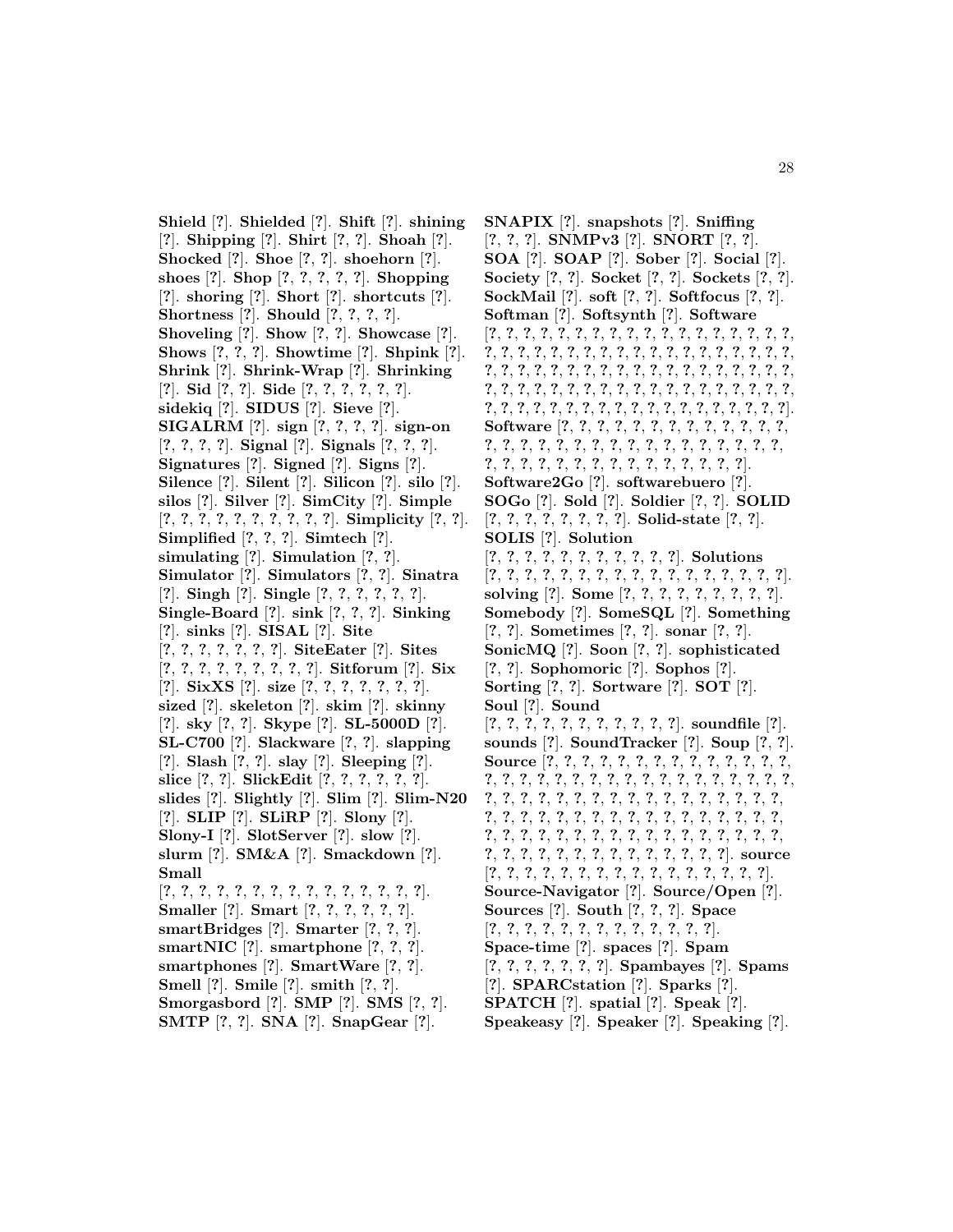**Speaks** [**?**, **?**]. **speakup** [**?**]. **Special** [**?**]. **Specific** [**?**, **?**]. **Specification** [**?**]. **Spectra** [**?**]. **spectrum** [**?**]. **Speech** [**?**, **?**]. **Speed** [**?**, **?**, **?**, **?**, **?**, **?**, **?**, **?**, **?**]. **Speeding** [**?**, **?**]. **SpellCaster** [**?**, **?**, **?**]. **Spelling** [**?**]. **Spent** [**?**]. **SPF** [**?**, **?**]. **spheres** [**?**]. **SPICE** [**?**]. **spider** [**?**]. **Spiderweb** [**?**]. **Spire** [**?**]. **spirit** [**?**]. **split** [**?**]. **Splits** [**?**]. **Spooling** [**?**]. **Spotlight** [**?**, **?**]. **spots** [**?**]. **Spreadsheet** [**?**, **?**, **?**, **?**, **?**]. **Spreadsheets** [**?**]. **Spring** [**?**, **?**]. **Sprinkle** [**?**]. **Spyglass** [**?**]. **SQL** [**?**, **?**, **?**, **?**, **?**, **?**, **?**, **?**, **?**, **?**, **?**, **?**]. **SQL-ledger** [**?**]. **SQLAlchemy** [**?**]. **SQLite** [**?**]. **SQlite3** [**?**]. **squeezebox** [**?**]. **Squid** [**?**, **?**, **?**]. **Squid-based** [**?**]. **Squirrel** [**?**]. **SRS** [**?**]. **SSC** [**?**, **?**, **?**, **?**, **?**, **?**]. **SSC/Linux** [**?**]. **SSH** [**?**, **?**, **?**, **?**, **?**, **?**, **?**, **?**, **?**, **?**, **?**, **?**, **?**]. **SSHFS** [**?**]. **SSL** [**?**, **?**, **?**]. **Stacey** [**?**]. **stack** [**?**, **?**, **?**, **?**, **?**, **?**]. **Stackable** [**?**]. **Staff** [**?**]. **Stalker** [**?**, **?**, **?**]. **Stallman** [**?**]. **Stampede** [**?**]. **Stand** [**?**]. **Standard** [**?**, **?**, **?**, **?**, **?**, **?**, **?**, **?**]. **Standards** [**?**, **?**, **?**, **?**, **?**, **?**, **?**]. **Star** [**?**, **?**, **?**]. **Starch** [**?**]. **Stare** [**?**]. **StarNet** [**?**]. **StarOffice** [**?**, **?**, **?**, **?**]. **Starships** [**?**]. **Start** [**?**, **?**, **?**, **?**, **?**, **?**, **?**, **?**]. **StarTech** [**?**]. **Started** [**?**, **?**, **?**, **?**, **?**, **?**, **?**, **?**, **?**, **?**, **?**, **?**, **?**, **?**, **?**, **?**, **?**]. **Starter** [**?**, **?**]. **Starters** [**?**]. **Starting** [**?**]. **STAT** [**?**, **?**]. **State** [**?**, **?**, **?**, **?**, **?**, **?**, **?**]. **Statement** [**?**]. **statements** [**?**]. **static** [**?**]. **Station** [**?**, **?**, **?**, **?**, **?**]. **Statistical** [**?**, **?**, **?**]. **Statistics** [**?**]. **stats** [**?**, **?**]. **Status** [**?**, **?**, **?**]. **Staying** [**?**, **?**]. **STD** [**?**]. **stdin** [**?**, **?**]. **stdout** [**?**]. **STDs** [**?**]. **Stealth** [**?**]. **Stealthful** [**?**]. **Steam** [**?**]. **Steeleye** [**?**]. **step** [**?**, **?**]. **Stephen** [**?**, **?**, **?**, **?**]. **steps** [**?**]. **Stewart** [**?**]. **Stie** [**?**]. **Still** [**?**, **?**, **?**, **?**, **?**, **?**]. **STL** [**?**]. **Stock** [**?**]. **Stop** [**?**, **?**, **?**, **?**, **?**, **?**, **?**, **?**, **?**, **?**, **?**, **?**, **?**, **?**, **?**, **?**, **?**, **?**, **?**, **?**, **?**, **?**, **?**, **?**, **?**, **?**, **?**, **?**, **?**, **?**, **?**, **?**, **?**, **?**, **?**, **?**, **?**, **?**, **?**, **?**, **?**, **?**, **?**, **?**, **?**, **?**, **?**, **?**, **?**, **?**, **?**]. **Storage** [**?**, **?**, **?**, **?**]. **Store** [**?**, **?**]. **stories** [**?**]. **Storm** [**?**, **?**]. **Stormix** [**?**]. **Story** [**?**, **?**, **?**]. **Strange** [**?**, **?**, **?**]. **Strategic** [**?**].

**Strategy** [**?**, **?**]. **Strauss** [**?**]. **stream** [**?**, **?**, **?**, **?**]. **Streaming** [**?**, **?**, **?**, **?**]. **Streams** [**?**, **?**, **?**]. **Street** [**?**]. **streets** [**?**, **?**]. **strength** [**?**]. **Strictly** [**?**]. **Strike** [**?**, **?**]. **strikes** [**?**]. **Striking** [**?**]. **string** [**?**]. **Stromix** [**?**]. **stronger** [**?**]. **Stronghold** [**?**, **?**]. **Structuring** [**?**]. **strudel** [**?**]. **STS** [**?**]. **stubborn** [**?**]. **stuck** [**?**]. **Students** [**?**]. **studies** [**?**]. **Studio** [**?**, **?**, **?**, **?**]. **Study** [**?**, **?**]. **Stuff** [**?**, **?**, **?**, **?**]. **Stunnel** [**?**, **?**]. **stunning** [**?**]. **Stunted** [**?**]. **Stuttgart** [**?**]. **Style** [**?**, **?**, **?**]. **Sub** [**?**]. **Sub-Kernels** [**?**]. **Subcontinental** [**?**]. **Subject** [**?**]. **Sublime** [**?**]. **submarine** [**?**]. **Subscription** [**?**]. **subshells** [**?**]. **Subsystem** [**?**, **?**]. **subtraction** [**?**]. **Subversion** [**?**, **?**]. **success** [**?**]. **Successful** [**?**]. **Sue** [**?**]. **Suggestions** [**?**]. **Suite** [**?**, **?**, **?**, **?**, **?**, **?**, **?**, **?**]. **Suits** [**?**, **?**, **?**, **?**, **?**, **?**, **?**, **?**, **?**, **?**, **?**, **?**, **?**, **?**, **?**, **?**, **?**, **?**, **?**, **?**, **?**, **?**, **?**, **?**, **?**, **?**, **?**, **?**, **?**, **?**, **?**, **?**, **?**, **?**, **?**, **?**, **?**, **?**, **?**, **?**, **?**, **?**, **?**, **?**, **?**, **?**, **?**, **?**, **?**, **?**, **?**, **?**, **?**, **?**, **?**, **?**, **?**, **?**, **?**, **?**, **?**, **?**, **?**, **?**, **?**]. **sum** [**?**]. **summing** [**?**]. **Summit** [**?**, **?**, **?**]. **Sump** [**?**, **?**]. **Sun** [**?**, **?**, **?**, **?**]. **Sunbird** [**?**]. **Sundsted** [**?**]. **Sunk** [**?**]. **Super** [**?**, **?**, **?**, **?**]. **Super-Symmetric** [**?**]. **Supercomputer** [**?**, **?**, **?**, **?**]. **supercomputing** [**?**]. **SuperH** [**?**]. **superheroes** [**?**]. **Superhighway** [**?**]. **SuperScheduler** [**?**]. **Support** [**?**, **?**, **?**, **?**, **?**, **?**, **?**, **?**, **?**, **?**, **?**, **?**, **?**, **?**, **?**, **?**, **?**, **?**, **?**, **?**, **?**, **?**, **?**, **?**, **?**, **?**, **?**, **?**, **?**, **?**, **?**, **?**, **?**, **?**, **?**, **?**, **?**, **?**, **?**, **?**, **?**, **?**, **?**, **?**, **?**, **?**, **?**, **?**, **?**, **?**, **?**, **?**, **?**, **?**, **?**, **?**, **?**, **?**, **?**, **?**, **?**, **?**, **?**, **?**, **?**, **?**, **?**, **?**, **?**, **?**, **?**, **?**, **?**, **?**, **?**, **?**, **?**, **?**, **?**, **?**, **?**, **?**, **?**, **?**, **?**, **?**]. **support** [**?**, **?**, **?**, **?**, **?**, **?**, **?**, **?**, **?**, **?**, **?**, **?**, **?**, **?**, **?**, **?**, **?**, **?**]. **Supporting** [**?**, **?**]. **Suppress** [**?**]. **SureStore** [**?**]. **Surfing** [**?**]. **Surprised** [**?**]. **surveillance** [**?**]. **Survey** [**?**, **?**, **?**, **?**]. **Survival** [**?**, **?**]. **SuSE** [**?**, **?**, **?**, **?**, **?**, **?**, **?**]. **Suspect** [**?**, **?**]. **suspects** [**?**]. **SVLUG** [**?**]. **Swap** [**?**, **?**]. **swapless** [**?**]. **swatch** [**?**]. **Sweeps** [**?**]. **Swift** [**?**]. **Swiss** [**?**, **?**]. **Switch** [**?**, **?**]. **Switches** [**?**, **?**]. **Switching**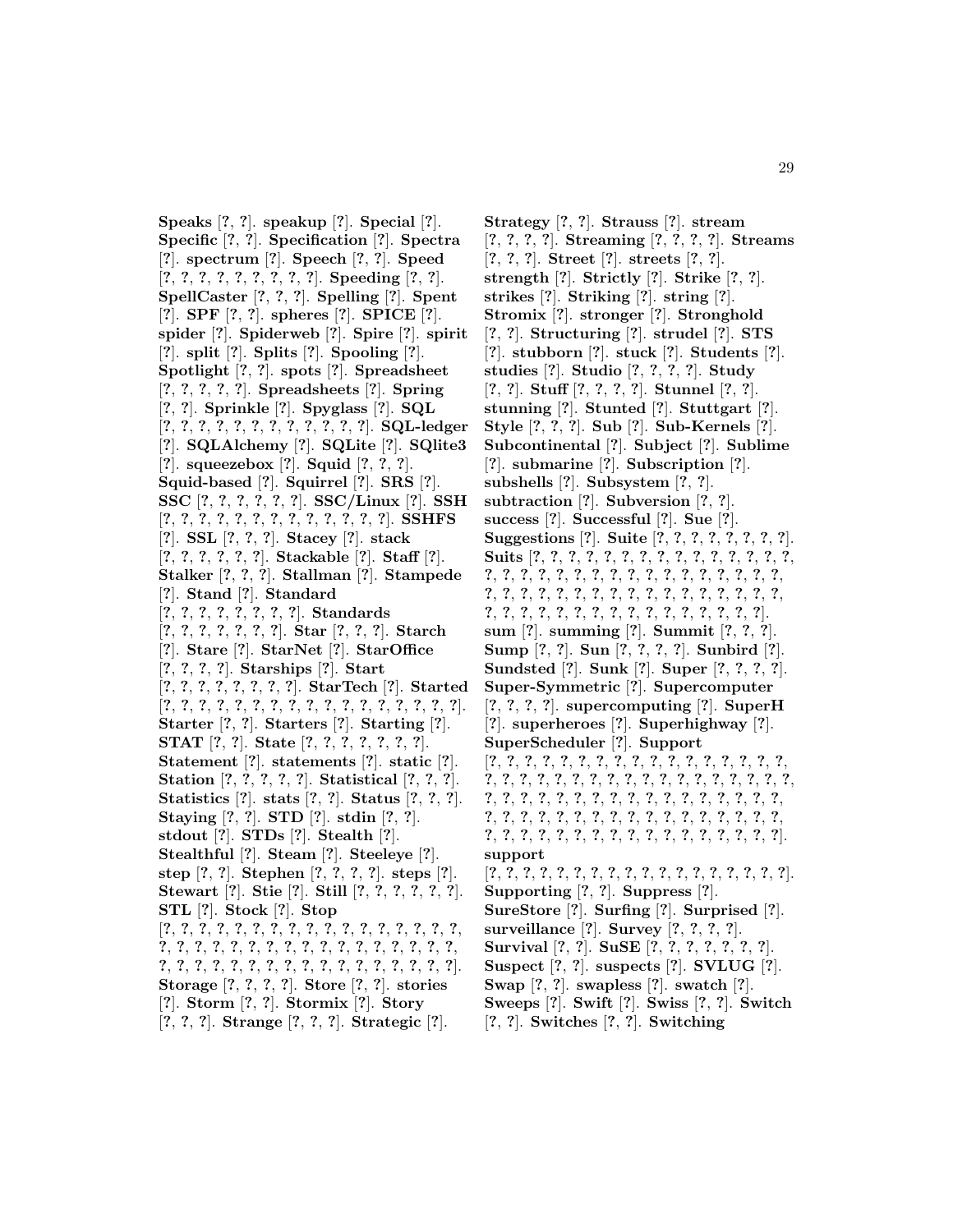[**?**, **?**, **?**, **?**]. **Switzerland** [**?**]. **Sword** [**?**]. **Sybase** [**?**, **?**, **?**, **?**]. **Sydney** [**?**]. **Symmetric** [**?**]. **Symmetry** [**?**]. **Symphony** [**?**]. **SYN** [**?**]. **Synch** [**?**]. **synchronization** [**?**, **?**]. **Synchronize** [**?**, **?**]. **Syndication** [**?**, **?**]. **Synergetic** [**?**]. **Synergy** [**?**]. **Sys** [**?**, **?**]. **Sysadmin** [**?**, **?**, **?**, **?**, **?**]. **sysctl** [**?**]. **Sysdeco** [**?**]. **syslog** [**?**]. **syslogd** [**?**, **?**]. **System** [**?**, **?**, **?**, **?**, **?**, **?**, **?**, **?**, **?**, **?**, **?**, **?**, **?**, **?**, **?**, **?**, **?**, **?**, **?**, **?**, **?**, **?**, **?**, **?**, **?**, **?**, **?**, **?**, **?**, **?**, **?**, **?**, **?**, **?**, **?**, **?**, **?**, **?**, **?**, **?**, **?**, **?**, **?**, **?**, **?**, **?**, **?**, **?**, **?**, **?**, **?**, **?**, **?**, **?**, **?**, **?**, **?**, **?**, **?**, **?**, **?**, **?**, **?**, **?**, **?**, **?**, **?**, **?**, **?**, **?**, **?**, **?**, **?**, **?**, **?**, **?**, **?**, **?**, **?**, **?**, **?**, **?**, **?**, **?**, **?**, **?**, **?**, **?**, **?**, **?**, **?**]. **System** [**?**, **?**, **?**, **?**, **?**, **?**, **?**, **?**, **?**, **?**, **?**, **?**, **?**, **?**, **?**, **?**, **?**, **?**, **?**, **?**, **?**, **?**, **?**, **?**, **?**, **?**, **?**, **?**, **?**, **?**, **?**, **?**, **?**, **?**, **?**, **?**, **?**, **?**, **?**, **?**, **?**, **?**, **?**, **?**, **?**, **?**, **?**, **?**, **?**, **?**, **?**, **?**]. **systemd** [**?**]. **Systems** [**?**, **?**, **?**, **?**, **?**, **?**, **?**, **?**, **?**, **?**, **?**, **?**, **?**, **?**, **?**, **?**, **?**, **?**, **?**, **?**, **?**, **?**, **?**, **?**, **?**, **?**, **?**, **?**, **?**, **?**, **?**, **?**, **?**, **?**, **?**, **?**, **?**, **?**, **?**, **?**, **?**, **?**, **?**, **?**, **?**, **?**, **?**, **?**, **?**, **?**, **?**, **?**, **?**, **?**, **?**, **?**, **?**, **?**, **?**, **?**, **?**, **?**, **?**, **?**, **?**, **?**, **?**, **?**, **?**, **?**, **?**, **?**, **?**, **?**, **?**, **?**, **?**, **?**, **?**, **?**, **?**, **?**, **?**, **?**, **?**, **?**, **?**, **?**, **?**]. **Systems-on-a-Chip** [**?**]. **T** [**?**, **?**, **?**]. **T.Rex** [**?**]. **T/TCP** [**?**, **?**]. **T1** [**?**, **?**]. **TAB** [**?**]. **tabled** [**?**]. **tables** [**?**, **?**]. **tablet** [**?**, **?**, **?**, **?**, **?**]. **tablets** [**?**]. **Tactician** [**?**]. **Taht** [**?**]. **tails** [**?**, **?**, **?**]. **Take** [**?**, **?**, **?**, **?**, **?**, **?**, **?**, **?**, **?**, **?**, **?**, **?**, **?**, **?**, **?**, **?**, **?**, **?**, **?**, **?**, **?**, **?**, **?**, **?**, **?**, **?**, **?**, **?**, **?**, **?**, **?**, **?**, **?**, **?**, **?**, **?**, **?**, **?**, **?**, **?**, **?**, **?**, **?**, **?**, **?**, **?**, **?**, **?**, **?**, **?**]. **Taken** [**?**]. **Takes** [**?**, **?**]. **Taking** [**?**, **?**, **?**, **?**, **?**, **?**]. **Tale** [**?**, **?**, **?**]. **Talent** [**?**]. **TalentSoft** [**?**, **?**]. **TalentSoft/Talent** [**?**]. **Tales** [**?**, **?**, **?**, **?**, **?**]. **Talk** [**?**, **?**, **?**, **?**]. **Talking** [**?**, **?**, **?**]. **Talks** [**?**, **?**, **?**, **?**]. **Tallyman** [**?**]. **Talon** [**?**]. **TALOSS** [**?**]. **tame** [**?**]. **Tamed** [**?**]. **Taming** [**?**, **?**, **?**, **?**]. **Tango** [**?**]. **Tape** [**?**, **?**]. **Taper** [**?**].

- **TapeWare** [**?**, **?**]. **TAR** [**?**, **?**, **?**]. **Targets**
- [**?**]. **Tarsnap** [**?**]. **Tasks** [**?**, **?**, **?**]. **Taste**
- [**?**, **?**]. **Tasty** [**?**]. **Taxonomy** [**?**, **?**]. **TC** [**?**].

**TCFS** [**?**]. **TCL** [**?**, **?**, **?**, **?**, **?**, **?**, **?**, **?**, **?**, **?**, **?**]. **Tcl/Tk** [**?**, **?**, **?**, **?**, **?**]. **TclPro** [**?**, **?**]. **TCP** [**?**, **?**, **?**, **?**, **?**]. **TCP/IP** [**?**]. **TCPA** [**?**, **?**]. **tcpdump** [**?**]. **TCSH** [**?**]. **Teach** [**?**, **?**, **?**, **?**, **?**]. **teaches** [**?**]. **Teaching** [**?**, **?**, **?**, **?**, **?**]. **team** [**?**, **?**]. **TEAMate** [**?**, **?**, **?**]. **Teamware** [**?**]. **TeamWave** [**?**]. **Tech** [**?**, **?**, **?**, **?**, **?**, **?**, **?**, **?**, **?**, **?**, **?**, **?**, **?**]. **Technauts** [**?**]. **Technical** [**?**, **?**, **?**, **?**, **?**, **?**, **?**, **?**, **?**, **?**, **?**, **?**, **?**, **?**, **?**, **?**, **?**, **?**, **?**, **?**, **?**, **?**, **?**, **?**, **?**, **?**, **?**, **?**, **?**, **?**, **?**, **?**, **?**, **?**, **?**, **?**, **?**, **?**, **?**, **?**, **?**, **?**, **?**, **?**, **?**, **?**, **?**, **?**, **?**, **?**, **?**, **?**, **?**, **?**, **?**, **?**, **?**, **?**, **?**, **?**, **?**, **?**, **?**, **?**, **?**, **?**, **?**, **?**, **?**, **?**, **?**, **?**, **?**, **?**, **?**, **?**, **?**, **?**, **?**, **?**, **?**, **?**, **?**, **?**, **?**, **?**, **?**]. **technical** [**?**, **?**, **?**, **?**, **?**, **?**, **?**, **?**, **?**, **?**]. **Techniques** [**?**, **?**]. **Technologies** [**?**, **?**, **?**, **?**, **?**, **?**, **?**, **?**, **?**, **?**, **?**, **?**, **?**, **?**, **?**, **?**, **?**, **?**, **?**, **?**]. **Technology** [**?**, **?**, **?**, **?**, **?**, **?**, **?**, **?**, **?**, **?**, **?**, **?**, **?**]. **Tecplot** [**?**]. **Ted** [**?**]. **teeny** [**?**]. **Telaxian** [**?**]. **Telecom** [**?**, **?**, **?**, **?**, **?**, **?**]. **Telecommunications** [**?**, **?**]. **Telecommute** [**?**]. **Telecommute/BRI** [**?**]. **Teleconferencing** [**?**]. **Telematics** [**?**]. **Telephony** [**?**, **?**, **?**, **?**, **?**, **?**]. **Telerobotic** [**?**]. **Tell** [**?**, **?**]. **telnet** [**?**]. **temper** [**?**, **?**, **?**]. **Temperature** [**?**, **?**]. **Template** [**?**]. **Template-Based** [**?**]. **Templates** [**?**, **?**, **?**, **?**, **?**, **?**, **?**]. **temporary** [**?**, **?**]. **Ten** [**?**, **?**, **?**, **?**, **?**]. **TenXpert** [**?**]. **terabyte** [**?**]. **Terabytes** [**?**]. **TeraSpell** [**?**, **?**]. **Term** [**?**, **?**]. **Terminal** [**?**, **?**, **?**, **?**, **?**, **?**]. **terminals** [**?**, **?**, **?**]. **territory** [**?**, **?**]. **Test** [**?**, **?**, **?**, **?**, **?**, **?**]. **tester** [**?**]. **Testing** [**?**, **?**, **?**, **?**, **?**, **?**, **?**, **?**, **?**, **?**]. **tests** [**?**]. **Texinfo** [**?**]. **Text** [**?**, **?**, **?**, **?**, **?**, **?**, **?**, **?**, **?**]. **Texts** [**?**]. **TextSurgeon** [**?**]. **Thai** [**?**]. **Thanks** [**?**, **?**, **?**]. **Their** [**?**, **?**, **?**, **?**]. **them** [**?**, **?**, **?**]. **Themes** [**?**]. **Theory** [**?**, **?**, **?**, **?**]. **There** [**?**, **?**, **?**, **?**, **?**, **?**]. **Thin** [**?**, **?**, **?**, **?**, **?**, **?**, **?**, **?**]. **thin-stream** [**?**]. **Thing** [**?**, **?**]. **Things** [**?**, **?**, **?**, **?**, **?**, **?**, **?**, **?**]. **Thinkpad** [**?**]. **Third** [**?**]. **Thomas** [**?**]. **THOR** [**?**]. **Thou**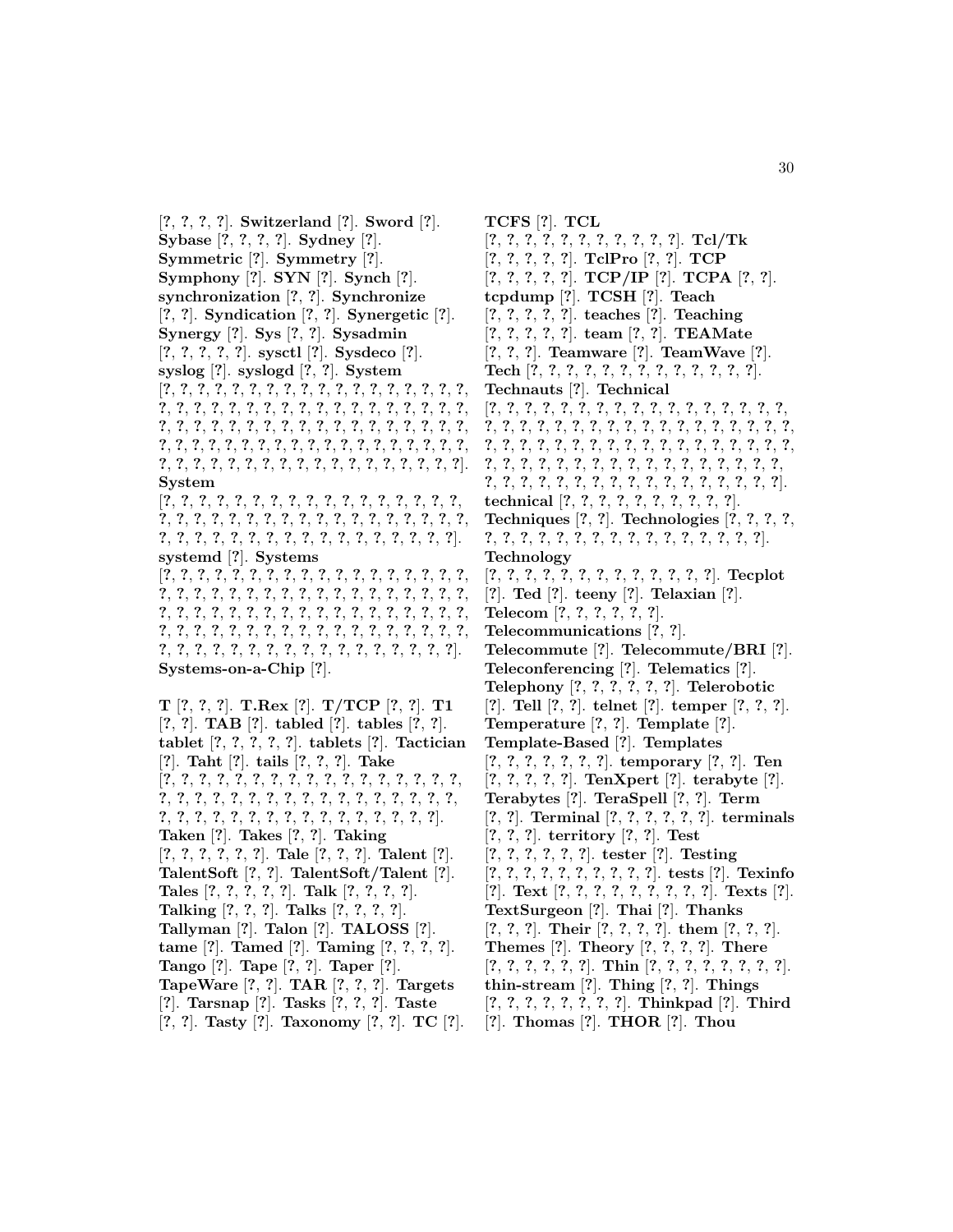[**?**, **?**, **?**]. **THOUGHT** [**?**, **?**, **?**]. **thousands** [**?**]. **Thread** [**?**, **?**]. **Threaded** [**?**, **?**]. **Threading** [**?**, **?**]. **Threads.h** [**?**]. **Threat** [**?**, **?**]. **Threatens** [**?**]. **threats** [**?**]. **Three** [**?**, **?**, **?**, **?**, **?**, **?**, **?**, **?**, **?**, **?**, **?**, **?**, **?**, **?**, **?**]. **three-dimensional** [**?**]. **Three-Tier** [**?**]. **Three-Tiered** [**?**, **?**]. **thyself** [**?**]. **Tiemann** [**?**]. **Tier** [**?**]. **Tiered** [**?**, **?**]. **Tiff** [**?**, **?**]. **Tim** [**?**]. **Time** [**?**, **?**, **?**, **?**, **?**, **?**, **?**, **?**, **?**, **?**, **?**, **?**, **?**, **?**, **?**, **?**, **?**, **?**, **?**, **?**, **?**, **?**, **?**, **?**, **?**, **?**, **?**, **?**, **?**, **?**, **?**, **?**, **?**, **?**, **?**, **?**, **?**, **?**]. **Time-saving** [**?**]. **Timeline** [**?**]. **timers** [**?**]. **Times** [**?**, **?**]. **TIMESERIES** [**?**]. **TimeSys** [**?**, **?**]. **Timid** [**?**]. **Timing** [**?**]. **Tiny** [**?**, **?**, **?**, **?**, **?**, **?**, **?**, **?**]. **TinyLogin** [**?**]. **Tip** [**?**, **?**]. **Tippett** [**?**]. **Tips** [**?**, **?**, **?**, **?**, **?**, **?**, **?**, **?**, **?**, **?**, **?**, **?**, **?**, **?**, **?**, **?**, **?**, **?**]. **Tipsy** [**?**]. **TIS** [**?**]. **Titanic** [**?**]. **Titans** [**?**]. **TiVo** [**?**]. **Tizen** [**?**]. **Tk** [**?**, **?**, **?**, **?**, **?**, **?**, **?**, **?**, **?**, **?**, **?**]. **TkDesk** [**?**]. **Tkinter** [**?**]. **tmux** [**?**]. **toaster** [**?**]. **Todd** [**?**]. **TODO** [**?**]. **Together** [**?**, **?**]. **TogetherJS** [**?**]. **Token** [**?**, **?**, **?**]. **token-based** [**?**]. **Tokyo** [**?**]. **Tolerant** [**?**, **?**]. **Tomcat** [**?**, **?**]. **Too** [**?**, **?**, **?**, **?**]. **Tool** [**?**, **?**, **?**, **?**, **?**, **?**, **?**, **?**]. **Toolbox** [**?**, **?**, **?**, **?**, **?**, **?**]. **ToolKit** [**?**, **?**, **?**, **?**, **?**, **?**, **?**, **?**, **?**, **?**, **?**, **?**, **?**, **?**, **?**, **?**, **?**, **?**, **?**, **?**, **?**, **?**, **?**, **?**, **?**, **?**]. **Tools** [**?**, **?**, **?**, **?**, **?**, **?**, **?**, **?**, **?**, **?**, **?**, **?**, **?**, **?**, **?**, **?**, **?**, **?**, **?**, **?**, **?**, **?**, **?**, **?**, **?**, **?**, **?**, **?**, **?**, **?**]. **Tools.h** [**?**]. **Toolset** [**?**]. **Top** [**?**, **?**, **?**, **?**, **?**, **?**]. **tor** [**?**]. **Tornado** [**?**]. **Toronto** [**?**, **?**]. **torture** [**?**]. **Torvalds** [**?**, **?**, **?**, **?**, **?**, **?**, **?**, **?**]. **TotalView** [**?**]. **touchbook** [**?**]. **Tough** [**?**, **?**]. **Tour** [**?**, **?**, **?**]. **Tower** [**?**, **?**, **?**]. **TowerEiffel** [**?**]. **TowerJ** [**?**, **?**]. **Towers** [**?**]. **tr** [**?**]. **Trac** [**?**]. **Trace** [**?**, **?**]. **Tracing** [**?**]. **Track** [**?**, **?**]. **Tracking** [**?**, **?**, **?**]. **Trade** [**?**, **?**, **?**, **?**]. **Trademark** [**?**, **?**, **?**]. **Traffic** [**?**, **?**, **?**, **?**, **?**]. **trails** [**?**]. **trainers** [**?**]. **Training** [**?**, **?**, **?**, **?**, **?**, **?**, **?**, **?**, **?**, **?**, **?**, **?**, **?**]. **Trains** [**?**, **?**]. **Transaction** [**?**]. **Transactions** [**?**, **?**, **?**]. **TransactNet** [**?**].

**Transarc** [**?**]. **transcoding** [**?**]. **Transfer** [**?**, **?**]. **Transferring** [**?**]. **Transform** [**?**]. **Transformer** [**?**]. **Transit** [**?**]. **Transmeta** [**?**, **?**, **?**]. **Transmeta-Embedded** [**?**]. **transparency** [**?**]. **Transparent** [**?**, **?**, **?**, **?**, **?**, **?**, **?**, **?**, **?**]. **Transparently** [**?**]. **Transvirtual** [**?**]. **Traveling** [**?**]. **treasures** [**?**]. **Tree** [**?**, **?**, **?**, **?**, **?**]. **Trees** [**?**, **?**, **?**]. **Trek** [**?**]. **Trekking** [**?**]. **Trenches** [**?**]. **Trends** [**?**, **?**]. **Trials** [**?**]. **Tribulations** [**?**]. **trick** [**?**]. **Tricked** [**?**]. **Tricked-out** [**?**]. **tricks** [**?**, **?**, **?**, **?**, **?**, **?**, **?**]. **Tridgell** [**?**]. **Tridia** [**?**]. **Trim** [**?**, **?**]. **trim-slice** [**?**]. **Trio** [**?**]. **Tripping** [**?**]. **Tripwire** [**?**, **?**, **?**, **?**]. **TriTeal** [**?**]. **Triumph** [**?**]. **Troan** [**?**]. **Troll** [**?**, **?**, **?**]. **Tropics** [**?**]. **Trouble** [**?**, **?**]. **troubleshooting** [**?**, **?**, **?**]. **Trudger** [**?**]. **true** [**?**]. **truly** [**?**]. **Try** [**?**]. **Trying** [**?**, **?**]. **TS100** [**?**]. **TS2000** [**?**]. **tshark** [**?**]. **Ts'o** [**?**]. **TSRs** [**?**]. **tty** [**?**, **?**, **?**, **?**]. **Tube** [**?**]. **Tumble** [**?**]. **tun** [**?**]. **tune** [**?**]. **Tuning** [**?**, **?**, **?**, **?**]. **tunnel** [**?**]. **tunnels** [**?**]. **Turbine** [**?**]. **Turbulent** [**?**]. **Turn** [**?**, **?**]. **turn-by-turn** [**?**]. **Turning** [**?**]. **turns** [**?**]. **TurnSafe** [**?**]. **Tutorial** [**?**, **?**, **?**, **?**, **?**, **?**, **?**, **?**, **?**]. **Tux** [**?**, **?**, **?**]. **TuxTops** [**?**]. **TV** [**?**, **?**, **?**]. **TV-Communications** [**?**]. **tweaking** [**?**]. **tweaks** [**?**]. **Twisted** [**?**]. **Twisters** [**?**]. **twitter** [**?**, **?**, **?**, **?**, **?**, **?**, **?**, **?**]. **Two** [**?**, **?**, **?**, **?**, **?**, **?**, **?**, **?**, **?**, **?**, **?**, **?**, **?**, **?**, **?**, **?**, **?**, **?**, **?**]. **Two-factor** [**?**, **?**]. **TX** [**?**, **?**]. **Type** [**?**]. **types** [**?**]. **Typesetting** [**?**]. **U** [**?**, **?**]. **U-Boot** [**?**, **?**]. **U.S.** [**?**, **?**]. **UART**

[**?**]. **uber-skeleton ¨** [**?**]. **Ubiquitous** [**?**]. **UBOS** [**?**]. **Ubuntu** [**?**, **?**, **?**]. **UCITA** [**?**]. **uClinux** [**?**, **?**, **?**]. **uCommon** [**?**]. **Udev** [**?**]. **UEFI** [**?**, **?**]. **ULB** [**?**]. **Ultimate** [**?**, **?**, **?**, **?**, **?**, **?**, **?**, **?**, **?**, **?**, **?**, **?**, **?**, **?**, **?**, **?**, **?**, **?**, **?**, **?**, **?**]. **ultra** [**?**]. **ultra-low-power** [**?**]. **Ultra2** [**?**]. **Ultrium** [**?**]. **Unbiased** [**?**]. **unboxing** [**?**]. **Unchecked** [**?**]. **Undelete** [**?**]. **Under-ice** [**?**]. **underdog** [**?**]. **Underground** [**?**].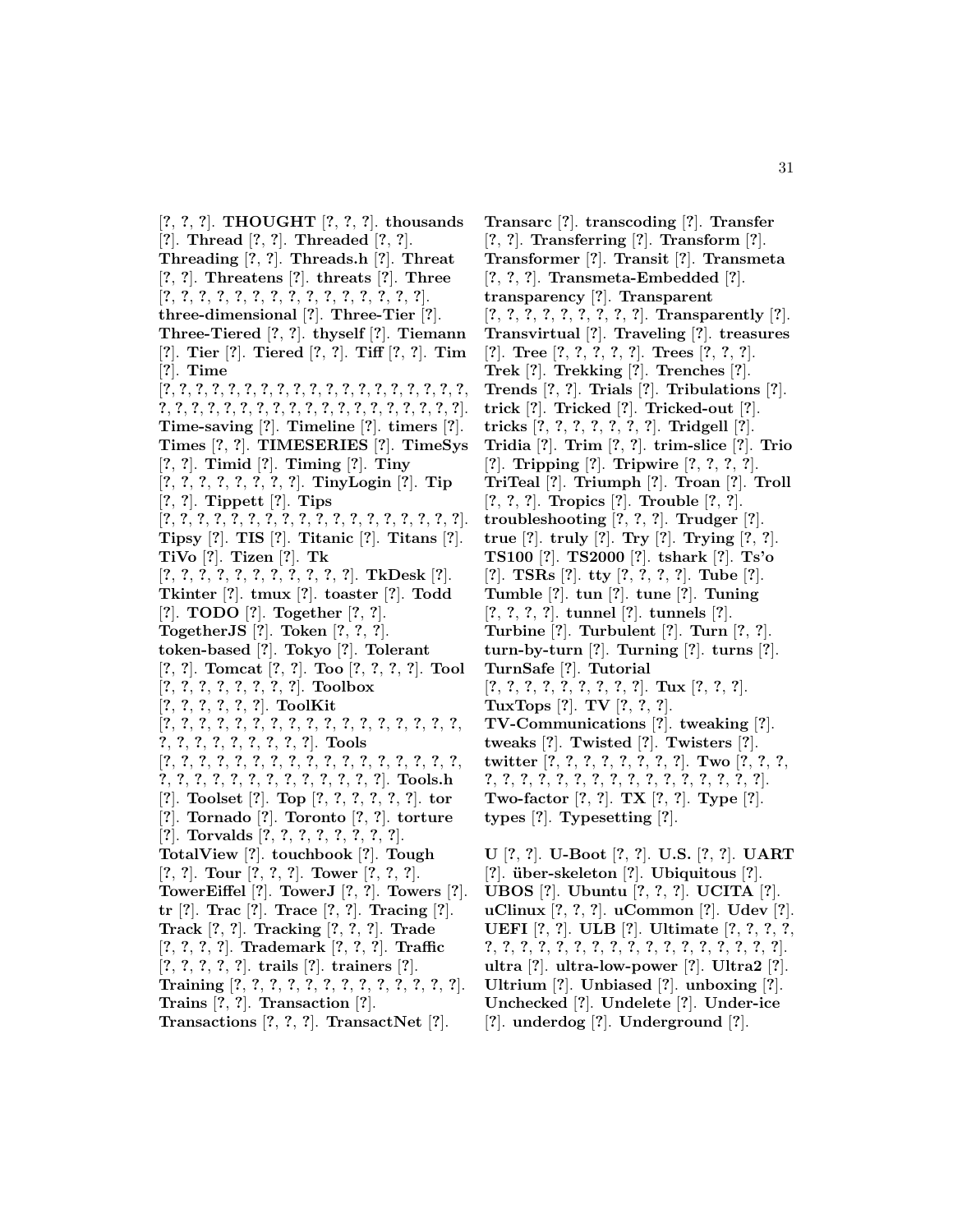**Understand** [**?**]. **Understanding** [**?**, **?**, **?**, **?**, **?**, **?**, **?**]. **Understudy** [**?**]. **UnForm** [**?**]. **Unicode** [**?**, **?**]. **Unified** [**?**, **?**, **?**]. **UniForum** [**?**, **?**, **?**, **?**]. **Union** [**?**]. **unionfs** [**?**]. **UniPress** [**?**, **?**]. **uniq** [**?**]. **unison** [**?**, **?**]. **Unit** [**?**]. **unite** [**?**]. **United** [**?**]. **UniTrends** [**?**, **?**]. **Units** [**?**]. **Universal** [**?**, **?**, **?**]. **Universe** [**?**, **?**, **?**, **?**]. **University** [**?**, **?**, **?**, **?**, **?**, **?**]. **UNIX** [**?**, **?**, **?**, **?**, **?**, **?**, **?**, **?**, **?**, **?**, **?**, **?**, **?**, **?**, **?**, **?**, **?**, **?**, **?**, **?**, **?**, **?**, **?**, **?**, **?**, **?**, **?**, **?**, **?**, **?**, **?**, **?**, **?**, **?**, **?**, **?**, **?**]. **UNIX/Linux** [**?**, **?**]. **Unix/X** [**?**]. **UnixWare** [**?**]. **unleash** [**?**]. **Unlimited** [**?**]. **Unmanned** [**?**]. **Unoffended** [**?**]. **Unplugged** [**?**]. **Unsung** [**?**]. **Untangle** [**?**]. **Unusual** [**?**, **?**]. **unzip** [**?**]. **Upcoming** [**?**, **?**, **?**, **?**, **?**, **?**, **?**, **?**, **?**]. **Update** [**?**, **?**, **?**, **?**, **?**, **?**, **?**, **?**, **?**, **?**, **?**, **?**]. **updates** [**?**, **?**, **?**]. **Updating** [**?**]. **Upfront** [**?**, **?**, **?**, **?**, **?**, **?**, **?**, **?**, **?**, **?**, **?**, **?**, **?**, **?**, **?**, **?**, **?**, **?**, **?**, **?**, **?**, **?**, **?**, **?**, **?**, **?**, **?**, **?**, **?**, **?**, **?**, **?**, **?**, **?**, **?**, **?**, **?**, **?**, **?**, **?**, **?**, **?**, **?**, **?**, **?**, **?**, **?**, **?**, **?**, **?**, **?**, **?**, **?**, **?**, **?**, **?**, **?**, **?**, **?**, **?**, **?**, **?**, **?**, **?**, **?**, **?**, **?**, **?**, **?**, **?**, **?**, **?**, **?**, **?**, **?**, **?**, **?**, **?**, **?**, **?**, **?**, **?**, **?**, **?**, **?**, **?**, **?**, **?**, **?**, **?**, **?**, **?**, **?**, **?**, **?**, **?**, **?**, **?**, **?**, **?**, **?**, **?**, **?**]. **upFRONT** [**?**, **?**, **?**, **?**, **?**, **?**, **?**, **?**, **?**, **?**, **?**, **?**, **?**, **?**, **?**, **?**, **?**, **?**, **?**, **?**, **?**, **?**, **?**, **?**, **?**, **?**, **?**, **?**, **?**, **?**, **?**, **?**, **?**, **?**]. **Upgrade** [**?**, **?**]. **Upgrades** [**?**]. **Upgrading** [**?**, **?**]. **upon** [**?**]. **Uproar** [**?**]. **UPS** [**?**]. **uptime** [**?**]. **URL** [**?**, **?**]. **URLs** [**?**]. **Urma** [**?**]. **US-Centric** [**?**]. **USA** [**?**, **?**]. **Usability** [**?**, **?**, **?**, **?**]. **Usage** [**?**, **?**, **?**, **?**]. **USB** [**?**, **?**, **?**, **?**, **?**]. **Use** [**?**, **?**, **?**, **?**, **?**, **?**, **?**, **?**, **?**, **?**, **?**, **?**, **?**, **?**, **?**, **?**, **?**]. **Useful** [**?**]. **usefulness** [**?**]. **USELINUX** [**?**, **?**]. **Usenet** [**?**]. **USENIX** [**?**, **?**]. **Usenix/Uselinux** [**?**]. **User** [**?**, **?**, **?**, **?**, **?**, **?**, **?**, **?**, **?**, **?**, **?**, **?**, **?**, **?**, **?**, **?**, **?**, **?**, **?**, **?**, **?**, **?**, **?**, **?**, **?**, **?**, **?**, **?**, **?**, **?**, **?**, **?**]. **User-Agent** [**?**]. **User-Mode** [**?**, **?**, **?**]. **user-space** [**?**]. **userinput** [**?**, **?**]. **Users** [**?**, **?**, **?**, **?**, **?**]. **userspace** [**?**]. **Uses** [**?**, **?**, **?**, **?**, **?**, **?**, **?**]. **Using**

[**?**, **?**, **?**, **?**, **?**, **?**, **?**, **?**, **?**, **?**, **?**, **?**, **?**, **?**, **?**, **?**, **?**, **?**, **?**, **?**, **?**, **?**, **?**, **?**, **?**, **?**, **?**, **?**, **?**, **?**, **?**, **?**, **?**, **?**, **?**, **?**, **?**, **?**, **?**, **?**, **?**, **?**, **?**, **?**, **?**, **?**, **?**, **?**, **?**, **?**, **?**, **?**, **?**, **?**, **?**, **?**, **?**, **?**, **?**, **?**, **?**, **?**, **?**, **?**, **?**, **?**, **?**, **?**, **?**, **?**, **?**, **?**, **?**, **?**, **?**, **?**, **?**, **?**, **?**, **?**, **?**, **?**, **?**, **?**, **?**, **?**, **?**, **?**, **?**, **?**, **?**, **?**, **?**, **?**, **?**, **?**, **?**]. **Using** [**?**, **?**, **?**, **?**, **?**, **?**, **?**, **?**, **?**, **?**, **?**, **?**, **?**, **?**, **?**, **?**, **?**, **?**, **?**, **?**, **?**, **?**, **?**, **?**, **?**]. **USPS** [**?**, **?**]. **usr** [**?**]. **usr/local** [**?**]. **USS** [**?**]. **utilities** [**?**]. **Utility** [**?**, **?**, **?**, **?**, **?**, **?**, **?**, **?**]. **Utilizing** [**?**]. **Utopia** [**?**, **?**]. **UUCP** [**?**]. **UW** [**?**]. **V** [**?**, **?**, **?**, **?**, **?**, **?**, **?**, **?**]. **V-Systems** [**?**]. **v.3.0** [**?**]. **v.5.7** [**?**]. **v.7.1** [**?**]. **V0.75** [**?**]. **V0.9** [**?**]. **v1.0** [**?**, **?**, **?**]. **v1.1** [**?**, **?**]. **v1.2** [**?**, **?**]. **v1.3** [**?**]. **v1.4** [**?**]. **v1.55** [**?**]. **v2.0** [**?**]. **v2.1** [**?**, **?**]. **V2.10** [**?**]. **V3** [**?**]. **v3.0** [**?**]. **v3.1** [**?**, **?**]. **v3.8** [**?**]. **V4** [**?**]. **v4.0** [**?**]. **v4.0.2** [**?**]. **v4.1** [**?**]. **v5** [**?**]. **v5-Multiplatform** [**?**]. **v5.0** [**?**, **?**]. **v5.2** [**?**]. **v6.7A** [**?**]. **V6.8A** [**?**]. **V8.1** [**?**]. **v8.10** [**?**]. **VA** [**?**]. **Vacation** [**?**]. **Vagrant** [**?**, **?**, **?**, **?**]. **Valesh** [**?**, **?**, **?**, **?**]. **Validation** [**?**, **?**]. **Valta** [**?**]. **value** [**?**, **?**, **?**]. **values** [**?**, **?**]. **ValuSmart** [**?**]. **VanillaSearch** [**?**]. **var** [**?**, **?**]. **Variables** [**?**, **?**, **?**, **?**]. **VariCAD** [**?**, **?**, **?**, **?**]. **Varnish** [**?**]. **VARs** [**?**]. **VArStation** [**?**]. **Vary** [**?**]. **VBIX** [**?**]. **VCOM** [**?**]. **vcsh** [**?**]. **vDSO** [**?**]. **vector**

- [**?**, **?**]. **Vehicle** [**?**, **?**]. **Vehicles** [**?**]. **Velocis** [**?**, **?**, **?**]. **vendor** [**?**]. **venerable** [**?**].
- **Venture** [**?**]. **Verifying** [**?**]. **Verilog** [**?**].
- **Vernacular** [**?**]. **Versatile** [**?**]. **Version**
- [**?**, **?**, **?**, **?**, **?**, **?**, **?**, **?**, **?**, **?**, **?**, **?**, **?**, **?**, **?**, **?**, **?**, **?**,
- **?**, **?**, **?**, **?**, **?**, **?**, **?**, **?**, **?**, **?**, **?**, **?**, **?**, **?**, **?**, **?**, **?**].
- **Verson** [**?**]. **VerteX** [**?**]. **VI** [**?**, **?**, **?**]. **Via**
- [**?**, **?**, **?**, **?**, **?**, **?**]. **Viability** [**?**]. **Victor**
- [**?**, **?**]. **Video**
- [**?**, **?**, **?**, **?**, **?**, **?**, **?**, **?**, **?**, **?**, **?**, **?**, **?**, **?**, **?**, **?**].
- **Video4Linux** [**?**]. **Videomodem** [**?**].
- **Videophone** [**?**]. **View** [**?**, **?**, **?**]. **Viewer**
- [**?**]. **viewing** [**?**]. **ViewKit** [**?**]. **ViewML**
- [**?**]. **Views** [**?**, **?**]. **ViewSurf** [**?**]. **Vigilant**
- [**?**]. **Vim** [**?**, **?**]. **Vimperator** [**?**].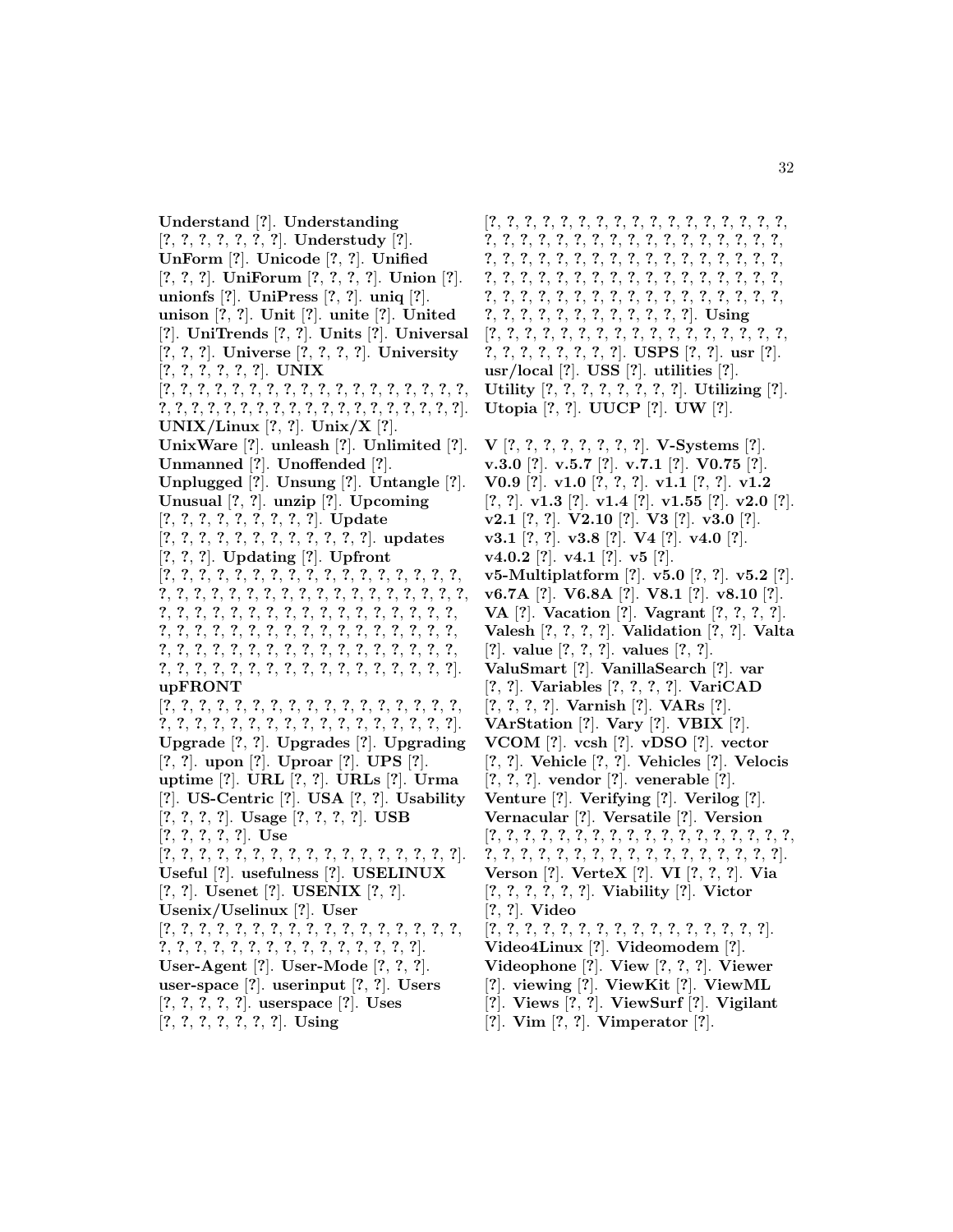**Vimprovement** [**?**]. **vinyl** [**?**]. **Virginia** [**?**]. **Virt** [**?**]. **Virt-Manager** [**?**]. **Virtual** [**?**, **?**, **?**, **?**, **?**, **?**, **?**, **?**, **?**, **?**, **?**, **?**, **?**, **?**, **?**, **?**, **?**, **?**, **?**, **?**, **?**]. **Virtualization** [**?**]. **VirtuFlex** [**?**, **?**]. **Virus** [**?**, **?**, **?**, **?**, **?**]. **viruses** [**?**]. **VistaSource** [**?**]. **Visual** [**?**, **?**, **?**, **?**, **?**, **?**, **?**, **?**, **?**]. **Visualization** [**?**, **?**]. **visualizations** [**?**]. **Visualizing** [**?**, **?**]. **visually** [**?**]. **Vive** [**?**]. **Vividata** [**?**]. **VLAN** [**?**]. **VMRL** [**?**]. **vmstat** [**?**]. **VMware** [**?**, **?**, **?**, **?**]. **VNC** [**?**]. **VOCAL** [**?**]. **Vocoder** [**?**]. **Voice** [**?**, **?**, **?**, **?**]. **Voice-recognition** [**?**]. **Voices** [**?**]. **VoIP** [**?**, **?**, **?**]. **Volkerding** [**?**]. **Volume1** [**?**]. **volumes** [**?**]. **Volution** [**?**]. **vom** [**?**]. **Vorbis** [**?**]. **vortex** [**?**, **?**, **?**, **?**]. **voted** [**?**]. **VPC** [**?**]. **VPN** [**?**, **?**, **?**, **?**, **?**]. **VPNs** [**?**, **?**, **?**, **?**]. **VR** [**?**]. **VRML** [**?**, **?**]. **VRtuoso** [**?**]. **vs** [**?**, **?**, **?**, **?**, **?**, **?**, **?**, **?**, **?**, **?**, **?**, **?**, **?**]. **VSF** [**?**]. **vsftpd** [**?**]. **VSI** [**?**]. **VSI-FAX** [**?**]. **VT** [**?**, **?**, **?**, **?**]. **VTK** [**?**]. **VTun** [**?**]. **VXA** [**?**]. **VxWorks** [**?**].

**W** [**?**]. **W3Control** [**?**]. **Wabi** [**?**, **?**]. **Wacky** [**?**]. **Waif** [**?**]. **Waiting** [**?**, **?**]. **Walk** [**?**, **?**]. **Wall** [**?**, **?**, **?**]. **Wall-mounted** [**?**]. **Walls** [**?**, **?**]. **WAN** [**?**, **?**, **?**, **?**, **?**]. **WANDER** [**?**]. **WANPIPE** [**?**]. **Want** [**?**, **?**, **?**, **?**, **?**]. **Wants** [**?**]. **Wardialing** [**?**]. **Warning** [**?**]. **Warp** [**?**]. **warrior** [**?**]. **Warriors** [**?**]. **Wars** [**?**]. **was** [**?**, **?**]. **Washington** [**?**, **?**]. **Wasn't** [**?**]. **Watch** [**?**, **?**, **?**, **?**, **?**, **?**, **?**, **?**]. **Watchdog** [**?**, **?**, **?**]. **Watching** [**?**]. **Water** [**?**]. **Waterloo** [**?**]. **watermarking** [**?**]. **Watir** [**?**]. **Watson** [**?**]. **Wave** [**?**, **?**, **?**, **?**]. **Wavefront** [**?**]. **Wavemaker** [**?**]. **waving** [**?**]. **Way** [**?**, **?**, **?**, **?**, **?**, **?**, **?**, **?**, **?**, **?**, **?**, **?**, **?**, **?**, **?**, **?**, **?**, **?**, **?**]. **Wayne** [**?**]. **ways** [**?**, **?**, **?**, **?**, **?**]. **wc** [**?**]. **WearComp** [**?**]. **Weasel** [**?**]. **Weather** [**?**, **?**]. **Web** [**?**, **?**, **?**, **?**, **?**, **?**, **?**, **?**, **?**, **?**, **?**, **?**, **?**, **?**, **?**, **?**, **?**, **?**, **?**, **?**, **?**, **?**, **?**, **?**, **?**, **?**, **?**, **?**, **?**, **?**, **?**, **?**, **?**, **?**, **?**, **?**, **?**, **?**, **?**, **?**, **?**, **?**, **?**, **?**, **?**, **?**, **?**, **?**, **?**, **?**, **?**, **?**, **?**, **?**, **?**, **?**, **?**, **?**, **?**, **?**, **?**, **?**, **?**, **?**, **?**, **?**, **?**, **?**, **?**, **?**, **?**, **?**, **?**, **?**, **?**, **?**, **?**, **?**, **?**, **?**, **?**, **?**, **?**, **?**, **?**, **?**, **?**, **?**, **?**, **?**, **?**, **?**, **?**, **?**, **?**, **?**, **?**, **?**, **?**]. **Web** [**?**, **?**, **?**, **?**, **?**, **?**, **?**, **?**, **?**, **?**, **?**, **?**, **?**, **?**, **?**, **?**, **?**, **?**, **?**, **?**, **?**, **?**, **?**, **?**, **?**, **?**, **?**, **?**, **?**, **?**, **?**, **?**, **?**, **?**, **?**, **?**, **?**, **?**]. **Web-Based** [**?**, **?**, **?**, **?**, **?**, **?**, **?**, **?**]. **Web/BBS** [**?**]. **Webcasts** [**?**]. **Webchick** [**?**]. **Webcollab** [**?**]. **WebFOCUS** [**?**]. **Weblogs** [**?**]. **Webmaster** [**?**]. **Webmin** [**?**, **?**, **?**, **?**]. **webmin-by** [**?**]. **Webpads** [**?**]. **WebSENSE** [**?**]. **Webserver** [**?**]. **WebSite** [**?**, **?**]. **WebTech** [**?**]. **WebThreads** [**?**]. **Webtime** [**?**, **?**]. **week** [**?**, **?**]. **Wegener** [**?**]. **Weis** [**?**]. **Welcome** [**?**, **?**]. **Weld** [**?**]. **Well** [**?**, **?**]. **Well-Tamed** [**?**]. **Wells** [**?**]. **Welsh** [**?**]. **Wentworth** [**?**, **?**]. **We're** [**?**, **?**]. **West** [**?**]. **We've** [**?**]. **WGS** [**?**]. **whatever** [**?**]. **Wheel** [**?**, **?**]. **Wheels** [**?**]. **Where** [**?**, **?**, **?**, **?**, **?**]. **Wherefore** [**?**, **?**]. **Wherever** [**?**]. **Which** [**?**, **?**]. **Whistle** [**?**]. **white** [**?**]. **whitepapers** [**?**]. **Who** [**?**, **?**, **?**, **?**, **?**, **?**, **?**, **?**, **?**, **?**, **?**, **?**, **?**, **?**, **?**, **?**, **?**, **?**, **?**, **?**, **?**, **?**, **?**, **?**, **?**, **?**, **?**, **?**, **?**, **?**, **?**, **?**, **?**, **?**, **?**, **?**, **?**, **?**, **?**]. **Whose** [**?**, **?**, **?**]. **wi** [**?**, **?**, **?**, **?**, **?**, **?**]. **wi-fi** [**?**, **?**, **?**, **?**, **?**, **?**]. **wicked** [**?**]. **Wide** [**?**, **?**, **?**, **?**, **?**, **?**]. **Wide/Ultra2** [**?**]. **Widgets** [**?**, **?**]. **WiFi** [**?**]. **wifidog** [**?**]. **wiki** [**?**]. **wikis** [**?**, **?**]. **Wild** [**?**]. **Wilder** [**?**]. **Will** [**?**, **?**]. **Williams** [**?**]. **Willows** [**?**]. **Win** [**?**]. **Win32** [**?**]. **Win4Lin** [**?**, **?**]. **Window** [**?**, **?**, **?**, **?**]. **Windows** [**?**, **?**, **?**, **?**, **?**, **?**, **?**, **?**, **?**, **?**, **?**, **?**, **?**, **?**, **?**, **?**, **?**, **?**, **?**, **?**]. **Windows/Linux** [**?**]. **Wine** [**?**, **?**, **?**, **?**, **?**, **?**]. **Wingz** [**?**]. **Winners** [**?**, **?**]. **Wins** [**?**, **?**]. **Winter** [**?**]. **wipe** [**?**]. **WipeOut** [**?**]. **Wireless** [**?**, **?**, **?**, **?**, **?**, **?**, **?**, **?**, **?**, **?**, **?**, **?**, **?**, **?**, **?**]. **Wireshark** [**?**]. **Without** [**?**, **?**, **?**, **?**]. **WIX** [**?**]. **WLAN** [**?**, **?**]. **WLANs** [**?**]. **WM** [**?**]. **WM-MOTIF** [**?**]. **Wockner** [**?**]. **Wolfram** [**?**, **?**, **?**, **?**]. **Women** [**?**, **?**]. **Wonderful** [**?**, **?**]. **Word** [**?**, **?**, **?**, **?**, **?**, **?**, **?**, **?**, **?**, **?**, **?**, **?**, **?**, **?**, **?**, **?**, **?**, **?**, **?**]. **WordMage** [**?**]. **WordPerfect** [**?**, **?**, **?**, **?**, **?**]. **WordPress** [**?**]. **Words** [**?**, **?**, **?**, **?**, **?**, **?**, **?**]. **Work**